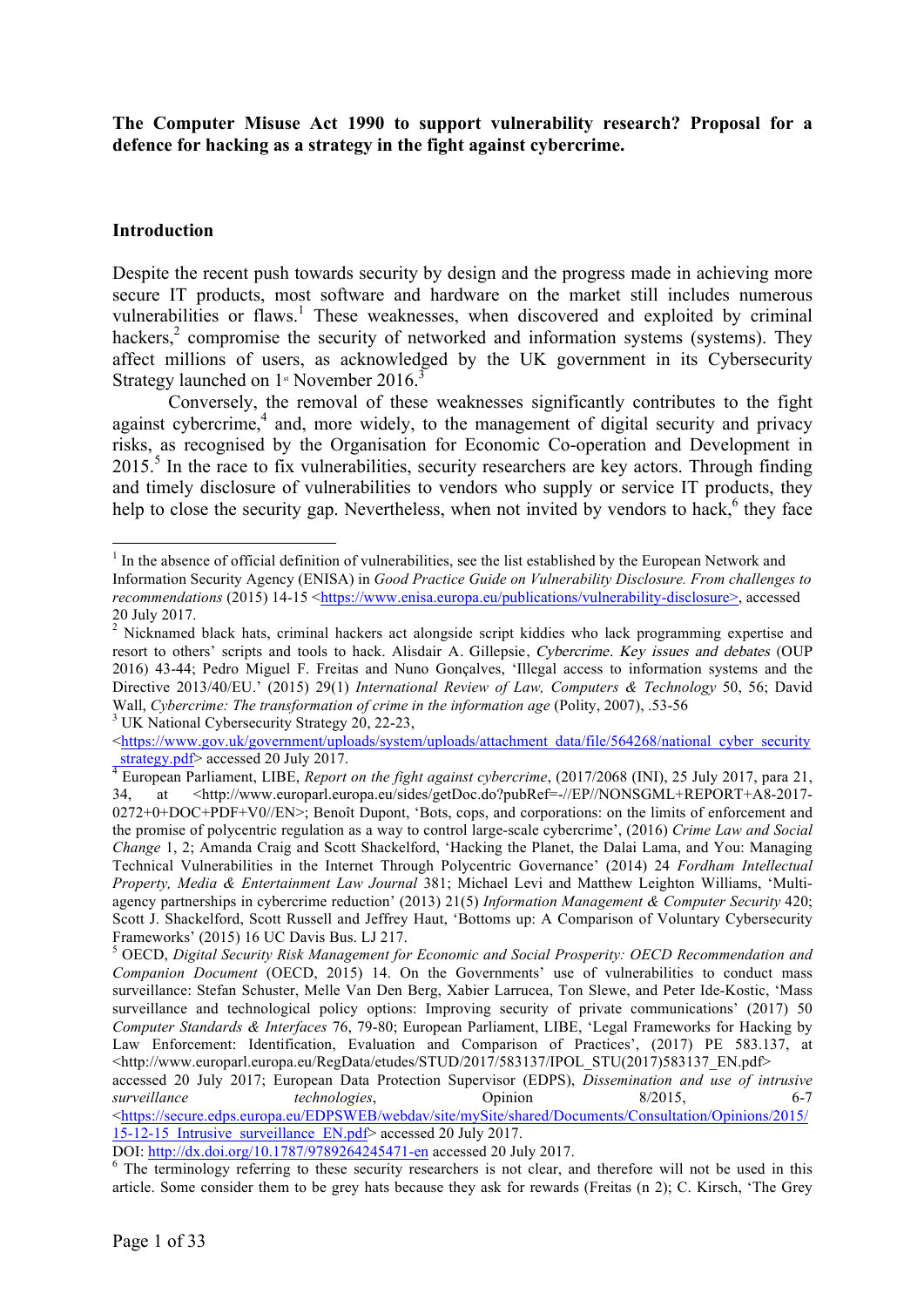significant criminal law challenges. Taking stock of these issues, which remain substantially understudied in the UK, $^7$  this paper proposes a new defence of public interest to offences under the Computer Misuse Act.

In November 2015 the European Network and Information Security Agency (ENISA) concluded that, in the US and the EU, the threat of prosecution under computer misuse legislations 'can have a chilling effect'. <sup>8</sup> Security researchers are 'discentivise[d]' to find vulnerabilities, especially when working independently without vendors' prior authorisation. They potentially violate hacking laws criminalising unauthorised access to systems, and run the risk of being treated like criminal hackers. In the UK, like in other countries, <sup>9</sup> the risk has already been realised. Two independent security researchers were sentenced for unauthorised access to systems under the Computer Misuse Act 1990  $(CMA)$ .<sup>10</sup> Yet, one judge has expressed 'some considerable regret' in having to find 'the case proved against' the defendant. 11

This paper argues that this challenging situation in the UK results from a conscious recommendation in 1989 to criminalise hacking, without exceptions, including when done for security purposes.<sup>12</sup> This choice needs revisiting so that criminal law can 'appropriately facilitate  $[...]$  rather than inappropriately obstruct' security research.<sup>13</sup>

Only a handful of law academics, mostly focusing on US federal criminal law, have addressed ways to transform criminal law into a supportive tool for independent security researchers. They have argued for a 'safe harbour' without being clear about whether this would take the form of a defence justifying the commission of crime or of an exemption

Hat Hacker: Reconciling Cyberspace Reality and the Law' (2014) 41(3) *New Kentucky Law Review* 383), because they do not have authorisation (Thomas Wilhem, Professional Penetration Testing (Elsevier, 2013)) or because they sell the information to Governments (Marilyn Fidler, 'Regulating the Zero-Day Vulnerability Trade: A Preliminary Analysis.' (2015) 11 *I/S Journal of Law and Policy for the Information Society* 405, 410- 412); others may consider them as white hats if they act ethically (Trevor A. Thompson, 'Terrorizing the Technological Neighborhood Watch: The Alienation and Deterrence of the White Hats under the CFAA.' (2008) 36 *Fla. St. UL Rev.* 537).

 $\hat{7}$  The only existing analysis of UK criminal law is that of Andrew Cormack, 'Can CSIRTs Lawfully Scan for Vulnerabilities.' (2014) 11:3 SCRIPTed 308 <http://script-ed.org/?p=1671> accessed 20 July 2017. Gillepsie mentions the issue in passing, (n 2). Non-UK authors referred briefly to UK law: Thompson (n 6); Alana Maurushat, *Disclosure of Security Vulnerabilities: Legal and Ethical Issues* (Springer 2013) ch 4 <sup>8</sup> ENISA (n 1) 65-66. <sup>9</sup> For other countries: US v. Auernheimer, 748 F.3<sup>rd</sup> 525 (3<sup>rd</sup> Cir. 2014), commented upon in C Kirsch (n 6);

France, Cour de cassation, Crim. 20 May 2015, Olivier Laurelli, Pourvoi 14-81336, at Legifrance.gov.fr, with the first instance case reported in English language by Megan Geuss, 'French journalist 'hacks' govt by inputting correct URL, later fined \$4,000+', *Ars Technica* 09 February 2014, https://arstechnica.com/techpolicy/2014/02/french-journalist-fined-4000-plus-for-publishing-public-documents/ ; for other cases, notably in

New Zealand and the US, Maurushat (n 7) 35-52.<br>
<sup>10</sup> *R v Cuthberth* (Crown Court, 2005, unreported); John Oates, 'Tsunami hacker convicted. Fine + costs for Daniel Cuthbert'. The Register, 06 October 2005 at Daniel Cuthbert', The Register, 06 October 2005 at http://www.theregister.co.uk/2005/10/06/tsunami\_hacker\_convicted/; Peter Sommer, 'Two Recent Computer Misuse Cases', (2006) 16/5 *Computers & Law* January, https://www.pmsommer.com/CLCMA1205.pdf accessed 20 July 2017; *R v Mangham* [2012] EWCA Crim 973; Graham Cluley, 'Jail for "ethical" hacker who bypassed Facebook security from his bedroom', *Sophos*, 20 February 2012, at https://nakedsecurity.sophos.com/2012/02/20/jail-facebook-ethical-hacker/ accessed 20 July 2017.<br><sup>11</sup> *R v Cuthbert*, in John Oates (n 10).<br><sup>12</sup> ENISA (n 1) 65-66.<br><sup>13</sup> ENISA (n 1) 70.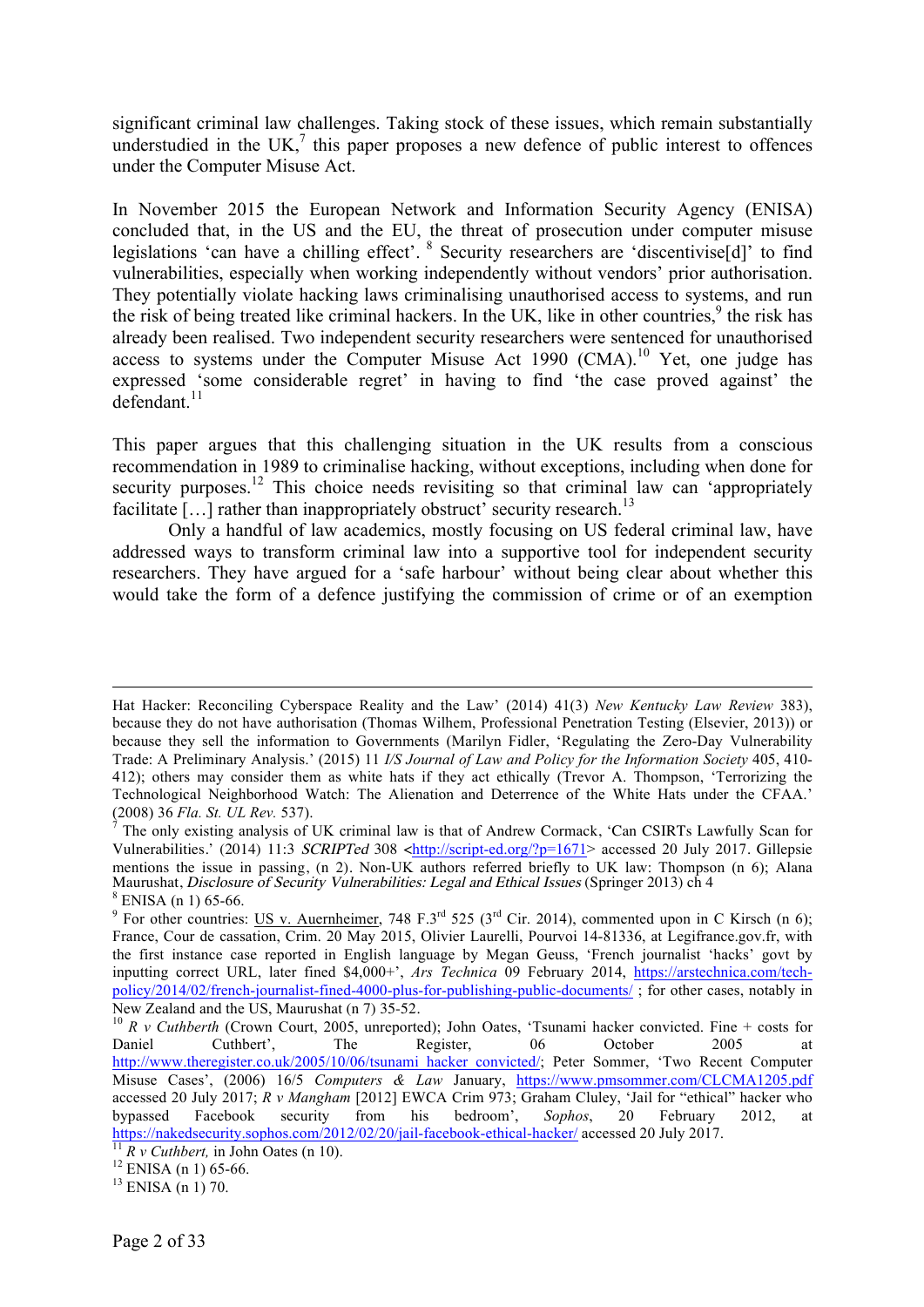whereby no crime would be *a priori* committed because security researchers would be considered authorised to hack.<sup>14</sup>

In contrast, my proposal for a defence for CMA offences clearly shifts the discussion away from the controversial question of authorisation, and would provide security researchers, when prosecuted, with a mechanism to demonstrate to the courts that, contrary to criminal hackers, they have acted in the public interest and proportionately.

This paper will start by explaining why independent security researchers are needed, so as to underline how their work contributes to the public interest. After a presentation of the current criminal law challenges inherent in the process of vulnerability research, three options for tackling these challenges will be explored. First is modifying the structure of the current CMA offence of unauthorised access, along the lines explored by the Scottish and English Law Commissions in 1987 and 1988. The second option of improving the current CPS guidelines would be a first step in the right direction. However, only the third option, a public interest defence, would provide a statutory basis for security researchers to argue before the courts that their actions were proportionate to the public interest objective they sought to achieve. A defence for all CMA offences would allow criminal law to recognise security researchers' fundamental contribution to the disruption of the technical infrastructure on which the criminal underground relies.<sup>15</sup>

# **1 – The need for vulnerability research and independent security researchers**

Vulnerability research is a response to a persistent and ubiquitous lack of security in IT systems. Various actors engage in vulnerability research, with independent security researchers representing just one of the many groups searching for vulnerabilities. The latter's contribution to vulnerability research should be recognised as essential to a strategy of securing products for the benefit of the wider public.

# **1.1 - The persistence of ubiquitous insecurity**

The 'Achilles' heel of information systems',<sup>16</sup> vulnerabilities can cut across a variety of products created by different vendors<sup>17</sup>. They exist in all types of devices (desktops, laptops,

<sup>&</sup>lt;sup>14</sup> Brent Wible, 'A site where hackers are welcome: Using hack-in contests to shape preferences and deter computer crime.' (2003) 112(6) *The Yale Law Journal* 1577, 1601-1602, with the exemption only during hacking contests; Thompson (n 6) 578-580; Kirsch (n 6) 400-401; outside the US, Maurushat (n 7); without discussion of the exemption, Taiwo A Oriola, 'Bugs for sale: Legal and ethical proprieties of the market in software vulnerabilities.' (2010) 28 *J. Marshall J. Computer & Info. L.* 451, 507. For Germany, Dominik Brodowski does not suggest a reform, '(Ir-)responsible disclosure of software vulnerabilities and the risk of criminal liability', (2015) Information technology: IT 357.

<sup>&</sup>lt;sup>15</sup> UK Cybersecurity Strategy (n 3) 20, 22-23; see also, B Dupont (n 4).<br><sup>16</sup> Schuster, Van Den Berg, Larrucea, Slewe, and Ide-Kostic (n 5) 79; Kirsch (n 6) 395.<br><sup>17</sup> Notably, Antonio Nappa, Richard Johnson, Leyla Bilge, the clones: A study of the impact of shared code on vulnerability patching', in *2015 IEEE Symposium on Security and Privacy (SP)* 692; Amiangshu Bosu, Jeffrey C. Carver, Munawar Hafiz, Patrick Hilley and Derek Janni, 'Identifying the characteristics of vulnerable code changes: An empirical study', in *Proceedings of the 22nd ACM SIGSOFT International Symposium on Foundations of Software Engineering* (ACM 2014) 257, 262; Ashish Arora, Chris Forman, Anand Nandkumar and Rahul Telang, 'Competition and patching of security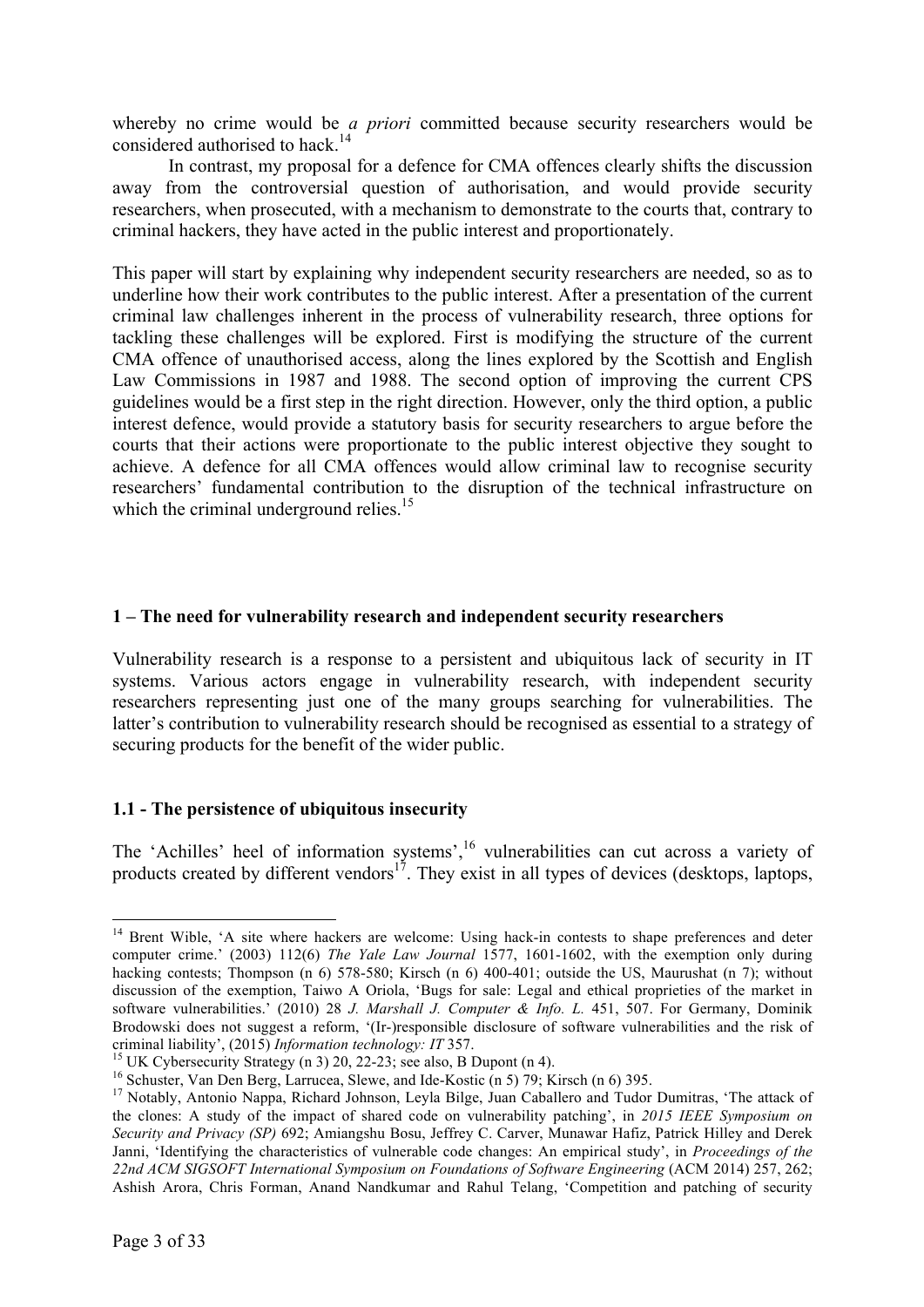mobile phones, IoT) and affect all hardware and software: operating systems - whether Linux, Apple, Windows or Android, applications, internet protocols, access routers, even anti-virus software and firewalls.<sup>18</sup> Given that they can remain undiscovered for long periods they tend to accumulate over the years, despite increasing efforts to detect and remove them $19$ 

The ever-increasing complexity of software (Windows 7 contains 40 millions lines of code), and the emphasis on interoperability to facilitate communications and transfer of data between operating systems, impede the ability to design secure products.<sup>20</sup> '[M]ore attention [is paid] to features than to fundamental security'.<sup>21</sup> Other factors contribute to insecurity being ubiquitous: the Internet not being designed with security in mind, $^{22}$  and the exponential 'growth of societal dependency on globally interconnected technology'.23

Since as far back as 1949 functionality bugs and security vulnerabilities have been recognised as an unwanted but inevitable outcome of creating software and hardware.<sup>24</sup> They need to be found and fixed even after the product has been released onto the market.<sup>25</sup> However, establishing effective strategies to mitigate the creation of vulnerabilities has remained

 $\overline{a}$ 

design process, 1969–1979.' (2011) 27(5) *The Information Society* 295, 300-302; Yanyan Li and Keyu Jiang, 'Prospect for the future internet: A study based on TCP/IP vulnerabilities.' In *Computing, Measurement, Control and Sensor Network (CMCSN), 2012 International Conference*, IEEE, 2012, 52; Malte Ziewitz and Ian

Brown, 'A Prehistory of Internet Governance', in Ian Brown (ed.), *Research Handbook on Governance of the* 

*Internet* (Edward Elgar, 2013) 3.<br><sup>23</sup> Rolf H. Weber and Evelyne Studer, 'Cybersecurity in the Internet of Things: Legal aspects' (2016) 32(5)<br>*Computer Law & Security Review* 715, 716

vulnerabilities: An empirical analysis' (2010) 22(2) *Information Economics and Policy* 164, 166; Kirsch (n 7) 395.

<sup>&</sup>lt;sup>18</sup> For an overview, Craig and Shackelford (n 4); Meiring De Villiers, 'Enabling Technologies of Cyber Crime: Why Lawyers Need to Understand It.' (2011) 11 *Pitt. J. Tech. L. & Pol'y* 1, 43; Ravi Sen and Sharad Borle. 'Estimating the Contextual Risk of Data Breach: An Empirical Approach' (2015) 32(2) *Journal of Management* 

<sup>&</sup>lt;sup>19</sup> Oriola (n 14) 466; ENISA (n 1) 32-36.<br><sup>20</sup> Code is a set of rules or instructions made of numbers, symbols and/or words, and which forms part of a programme. Ross Anderson, 'Why information security is hard-an economic perspective' in *Computer security applications conference, 2001. acsac 2001. proceedings 17th annual* (IEEE, 2001) 358, 363; Craig and Shackelford (n 4) 410; Jay P. Kesan and Carol M. Hayes, 'Bugs in the Market: Creating a Legitimate, Transparent, and Vendor-Focused Market for Software Vulnerabilities' (2016) 58 *Ariz. L. Rev.* 753, 787; Oriola (n 14) 466. Lessig has used the term in a more general sense, to mean the Internet technical architecture of software and hardware, *Code 2.*0, 2006, <http://codev2.cc/> accessed 20 July 2017.<br><sup>21</sup> Bell, author of the influential cybersecurity models of the 1970s and 1980s, David Elliott Bell, 'Looking back

at the bell-la padula model' In *Computer Security Applications Conference, 21st Annual* (IEEE 2005) 15, para. 7.2; Oriola (n 12) 467 fn 101 and 102<br><sup>22</sup> Craig and Shackelford (n 4) 395; Sandra Braman, 'The framing years: Policy fundamentals in the Internet

<sup>&</sup>lt;sup>24</sup> In 1949, Wilkes, British computer scientist, recognized that debugging will be part of his job of creating code, cited in Craig and Shackelford (n 3) 410; Robert W Hahn and Anne Layne-Farrar, 'The law and economics of software security' (2006) 30 *Harv. JL & Pub. Pol'y* 283, 296-297; Oriola (n 14) 465; Jaziar Radianti and Jose J. Gonzalez, 'A preliminary model of the vulnerability black market', in *25th International System Dynamics Conference at Boston, USA* 2007, 5 <http://www.academia.edu/download/42408398/RADIA352.pdf> accessed 20 July 2017. See also, security and cryptography expert, Bruce Schneier, *Secrets and lies: digital security in a* 

*networked world* (John Wiley & Sons, 2011) 209-210.<br><sup>25</sup> Steven M. Bellovin, Matt Blaze, Sandy Clark, and Susan Landau, 'Lawful hacking: Using existing vulnerabilities for wiretapping on the Internet.' (2014) 12 *Nw. J. Tech. & Intell. Prop.* 27, para 67; Nuthan Munaiah, Felivel Camilo, Wesley Wigham, Andrew Meneely and Meiyappan Nagappan, 'Do bugs foreshadow vulnerabilities? An in-depth study of the chromium project' (2016) *Empirical Software Engineering* 1, 34.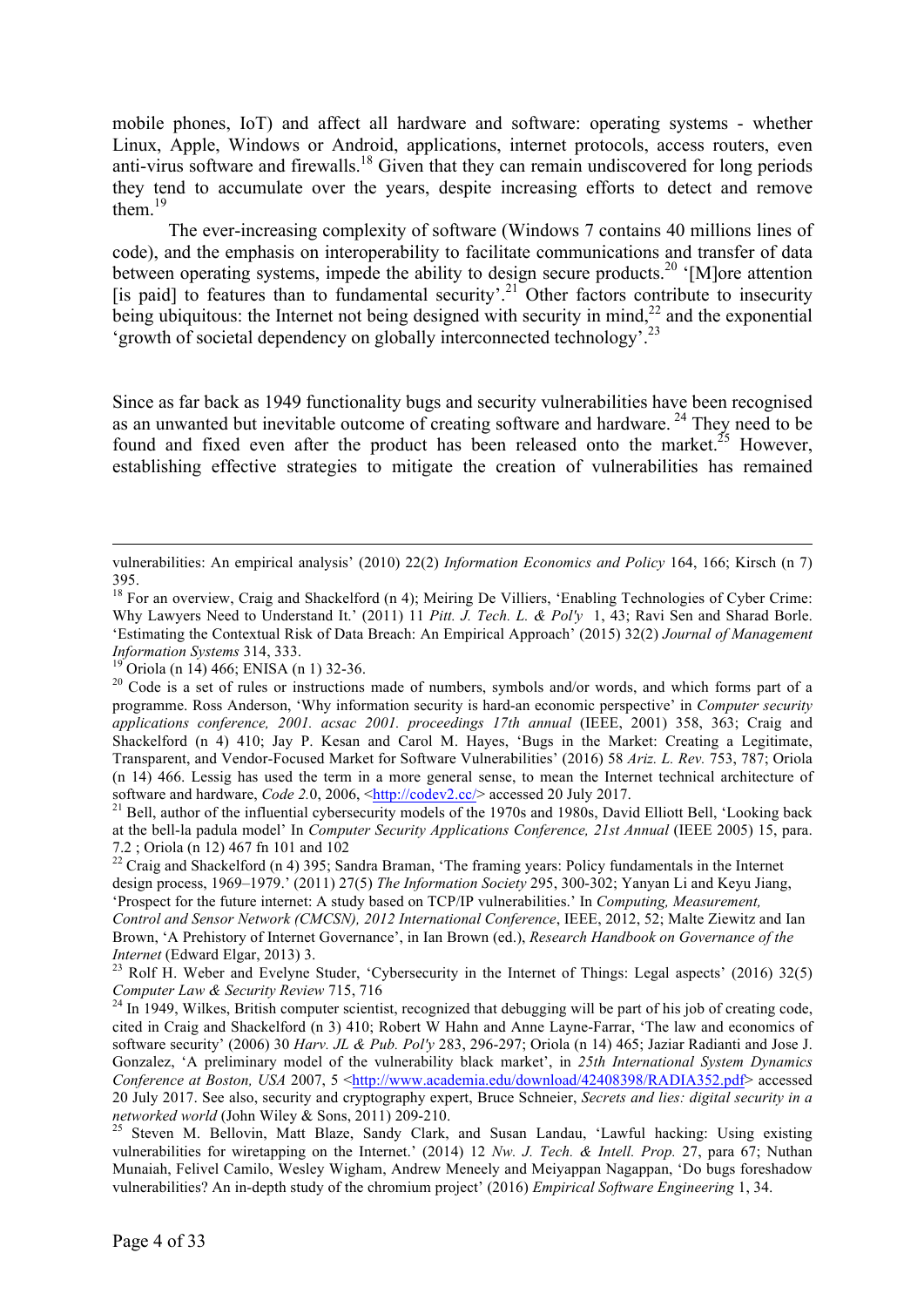challenging. Security by default remains often an after-thought in the design of IT products.<sup>26</sup> Due to insufficient (or a lack of) training and experience in cybersecurity, most software developers cannot recognise and avoid creating vulnerabilities.<sup>27</sup> To compound the problem, internationally recognised technical standards for good quality software have not always integrated security as a formal requirement<sup>28</sup> and are still on-going.<sup>29</sup> Moreover, economic incentives for security by design have so far failed to significantly improve the security of IT products. Vendors continue to mostly abide by the 'penetrate [the market] first and patch later' motto.<sup>30</sup> Although good security can be part of a marketing strategy to increase brand trustworthiness, most vendors continue to consider that 'the harm as experienced by the individual user [because of the security flaw] is […] an externality not borne by the vendor'.<sup>31</sup> This behaviour, denounced as a threat to security as early as in the late  $1960s$ ,<sup>32</sup> runs counter to security by design, which requires time to create and analyse products.<sup>33</sup>

To reduce the number of vulnerabilities created, emphasis is put on better software hygiene or assurance  $-\text{i.e.}$  better processes in the designing of products - and closing the gap in security skills, as notably acknowledged in the UK Cybersecurity Strategy in November 2016.

 <sup>26</sup> Ari Takanen, Petri Vuorijärvi, Marko Laakso and Juha Röning, 'Agents of responsibility in software vulnerability processes' (2004) 6(2) Ethics and Information Technology 93, 108; Daniel Hein and Hossein Saiedian, 'Secure software engineering: Learning from the past to address future challenges' (2009) 18(1) *Information Security Journal: A Global Perspective* 8, 11; Karina Curcio, Andreia Malucelli, Sheila Reinehr and Marco Antônio Paludo, 'An analysis of the factors determining software product quality: A comparative study.' (2016) 48 *Computer Standards & Interfaces* 10; Nabil M. Mohammed, Mahmood Niazi, Mohammad Alshayeb and Sajjad Mahmood, 'Exploring software security approaches in software development lifecycle: A

systematic mapping study' (2017) 50 *Computer Standards & Interfaces* 107, 113.<br><sup>27</sup> Malik Aleem Ahmed and Jeroen van den Hoven, 'Agents of responsibility—freelance web developers in web applications development' (2010) 12(4) *Information Systems Frontiers* 415; Andrew Austin and Laurie Williams, 'One technique is not enough: A comparison of vulnerability discovery techniques', in *2011 International Symposium on Empirical Software Engineering and Measurement* (IEEE 2011) 97; Bosu, Carver, Hafiz, Hilley and Janni (n 17) 264, 265; Muhammad Adnan, Mike Just, Lynne Baillie, Hilmi Gunes Kayacik,'Investigating the work practices of network security professionals' (2015) 23(3) *Information & Computer Security* 347.<br><sup>28</sup> Rahul Telang and Sunil Wattal, 'An empirical analysis of the impact of software vulnerability announcements

on firm stock price' (2007) 33(8) IEEE Transactions on Software Engineering 544, 545; Sanjay Bahl and O.P. Wali, 'Perceived significance of information security governance to predict the information security service quality in software service industry' (2014) 22(1) *Information Management & Computer Security* 2.<br><sup>29</sup> As acknowledged in its draft Recital 9 of the future Directive 2013/40/EU, by Rapporteur Monika Hohlmeier,

for the EU Parliament, *Draft Report on the proposal for a directive of the European Parliament and of the Council on attacks against information systems and repealing Council Framework Decision 2005/222/JHA*, 2010/0273 (COD), 24 November 2011, 'Brian Henderson-Sellers, Cesar Gonzalez-Perez, Tom Mcbride and Graham Low, 'An ontology for ISO software engineering standards: 1) Creating the infrastructure' (2014) 36(3) Computer Standards & Interfaces 563; Richard Kemp, 'ISO 27018 and personal information in the cloud: First year scorecard' (2015) 31(4) *Computer Law & Security Review* 553.<br><sup>30</sup> Rainer Böhme, 'Vulnerability Markets. What Is the Economic Value of a Zero-day Exploit?' *Paper Held at* 

*the 2005 Chaos Communication Congress Berlin, Germany*. 2005, in *22C3: Private Investigations*. *Chaos Computer Club, Berlin, Germany,* 2005, 1; Ashish Arora, Jonathan P. Caulkins and Rahul Telang, 'Research Note—Sell First, Fix Later: Impact of Patching on Software Quality', (2006) 52(3) *Management Science* 465; Telang and Wattal, (n 31) 545; Ross Anderson, Rainer Böhme, Richard Clayton and Tyler Moore, 'Security economics and the internal market' *Study commissioned by ENISA* (2008), <https://www.enisa.europa.eu/publications/archive/economics-sec> accessed 20 July 2017; Oriola (n 14) 469- 473.

<sup>&</sup>lt;sup>31</sup> Kesan and Hayes (n 20) 781; Hasan Cavusoglu, Huseyin Cavusoglu and Jun Zhang, 'Security Patch Management: Share the Burden or Share the Damage?' (2008) 54(4) *Management Science* 657. <sup>32</sup> Bell (n 21) para. 2 and 7.2.

 $33$  Hein and Saiedian (n 26) 10.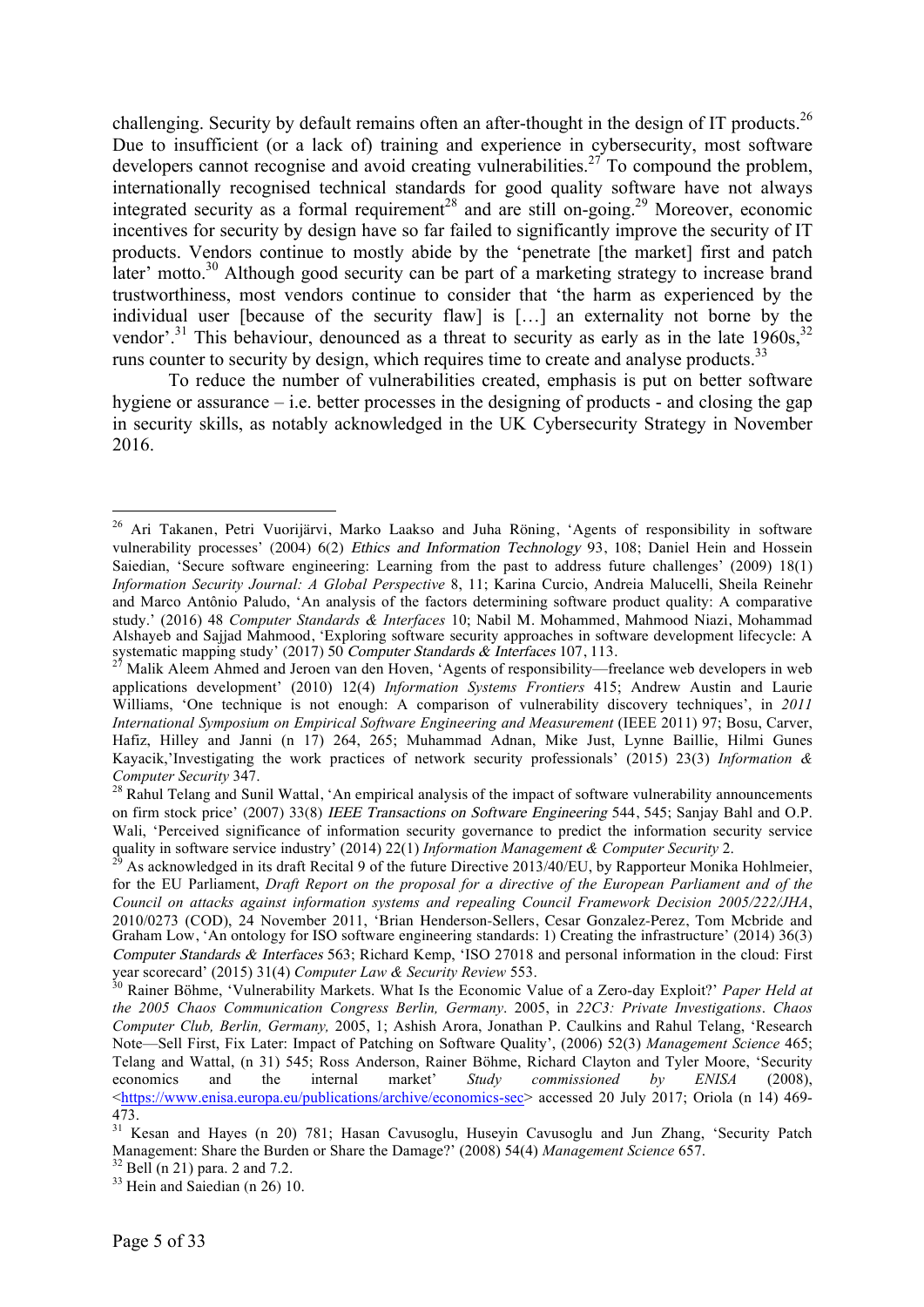However, 'software security is essentially relative'.<sup>34</sup> Vulnerability-free products are 'virtually impossible'.<sup>35</sup> To compound the problem, the interconnectedness of systems multiplies the impact a single vulnerability can have. Yet, the same interconnectedness increases the positive effects of removing vulnerabilities. Vulnerability research benefits all stakeholders in cyberspace. Hence, the need for it to be undertaken effectively.

Many vendors who supply IT products and/or are system owners using these products have recognised this necessity to find and patch vulnerabilities. Consequently, they employ and authorise one or several persons to search for vulnerabilities.<sup>36</sup> They also resort to hacking contests through intermediaries such as HackerOne, effectively authorising hacking to a number of chosen security researchers.<sup>37</sup> In these circumstances, issues of criminal law are unlikely to arise.<sup>38</sup>

National governments, whether linked to national intelligence agencies or to law enforcement forces, also actively search for vulnerabilities in computer systems. Whether they are authorised to do so, and, if so, to what extent, is a grey area. Those questions are outside the scope of this paper, for they raise particular issues of national security and policing.

The other actors engaged in vulnerability research are independent security researchers. This very diverse group can include students, academics, free-lance professionals or just amateurs in computer science who may be knowledgeable but work in their spare time.<sup>39</sup> As they have not been hired by vendors they may appear to be vigilantes, taking the issue of cybersecurity into their own hands instead of leaving the discovery of vulnerabilities to vendors. However, the work of independent security researchers is essential to the improvement of the security of IT products, .

### **1.2 - The need for independent security researchers**

It could be argued that vendors and system owners should be the only ones deciding who is allowed to penetrate their IT systems to discover vulnerabilities. <sup>40</sup> However, several factors demonstrate the need for independent vulnerability research.

To the best of our knowledge the necessity of *independent* researchers' work has not yet been clearly articulated in the legal literature,  $\frac{1}{4}$  despite some references to the concept of public

 $34$  Oriola (n 14) 472; Thompson (n 6) 543-548.<br><sup>35</sup> Jay Pil Choi, Chaim Fershtman and Neil Gandal, 'Network security: Vulnerabilities and disclosure policy'

<sup>(2010) 58(4)</sup> *The Journal of Industrial Economics* 868, 869.<br><sup>36</sup> The practice originates from the US Government, especially the Department of Defence, Bell (n 21) para 2; Edward Hunt, 'US Government Computer Penetration Programs and the Implications for Cyberwar' (2012) 34(3) *IEEE Annals of the History of Computing* 4, 6, 15. The practice then spread to the private sector, D.

Russell and G.T. Gangemi, *Computer Security Basics* ('O'Reilly Media, Inc.' 1991) 23-31.<br><sup>37</sup> Wible (n 14).<br><sup>38</sup> Maurushat (n 7) 10.<br><sup>39</sup> ENISA (n 1) 20-21; Munawar Hafiz and Ming Fang, 'Game of detections: how are securi discovered in the wild?' (2015) *Empirical Software Engineering* 1, 12; Serge Egelman, Cormac Herley and Paul C. Van Oorschot, 'Markets for zero-day exploits: Ethics and implications', in *Proceedings of the 2013 workshop on New security paradigms workshop* (ACM 2013) 41, 44.<br><sup>40</sup> Infra section 3.4<br><sup>41</sup> Kesan and Hayes (n 20) 787-791; Craig and Shackleford (n 4); Thompson (n 6) 543-555; Kirsch (n 6) 383-

<sup>392;</sup> Wible (n 14); Mailyn Fidler, 'Regulating the Zero-Day Vulnerability Trade: A Preliminary Analysis' (2015) 11 *I/S Journal of Law and Policy* 405, which is a summary of her PhD, *Anarchy or Regulation:*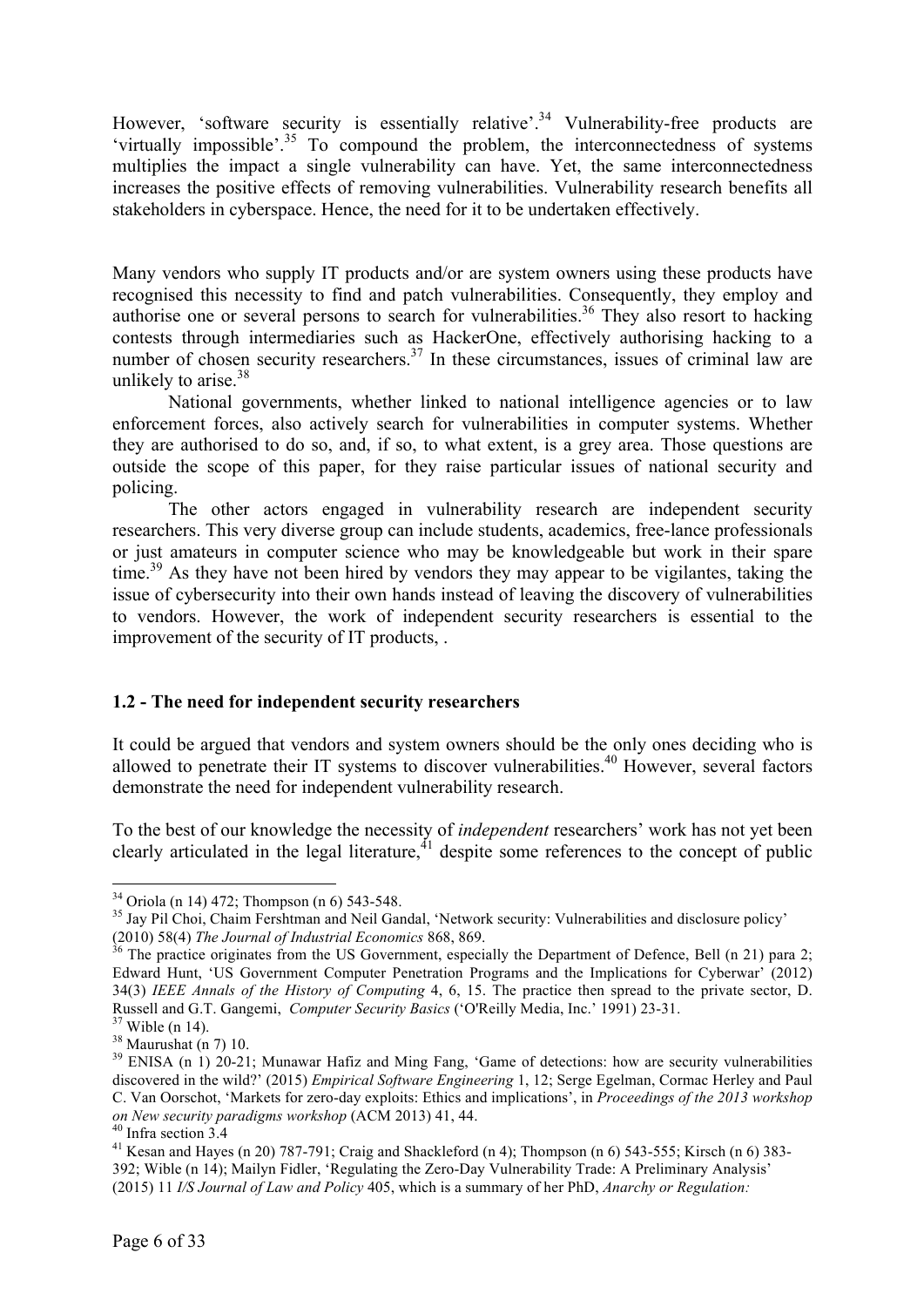interest.<sup>42</sup> Concerning the abundant computer science and economics literature on vulnerability research and markets, the picture is more complex. The benefits independent security researchers bring have been articulated<sup>43</sup> at times but generally they tend to be assumed and/or conflated with other matters, such as the benefits of vulnerability markets and how they should be organised or regulated,<sup>44</sup> and the benefits of full disclosure of vulnerabilities and their exploits.<sup>45</sup> The benefits of legitimate vulnerability research can also emerge through studies on the black markets in which criminal hackers participate<sup>46</sup> or grey markets where governments buy vulnerabilities to exploit them.<sup>47</sup>

The literature points to four factors explaining why the work of independent security researchers is indispensable to preventing cybercrime.

Firstly, as the US government found with the 'tiger teams' in the late 'sixties, different teams discover different vulnerabilities simply because of the diversity of skills within the hired teams. <sup>48</sup> In other words, no single security researcher is likely to find all vulnerabilities in a product, not the least because of the diversity of vulnerabilities and related discovery techniques available.<sup>49</sup> Even vendors such as Microsoft or Google, with an important team of

 $\overline{a}$ 

*Controlling The Global Trade in Zero-Day Vulnerabilities*. Diss. Master Thesis. Stanford University, 2014, https://d1x4j6omi7lpzs. cloudfront. net/live/wp-content/uploads/2014/06/Fidler-Zero-Day-Vulnerability-<br>Thesis.pdf accessed 20 July 2017.

 $\frac{1}{42}$  Maurushat (n 7) 48-51.<br><sup>43</sup> Maurushat (n 7) 48-51.<br><sup>43</sup> Andy Ozment, 'The Likelihood of Vulnerability Rediscovery and the Social Utility of Vulnerability Hunting.' *Worshop on the Economics of Information security* 2005 <http://citeseerx.ist.psu.edu/viewdoc/download?doi=10.1.1.479.7888&rep=rep1&type=pdf> accessed 20 July

<sup>&</sup>lt;sup>44</sup> Notably, Andy Ozment, 'Bug Auctions: Vulnerability Markets Reconsidered,' *Workshop on the Economics of Information Security 2004* 19, and his PhD, *Vulnerability discovery & software security*, PhD diss., University of Cambridge, 2007, <http://andyozment.com/papers/ozment\_dissertation.pdf > accessed 20 July 2017; Böhme (n 26); Charlie Miller, 'The legitimate vulnerability market: Inside the secretive world of 0-day exploit sales' *Sixth Workshop on the Economics of Information Security* 2007, < http://weis07.infosecon.net/papers/29.pdf > accessed 20 July 2017; Sam Ransbotham, Sabyasachi Mitra and Jon Ramsey, 'Are markets for vulnerabilities effective?' *ICIS 2008 Proceedings* 24; Pankaj Pandey and Einar Arthur Snekkenes, 'An assessment of market methods for information security risk management' *16th IEEE International Conference on High Performance and Communications, WiP track*. 2014; Andreas Kuehn and Milton Mueller, 'Shifts in the Cybersecurity Paradigm: Zero-Day Exploits, Discourse, and Emerging Institutions' In *Proceedings of the 2014 workshop on New Security Paradigms Workshop* (ACM 2014) 63; ENISA (n 1) 55. Contra Karthik Kannan and Rahul Telang, 'Market for software vulnerabilities? Think again.' (2005) 51(5) *Management Science* 726. <sup>45</sup> Pu Li and H. Raghav Rao, 'An examination of private intermediaries' roles in software vulnerabilities

disclosure' (2007) 9(5) *Information Systems Frontiers* 531; Jukka Ruohonen, Sami Hyrynsalmi and Ville Leppănen, 'Trading exploits online: A preliminary case study', in *2016 IEEE Tenth International Conference on Research Challenges in Information Science (RCIS)* (IEEE 2016) 1.<br><sup>46</sup> Jaziar Radianti and Jose J. Gonzalez, 'Understanding hidden information security threats: The vulnerability

black market', in *HICSS 2007. 40th Annual Hawaii International Conference on System Sciences* (IEEE 2007) 156c; Radianti and Gonzalez (n 22); Jaziar Radianti, Eliot Rich and Jose J. Gonzalez, 'Vulnerability black markets: Empirical evidence and scenario simulation', in *2009. HICSS'09. 42nd Hawaii International Conference on System Sciences* (IEEE 2009) 1; Jaziar Radianti, Jose J. Gonzalez and Eliot Rich, 'A quest for a framework to improve software security: Vulnerability black markets scenario' *Proceedings of the 27th International Conference of the System Dynamics Society* 2009 < https://pdfs.semanticscholar.org/0f29/b736c7787eaca6cd13a7fa670e258a1fdcf4.pdf> accessed 20 July 2017.

<sup>&</sup>lt;sup>47</sup> Jart Armin, Paolo Foti and Marco Cremonini, '0-Day Vulnerabilities and Cybercrime', in 2015 10th International Conference on Availability, Reliability and Security (ARES) (IEEE 2015) 711, 716-717; Schuster, Van Den Berg, larrucea, Sleew and Ide-Kostic (n 4) 80.

<sup>&</sup>lt;sup>48</sup> Bell (n 19); Egelman, Herley and Van Oorschot (n 39).  $\frac{49}{49}$  On the tendency for security researchers to  $\frac{49}{49}$ specialize in certain types of vulnerabilities, Mingyi Zhao, Jens Grossklags and Peng Liu, 'An empirical study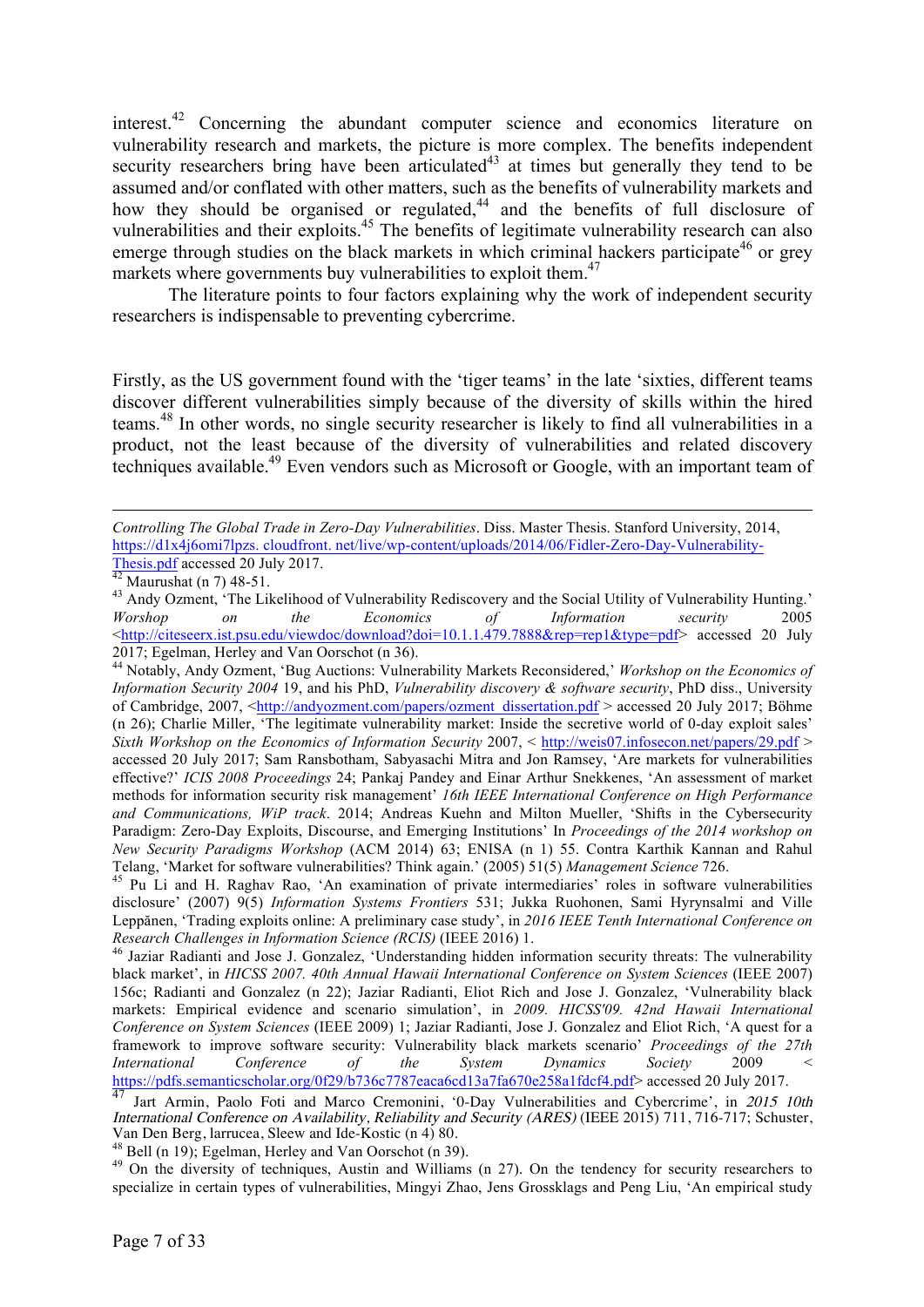experts dedicated to security research, will miss vulnerabilities through no fault of their own. Better security depends on independent security researchers filling the gaps and sharing this information50. Vendors may want to rely on a number of well-known security researchers but they should accept a wider pool of independent researchers submitting reports to improve security.<sup>51</sup>

Secondly, recent academic studies have demonstrated that, from vendors' point of view, the work of independent researchers is particularly cost-effective, from 2 to 100 times more costeffective than hiring a security researcher full-time. The rewards that vendors, such as Google and Mozilla, pay to independent security researchers when averaged over one year cost less than employing one security researcher. $52$ 

Thirdly, vulnerabilities are bound to be discovered by anybody looking for them.<sup>53</sup> As noted above, a diversity of skills and experience is needed to find a wide range of vulnerabilities in a product. Being a vendor, even with a big team, does not guarantee discovering the vulnerability first. A criminal hacker may well discover and exploit the vulnerability without the vendor's knowledge, conducting what is called a zero-day attack.<sup>54</sup> Independent security researchers play an integral part in this race against criminal hackers.

Finally, vulnerability research must be placed in the wider context of cybersecurity practices. Good security for digital products is not necessarily achieved through obscurity but through openness and thus exposure to hacking, whether by criminal hackers or independent security researchers. Cryptography<sup>55</sup> and open-source software<sup>56</sup> are two areas where openness prevails. Counter-intuitively, the security of these products tends to be better than that of the average proprietary product. Openness increases the risk of harm since, for open-source products, criminal hackers can access the code at any time and find vulnerabilities. However,

of web vulnerability discovery ecosystems', In *Proceedings of the 22nd ACM SIGSAC Conference on Computer*  and Communications Security (ACM 2015) 1105, 1108-1112; Hafiz and Fang (n 39).<br><sup>50</sup> MITRE, at https://cve.mitre.org/about/faqs.html#cve\_identifier\_descriptions\_created> accessed on 26 July

<sup>2017</sup>

<sup>51</sup> Zhao, Grossklags and Liu (n 49) 1115; Matthew Finifter, Devdatta Akhawe and David Wagner, 'An Empirical Study of Vulnerability Rewards Programs', in (2013) 23 *USENIX Security* 273, 279, 273-288. <sup>52</sup> Finifter, Akhawe and Wagner (n 51) 280, 286. See also Aron Laszka, Mingyi Zhao and Jens Grossklags,

<sup>&#</sup>x27;Banishing misaligned incentives for validating reports in bug-bounty platforms' In Ioannis Askoxylakis, Sotiris Ioannidis, Sokratis Katsikas and Catherine Meadows (eds), *European Symposium on Research in Computer Security* (Springer 2016) 161.<br><sup>53</sup> Kesan and Haves (p. 20), 901: Milliam (p. 44). The Party Little Film and Computer an

Kesan and Hayes (n 20) 801; Miller (n 44); Ian Brown, Lilian Edwards and Christopher Marsden, 'Information security and cybercrime', in Lilian Edwards and Charlotte Waelde (eds), *Law and the Internet* (3rd

<sup>&</sup>lt;sup>54</sup> Stefan Frei, Martin May, Ulrich Fiedler, and Bernhard Plattner, 'Large-scale vulnerability analysis' in *Proceedings of the 2006 SIGCOMM workshop on Large-scale attack defense* (ACM 2006) 131; Leyla Bilge and Tudor Dumitras, 'Before we knew it: an empirical study of zero-day attacks in the real world', in *Proceedings of the 2012 ACM conference on Computer and communications security* (ACM, 2012) 833.<br><sup>55</sup> Bruce Schneier, 'Open Source and Security' 15 September 1999, <https://www.schneier.com/crypto-

gram/archives/1999/0915.html> accessed 20 July 2017. The US Government's initial approach to cryptography favouring secrecy gave way to full openness due to the failure to create valid encryption.

 $56$  Successful OSS are Linux, Firefox Mozilla, and Oracle products. Guido Schryen and Eliot Rich, 'Increasing software security through open source or closed source development? Empirics suggest that we have asked the wrong question' in *2010 43rd Hawaii International Conference on System Sciences (HICSS)* (IEEE, 2010) 1; confirmed in Orcun Temizkan, Ram L. Kumar, Sungjune Park and Chandrasekar Subramaniam, 'Patch release behaviors of software vendors in response to vulnerabilities: an empirical analysis' (2012) 28(4) *Journal of management information systems* 305, 328-329; Mario Silic, Andrea Back, and Dario Silic, 'Taxonomy of technological risks of open source software in the enterprise adoption context' (2015) 23(5) *Information & Computer Security* 570, 571.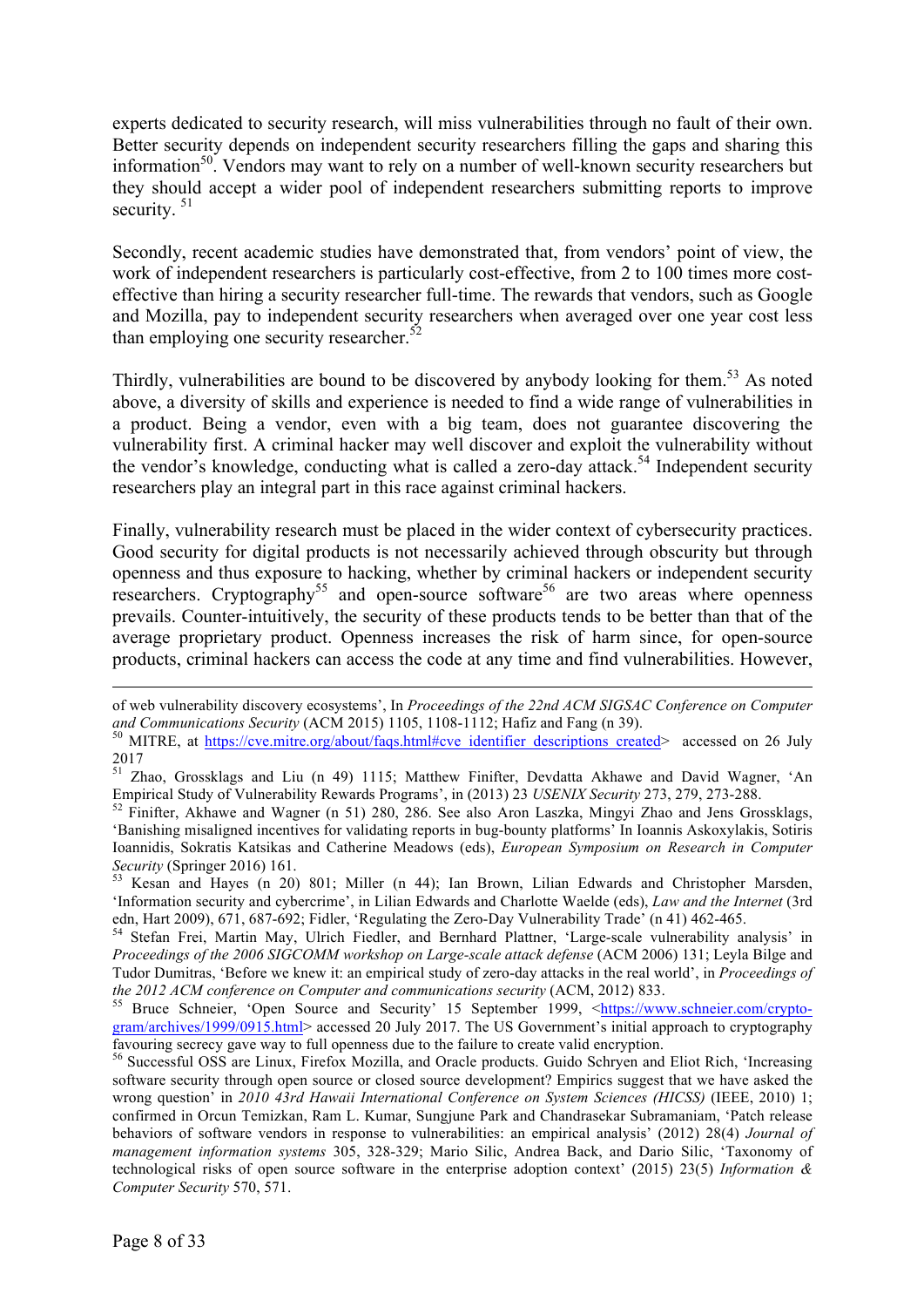openness fosters strong collaboration between stakeholders, who feel responsible for the security of all users. Thus, they internalise the costs of attacks instead of externalising them to the users. In other words, openness increases security.<sup>57</sup>

In light of all these elements, independent security researchers significantly contribute to improving the security of IT systems. Their work is necessary and benefits the wider public, not just vendors. These concepts of necessity and public interest are familiar to criminal law defences<sup>58</sup> but have only just started to be recognised in cybercrime.<sup>59</sup> So far, the legal challenges inherent in the process of vulnerability research have dominated the conversation.

# **2 – The criminal law challenges inherent in vulnerability research carried out by independent security researchers**

Vulnerabilities' impact on security corresponds to the harms which the UK CMA and international instruments such as the Convention on Cybercrime aim to prevent. Thus, security researchers are no more than a step away from committing crime. A more detailed review of the process of vulnerability research demonstrates that the process can trigger the application of criminal law even when security researchers have no intention of becoming criminal hackers.

# **2.1 - Vulnerabilities' impact and corresponding harms: the triad of confidentiality, integrity and availability (CIA)**

Vulnerabilities are assigned two identifiers, both created by the US MITRE organisation and which have become the industry standard worldwide<sup>60</sup>: a CVE identifier that lists the vulnerabilities' characteristics, <sup>61</sup> and a Common Weaknesses Enumeration (CWE) ID that

 <sup>57</sup> Supra notes 54 and 55; Peter P. Swire, 'A model for when disclosure helps security: What is different about computer and network security.' (2004) 3 *J. on Telecomm. & High Tech. L.* 163, reproduced in M. Grady and Francisco Parisi (eds), *The law and economics of cybersecurity* (Cambridge University Press 2006) 29, 45; Steven Michael Bellovin and Randy Bush, *Security Through Obscurity Considered Dangerous*, Working draft for the Internet Engineering Task Force, 2002 at  $\frac{http://hdl.handle.net/10022/AC:P:9172}{http://hdl.handle.net/10022/AC:P:9172}$ <br><sup>58</sup> Notably the defences of self-defence and duress, where the defendant may be found not guilty if his actions

were strictly necessary and proportionate to the threat faced. Jeremy Horder, *Ashworth's Principles of Criminal Law* (8th edn, OUP 2016) 134-142, 147-153, 227-237; David Ormerod and Karl Laird, *Smith and Hogan's Criminal Law* (14th edn, OUP 2015) 322-324, ch 12; John Gardner, *Offences and Defences. Selected Essays in the Philosophy of Criminal Law* (OUP 2007) ch 4 and 5; George P Fletcher, *The Grammar of Criminal Law, American, Comparative and International. Volume One: Foundations* (OUP 2007) 165-66, 197, 310, 321-324.<br><sup>59</sup> Infra section 4. See also Maurushat (n 7) 48-51..<br><sup>60</sup> ITU endorsed the CVE standard in 2011 "as a part of its

techniques (X.CYBEX)" by issuing Recommendation ITU-T X.1520 Common Vulnerabilities and Exposures (CVE), that is based upon CVE's current Compatibility Requirements," (see CVE website, https://cve.mitre.org/about/). The other databases of vulnerabilities also use the CVE repository (see next footnote).

<sup>&</sup>lt;sup>61</sup> Two databases using CVE exist: the National Vulnerability Database (NVD) and the OVAL database hosted now by GitHub. The Open Source Vulnerability Database (OSVDB) created in 2004 to aggregate all information closed on 5 April 2016. On those dabatases, see notably Sugandh Shah and Babu M. Mehtre, 'An overview of vulnerability assessment and penetration testing techniques' (2015) 11(1) *Journal of Computer Virology and Hacking Techniques* 27; Sushama Karumanchi and Anna Cinzia Squicciarini, 'In the wild: a large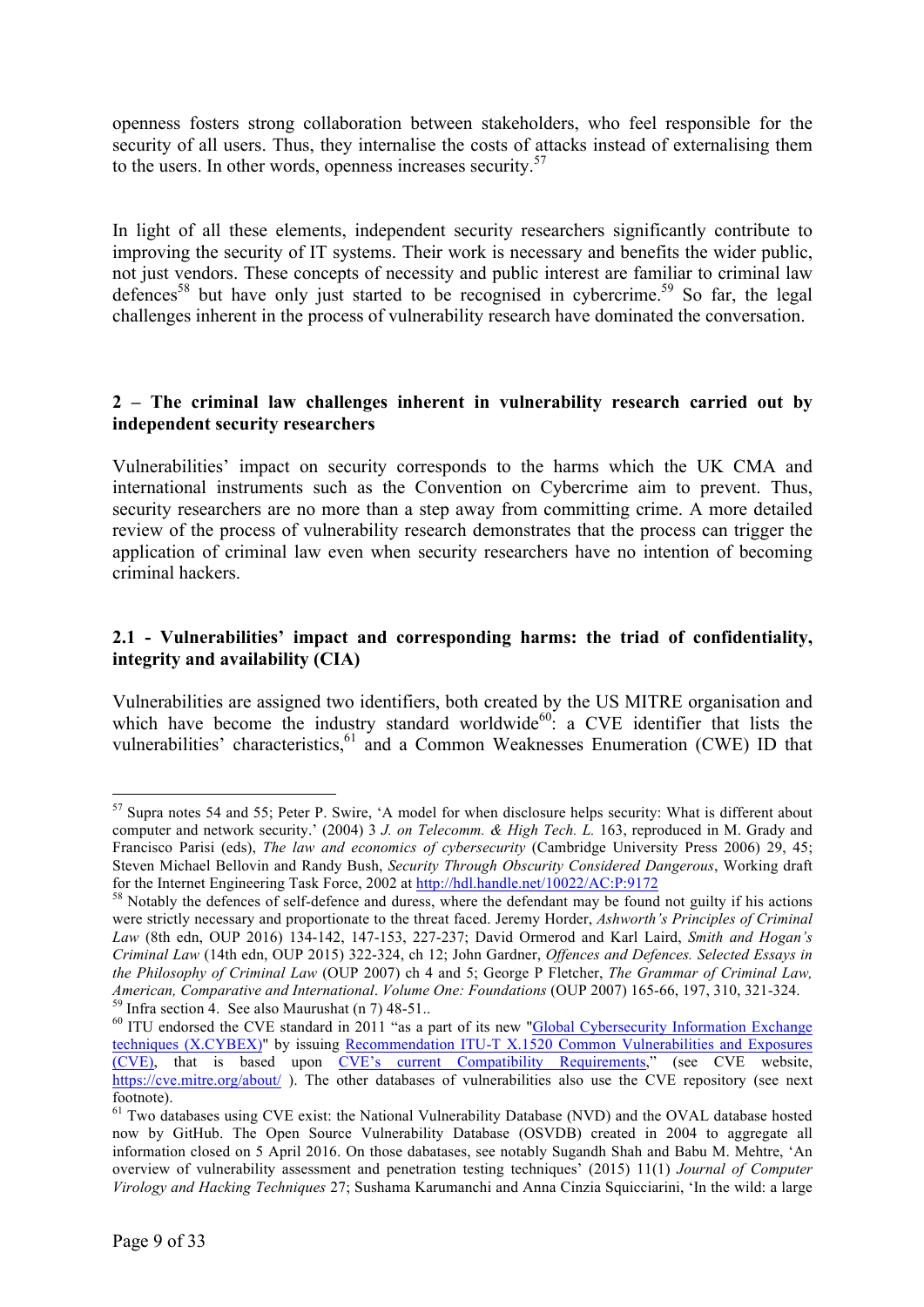describes the vulnerabilities' impacts on security in terms of a possible breach of the confidentiality, integrity and/or availability of an IT system.<sup>62</sup>

Discovering a vulnerability endangering the confidentiality of a system will enable the disclosure of information which is usually private or confidential. A potential breach of integrity facilitates compromising the system owner's ability to maintain, ensure and account for the accuracy and consistency of the systems and data held. A wide range of situations are covered: attempts to access an IT system without the owner's authorisation, unauthorised exploration of the accessed system or network, damage to data, and installation of malware with subsequent impacts on the trustworthiness and veracity of the data. Finally, a breach of availability is associated with impaired or impossible access to a computer system or program.

This triad of confidentiality, integrity and availability (CIA) describes what the language of criminal law would call the harms resulting from the exploitation of vulnerabilities. $63$  The Council of Europe's Convention 185 on cybercrime expressly acknowledged the link between the CIA and criminal law by classifying computer misuse offences under Title 1's heading of 'offences against the confidentiality, integrity and availability of computer data and systems'. In contrast, the UK CMA does not refer to these three possible harms but, like other computer misuse legislations, it was drafted with some, if not all, of those harms in mind. 64

The offence of 'unauthorised access' under s1 CMA aims to deter a hacker from committing any act with intention to secure access to data, programs or computer systems. This act, on its own, breaches the integrity of the IT system, and could lead to breaches of confidentiality and/or availability. The offences of s3 CMA and, when critical infrastructures are involved, of s3ZA CMA, prohibit any act with intent to, or recklessness as to impairing, the operation of a computer or reliability of data. Thus, they protect against breaches of integrity and availability, for example where the vulnerability would enable the installation of malware or the triggering of a denial of service attack.

As vulnerabilities are so closely related to harms, from the system owner's point of view, the discovery of vulnerabilities may at the very least create a risk of harm. Thus, the security researcher is no more than a step away from committing a crime. A more detailed analysis of the process of vulnerability research reveals that the independent security researcher's legal position is even worse than the vulnerabilities' impact surmises.

### **2.2 - The process of vulnerability research: harms and criminal liability**

scale study of web services vulnerabilities', in *Proceedings of the 29th Annual ACM Symposium on Applied* 

<sup>&</sup>lt;sup>62</sup> R. A. Martin, 'Non-Malicious Taint: Bad Hygiene is as Dangerous to the Mission as Malicious Intent' Report for MITRE, n.13-4399, at 6 Table 1 <https://www.mitre.org/publications/technical-papers/non-malicious-taintbad-hygiene-is-as-dangerous-to-the-mission-as.> accessed 20 July 2017. On the CWE, Hein and Saiedian (n 26)

<sup>17-18.</sup> <sup>63</sup> On the triad, James P Anderson, *Computer security technology planning study*, 1972. L.G. Hanscom Field, Bedford (MA): Deputy for Command and Management Systems, HO Electronic Systems Division (AFSC). Report No.: ESD-TR-73-51, Vol. I, NTIS AD-758 206, <http://nob.cs.ucdavis.edu/history/papers/ande72a.pdf > accessed 20 July 2017.

 $64$  Infra section 3.4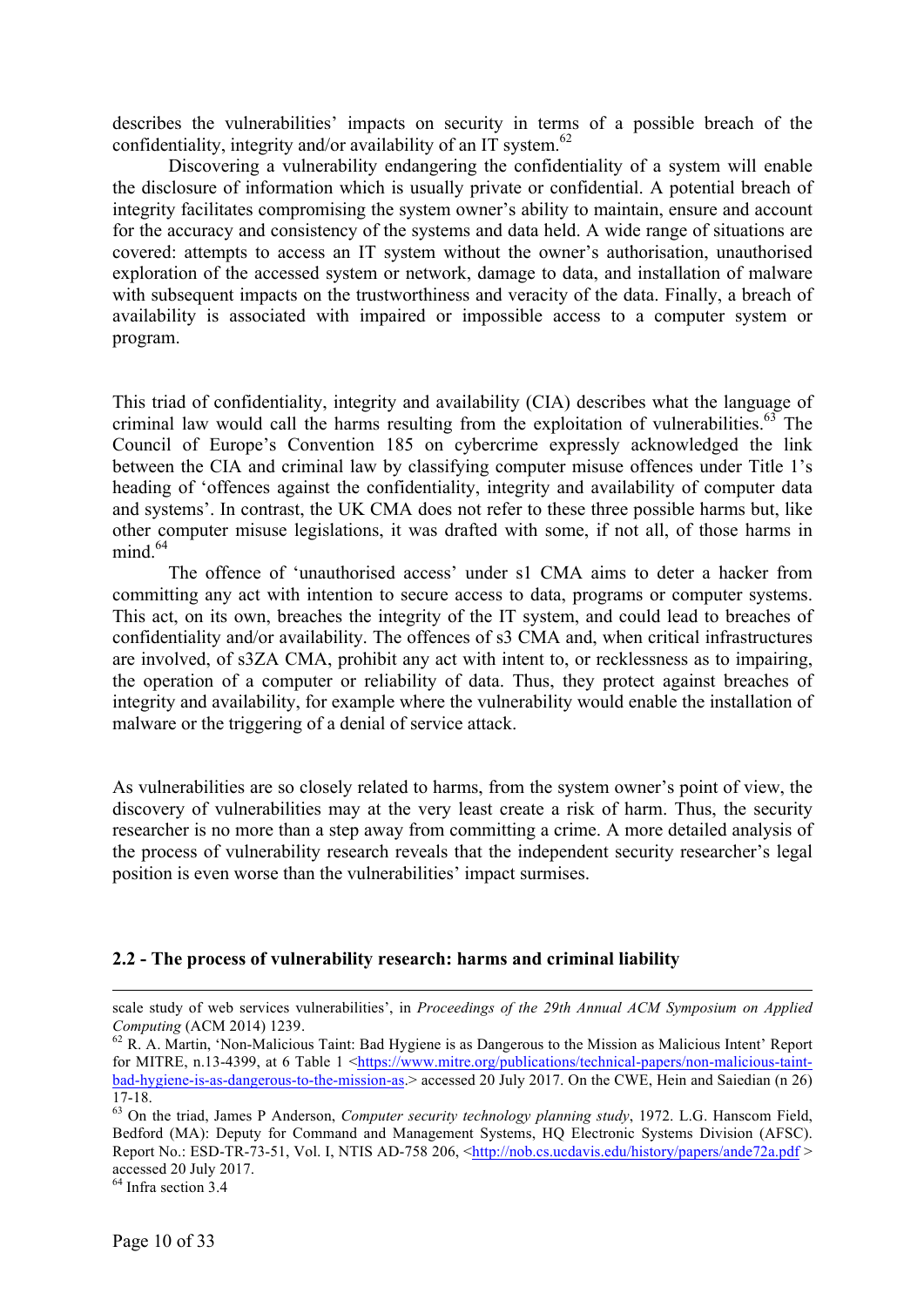The process of vulnerability research includes three stages: discovery, verification and disclosure of the vulnerability. At each stage the security researcher's activities may be harmful to the vendor. Given that the CMA offences were designed to protect against those harms, the security researcher may be criminally liable for at least one if not several of those offences.

# **2.2.1 - The discovery of vulnerabilities**

A detailed analysis of the complex process of discovery is difficult in the space of this article but it is still possible to pinpoint where the process may harm or create a risk of harm to the vendor, and thus where the security researcher may be criminally liable.

# **2.2.1.1 - The harms**

Since neither the independent security researcher nor the criminal hacker are likely to have contacted the vendor prior to the search the vendor cannot attribute actions to a particular person. Vendors must rely on objective analysis of conduct to understand who is who. The problem is that the security researcher's actions at the discovery stage often resemble the initial stages of an attack by a criminal hacker in terms of the objectives, nature and proportionality of actions, and/or harms created.<sup>65</sup> Vendors do not know whether or not the intrusion is 'friendly'.

For the vendor, both the security researcher and criminal hackers share the same initial objective: to explore the IT system so as to secure an access the vendor has not authorised. Thus, both compromise the integrity and confidentiality of the system. In the initial stages of discovery they may also adopt similar approaches to the search for vulnerabilities, albeit for different reasons. Both may be very careful not to intentionally alter or delete data or programs: the criminal hacker in order to avoid detection by the vendor, the security researcher out of respect for the vendor.<sup>66</sup> Only after having found a vulnerability will a criminal hacker, for example, install malware that will control the IT system, and/or damage the data held. Thus, during the discovery stage, lack of damage may not indicate clearly to the vendor whose actions they are: those of a security researcher or of a criminal hacker.

Conversely, the methods and hacking tools security researchers use to discover vulnerabilities are rarely without a risk, even if a very low risk, of creating damage. The same tools are available to criminal hackers, often on an open-source basis.<sup>67</sup> Causing intentional

research-aka-what-s-next-for-the-cfaa, cited in ENISA (n 1) 66, fn 228**;** Bryan Smith, William Yurcik and David Doss, 'Ethical hacking: the security justification redux', in 2002 International Symposium on Technology and Society, 2002 (ISTAS'02) (IEEE, 2002) 374, 377; Stephen Northcutt, Jerry Shenk, Dave Shackleford, Tim Rosenberg, Raul Siles and Steve Mancini, 'Penetration testing: Assessing your overall security before attackers do.' *SANS Institute* (2006)*,* 4  $\text{6.}$   $\text{6.}$   $\text{6.}$   $\text{6.}$   $\text{6.}$   $\text{6.}$   $\text{6.}$   $\text{6.}$   $\text{6.}$   $\text{6.}$   $\text{6.}$   $\text{6.}$   $\text{6.}$   $\text{6.}$   $\text{6.}$   $\text{6.}$   $\text{6.}$   $\text{6.}$   $\text{6.}$   $\text{6.}$   $\text{6.}$   $\text{6.}$   $\text{6.}$   $\text{6.}$   $\text{6$ 

 <sup>65</sup> R J Potts, 'Hacking: The Threats', (1989) 2(1) *Computer Audit Update* 14, 15; Jen. Ellis, 'How Do We De-Criminalize Security Research? AKA What's Next for the CFAA?', 26 January 2015, at https://community.rapid7.com/community/infosec/blog/2015/01/26/how-do-we-de-criminalize-security-

The SANS Institute is a private US for-profit organisation, reknown for its training and guidance in cybersecurity matters. See also, Thompson  $(n 6)$  556.

 $66$  Northcutt, Shenk, Shackleford, Rosenberg, Siles, and Mancini (n 65) 4.  $67$  Hafiz and Fang (n 39) 24-25.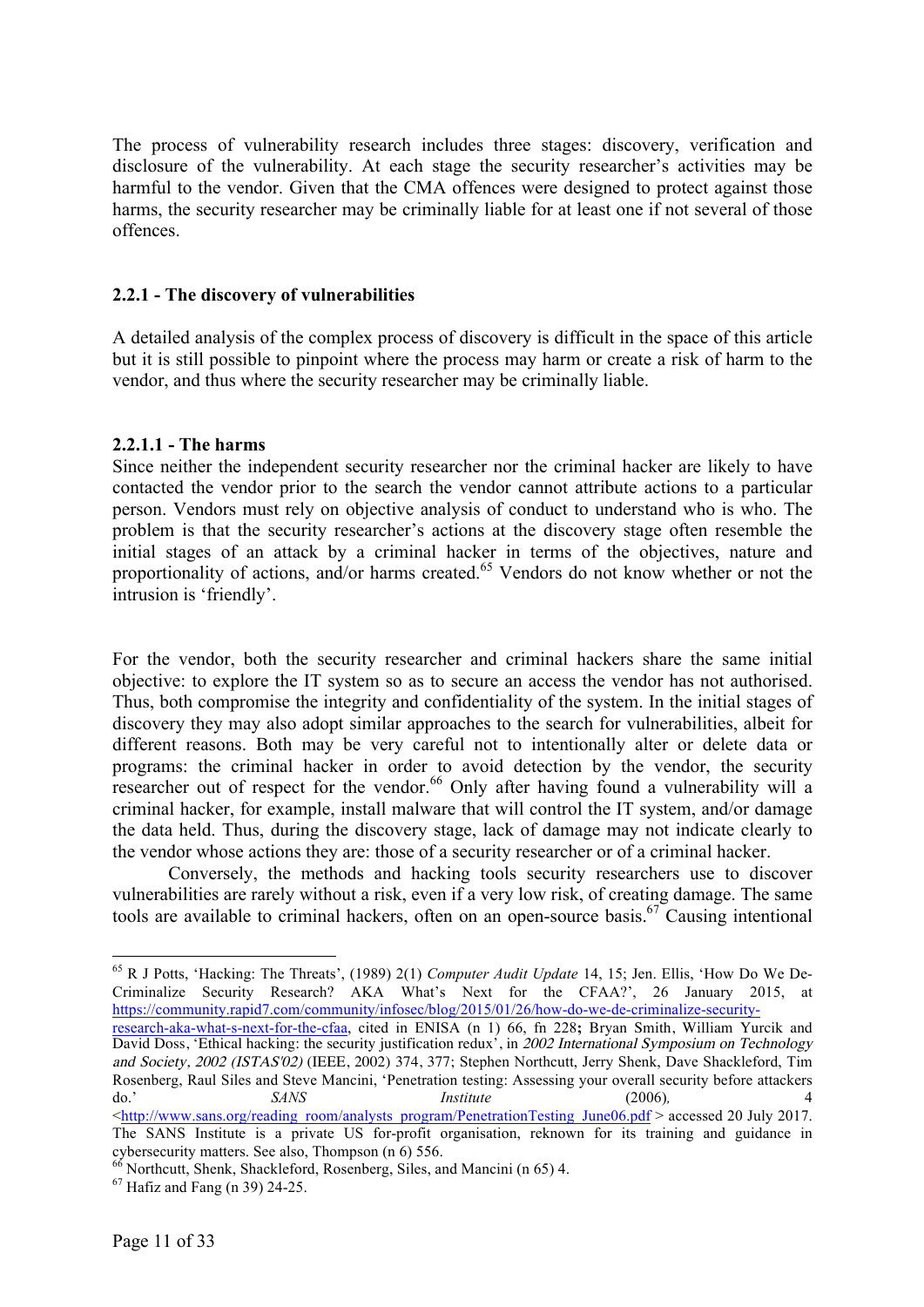damage has always been presented as the hallmark of criminal hackers.<sup>68</sup>. In contrast, expert security researchers will take reasonable care and notably avoid using certain techniques known in the security industry to cause a higher risk of damage.<sup>69</sup> However, damage may be caused without intention. Vendors themselves acknowledge the risk of damage by security researchers. Their vulnerability disclosure policies and bug bounty programmes recommend that security researchers act in good faith to avoid destroying data or impairing the operation of their services if they want to escape criminal prosecution.<sup>70</sup>

Thus, from the vendor's point of view, the search for vulnerabilities, whether by criminals or by independent security researchers, leads to a breach of integrity and confidentiality. Only when the security researcher discloses his/her findings to the vendor will the vendor know, retrospectively, that the 'attack' was not by a criminal hacker. Meanwhile, the vendor may find it difficult to distinguish a security researcher from a criminal hacker through the natures and proportionality of their respective actions.<sup>71</sup>

# **2.2.1.2 - Preventing harms: the risk of criminal liability**

This process of discovery may trigger the security researchers' liability for s1 CMA. The offence of unauthorised access was designed to protect users against any potential intrusion into their systems well before hackers' conduct could be identified as 'harmless' or, on the contrary, harmful, causing damage to systems and/or data. It is a conduct offence. The threshold for triggering criminal liability is very low. No access needs to be secured for the offence to be committed. It suffices that the defendant 'causes a computer to perform any function with intent to secure access'. Thus, to commit s1 CMA *actus reus*, security researchers do not need to find a vulnerability that would enable them to secure access. Exploration, with its objective to find a vulnerability that secures access to the system, can constitute the conduct of the offence,.

 <sup>68</sup> As far back as 1984, Steven Levy, *Hackers: Heroes of the computer revolution*. Vol. 4 (New York: Penguin Books, 2001) 4; Hugo Cornwall (pseudonym for Peter Sommer), *The Hacker's Handbook* (1st edn, Century 1985) 3; Richard C. Hollinger, 'Hackers: Computer heroes or electronic highwaymen?' (1991) 21(1) ACM SIGCAS Computers and society 6; Reid Skibell, 'The myth of the computer hacker' (2002) 5(3) *Information, Communication & Society* 336, 350-352; Jim Thomas, 'The moral ambiguity of social control in cyberspace: a retro-assessment of the "golden age" of hacking' (2005) 7(5) *New Media & Society* 599, 618; Orly Turgeman-Goldschmidt, 'Hackers' accounts: Hacking as a social entertainment' (2005) 23(1) Social Science Computer Review 8, 17, 21; Kirsty Best, 'Visceral Hacking or Packet Wanking? The Ethics of Digital Code, Culture' (2006) 47(2) *Theory and Critique* 213, 218, 223; A Nehaluddin, 'Hackers' Criminal Behaviour and Laws Related to Hacking' (2009) 15(7) Computer and Telecommunications Law Review 159, 159-160; Tim Jordan, 'A genealogy of hacking' (2016) Convergence: The International Journal of Research into New Media<br>Technologies 1, 8-10.

<sup>&</sup>lt;sup>69</sup> For penetration testing, Karen Scarfone, Murugiah Souppaya, Amanda Cody and Angela Orebaugh, 'Technical guide to information security testing and assessment.' 2008 *NIST Special Publication 800-115*, 5-2 , https://www.nist.gov/publications/technical-guide-information-security-testing-and-assessment> accessed 20 July 2017; Bryan Smith, Yurcik and Doss (n 65) 377. With regards to the specific risks of damage when finding one type of vulnerabilities, the buffer overflow, OWASP, *Buffer overflow*, 2009, one type of vulnerabilities, the buffer overflow, OWASP, *Buffer overflow*, 2009, <br>
<https://www.owasp.org/index.php/Buffer Overflow> accessed 20 July 2017; Andrew Cormack (n 7) 317.

<sup>&</sup>lt;sup>70</sup> For example, Facebook's vulnerability disclosure policy, < https://www.facebook.com/whitehat/> accessed 20 July 2017; US Department of Defense, *Vulnerability disclosure policy*, published on the website of Hacker One, an intermediary between vendors and independent security researchers, <https://hackerone.com/deptofdefense> accessed 20 July 2017, also reported by reputable security expert, Krebs, 'DoD Opens .Mil to Legal Hacking, Within Limits,' 23 November 2016, <https://krebsonsecurity.com/tag/department-of-defense/ > accessed 20 July 2017. <sup>71</sup> Thompson (n 6) 556-558, 571.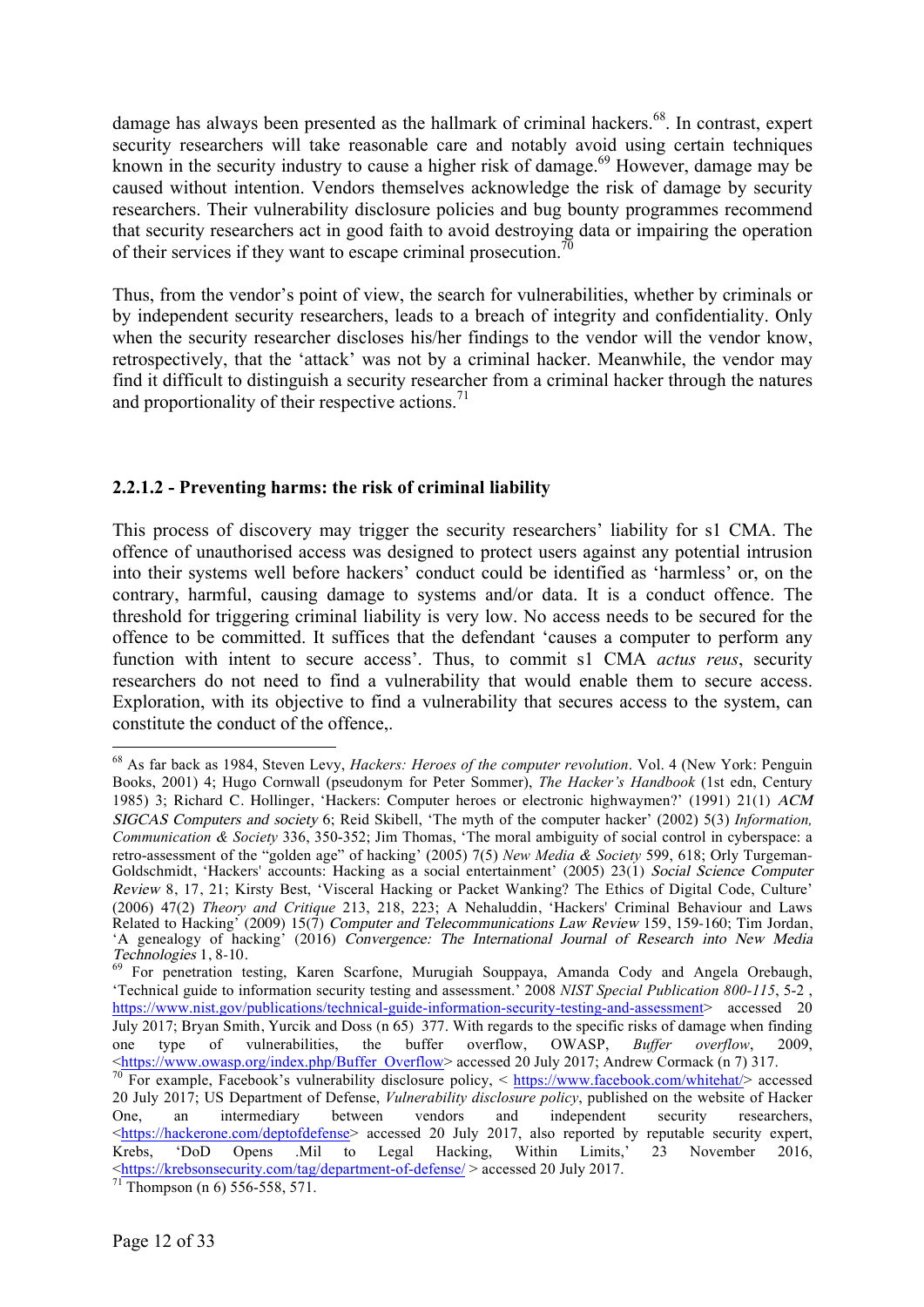With regard to the *mens rea*, two elements need to be satisfied. Firstly, the conduct must be intentional, direct intention being defined as the aim or purpose of committing the prohibited act,<sup>72</sup> with motives being irrelevant.<sup>73</sup> Since security researchers 'actively explore for these vulnerabilities<sup> $74$ </sup> they act with the aim and purpose of securing access to data, i.e. with the intention of securing access as per s1 CMA. Motives being irrelevant to the definition of intention, they are unable to argue that their reasons for securing access are to improve security. Secondly, security researchers need to know that the access they intend to secure is at the time unauthorised. Under s17(5) CMA lack of authorisation results from the defendant not being 'entitled to control access' and 'not hav[ing] consent to access by a person' entitled to control access. Independent security researchers are not hired by vendors and will not seek their express authorisation prior to the exploration of the IT systems and networks. Thus, they do not have consent to access or to secure access.<sup>75</sup>

Hence, in 2005, Cuthbert was convicted under s1CMA for having searched for vulnerabilities on a website.<sup>76</sup> He did not find any but he actively searched with the aim of securing access and thus acted intentionally. He also knew the access was unauthorised. His motives – to improve security by checking whether the charity website he gave money to was fraudulent were irrelevant.<sup>77</sup> As the Crown Court judge acknowledged, Cuthbert met the requirements of the offence.<sup>78</sup> Yet, Cuthbert was a security researcher. An active member of the international OWASP organisation supporting the security community, he initiated the first guidelines regarding testing systems for vulnerabilities.<sup>79</sup> However, in the absence of a defence for hacking, the judge had to find him guilty for s1 CMA despite his 'considerable regret' about doing so. $80$ 

In some circumstances whether vendors authorised or not security researchers to access the system may be difficult to ascertain. Vendors such as Microsoft, Google and Facebook publish a vulnerability disclosure policy, often in conjunction with a bug bounty programme to financially reward security researchers for their findings of vulnerabilities. Their vulnerability disclosure policy determines the boundaries of what vendors consider to be acceptable searching for vulnerabilities. Such authorisation could constitute consent to search and thus to access a system as per  $s17(5)$  CMA<sup>81</sup>.

However, vulnerability disclosure policies are not systematically detailed as to what is or is not authorised. Beyond the conditions they may expressly establish, the policies may be

<sup>72</sup> *R v Moloney* [1985] AC 905 <sup>73</sup> *A-G's Reference (no 1 of 2002)* [2002] EWCA Crim 2392. See J Horder, 'On the Irrelevance of Motive in Criminal Law', in J Horder (ed), *Oxford Essays in Jurisprudence* (OUP 2000) 173.<br><sup>74</sup> Hafiz and Fang (n 39) 23-24; Zhao, Grossklags and Liu (n 49) 1109-1111.<br><sup>75</sup> Cormack (n 7) 318-319; Ian Walden also cites *Cuthbert* bu

*Computer crimes and digital investigations* (2nd, OUP 2015) 164, para 3.239. For the US, Kesan and Hayes (n 20) 791; Oriola (n 14) 501-507; Kirsch (n 6) 392-394; Thompson (n 6) 560-568; Wibble (n 14) 1581-1584.

More generally, Maurushat (n 7) 38-44.<br>
<sup>76</sup> Oates (n 10)<br>
<sup>77</sup> P Sommer, 'Computer Misuse Prosecutions' (2005) 16(5) Computers and Law 24-26; Cormack (n 5) 311.<br>
<sup>78</sup> Oates (n 10)<br>
<sup>79</sup> Oates (n 10)<br>
Between 2003 and 200

<sup>&</sup>lt;https://www.owasp.org/index.php/Testing\_Guide\_Frontispiece > accessed 20 July 2017. <sup>80</sup> Oates (n 8) <sup>81</sup> In *R v Lennon* [2006] EWHC 1201 (Admin), the Court accepted that for the purpose of s17(5) CMA, consent

to receive bona fide email communications could be granted in general terms. This implied consent would not extend to communications that were not bona fide because they demonstrated on the contrary the purpose of interrupting the proper operation and use of the system.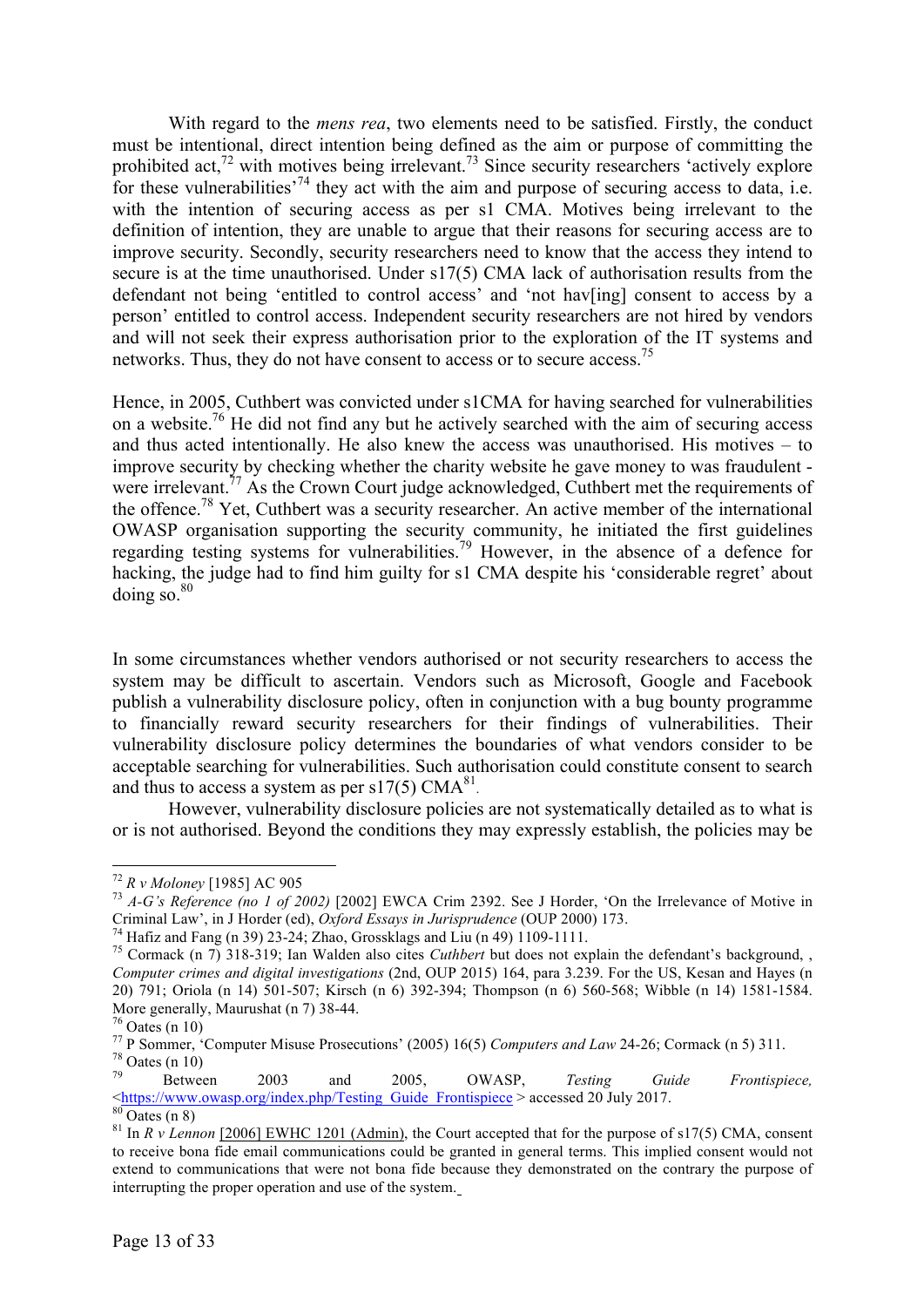vague enough to allow for different interpretations as to what they authorise. For example, they often ban intentional damage, but remain silent as to whether non-intentional damage, which may happen, would still be tolerated.<sup>82</sup> This imprecision leaves space for the security researcher to contend that his/her actions complied with the terms of the policy and for the vendor to argue the opposite, that the action was not authorised. As Maurushat put it, 'the terms 'unauthorised' and 'access' do not produce a similar set of shared assumptions in the technical, legal or ethical fields'.<sup>83</sup> In that case, which perspective should be taken into account? Walden has indicated that, generally, it should be the controller's perspective, hence here the vendor's, as objectively assessed by the Courts.<sup>84</sup> No UK court has yet discussed the concept of authorisation in this particular context. Nevertheless, indirectly, the 2012 UK case of *R v Mangham* illustrates the difficulties of interpretation and of relying on the vendor's perspective to define authorisation.<sup>85</sup> Because Mangham pleaded guilty to charges under s1 and s3 CMA offences,<sup>86</sup> the question of what constitutes authorisation could not be raised before the court. However, the elements that would matter to determine authorisation or lack of are present in the discussion on the mitigating factors the Court of Appeal could take into account to quash the original sentence of a serious crime prevention order and 8 months imprisonment.

Mangham found vulnerabilities in one of Facebook's servers. He explored further these initial vulnerabilities with the help of a program he created to utilise a Facebook employee's identity. He then accessed the source code owned by the company. He copied part of an email archive, as well as part of the source code.<sup>87</sup> Facebook realised that Mangham had gained access to its system before he could write and disclose his report on the vulnerabilities.<sup>88</sup> It had a vulnerability disclosure policy but no bounty programme rewarding security researchers like Mangham. 89

Clearly 'upset' by this repeated access, including to its source code, Facebook argued a lack of authorisation and interpreted his actions as industrial espionage, not as vulnerability research conducted within the terms of its vulnerability disclosure policy.<sup>90</sup> Upon review of the events, the Crown Prosecution Service decided it was in the public interest to prosecute Mangham. For the prosecution, Mangham had stolen 'invaluable' intellectual property and 'acted with determination, undoubted ingenuity and it was sophisticated, it was calculating', costing Facebook \$200,000 (£126,400) for the investigation.<sup>91</sup> In contrast, Mangham claimed to be an ethical hacker and security consultant who had previously reported vulnerabilities either for free or against fee,  $92$  a fact acknowledged by the Court.  $93$  His aim 'was to identify

<sup>&</sup>lt;sup>82</sup> Supra n 67<br><sup>83</sup> Maurushat (n 7) 49.<br><sup>84</sup> Walden (n 75) para 3.237-3.238, without mentioning vulnerability research.<br><sup>85</sup> [2002] EWCA Crim 973<br><sup>86</sup> He refused to plead guilty to charges for committing s3A offences on *Mangham* (n 85) para 2.<br><sup>87</sup> *id*, para 4.<br><sup>88</sup> *id*, paras 8, 22. <br><sup>89</sup> Facebook launched its bug bounty programme after Mangham's arrest,

 $\lt$ https://www.facebook.com/security/posts/238039389561434> accessed 20 July 2017. Yet, Facebook's chief security officer Joe Sullivan (@joesullivana, 21 February 2012) claimed the opposite in an official comment

about *Mangham* as reported by reputable security consultant Graham Cluley (n 10).<br><sup>90</sup> Maurushat (n 7) 41-42.<br><sup>91</sup> BBC news, 'York Facebook hacking student Glenn Mangham jailed', 17 February 2012,<br><http://www.bbc.co.uk/ne

<sup>&</sup>lt;sup>92</sup> *ibid.*; Ben Quinn, 'Facebook hacker jailed for eight months', *The Guardian* 18 February 2012 <https://www.theguardian.com/technology/2012/feb/17/facebook-hacker-glenn-mangham-jailed> accessed 20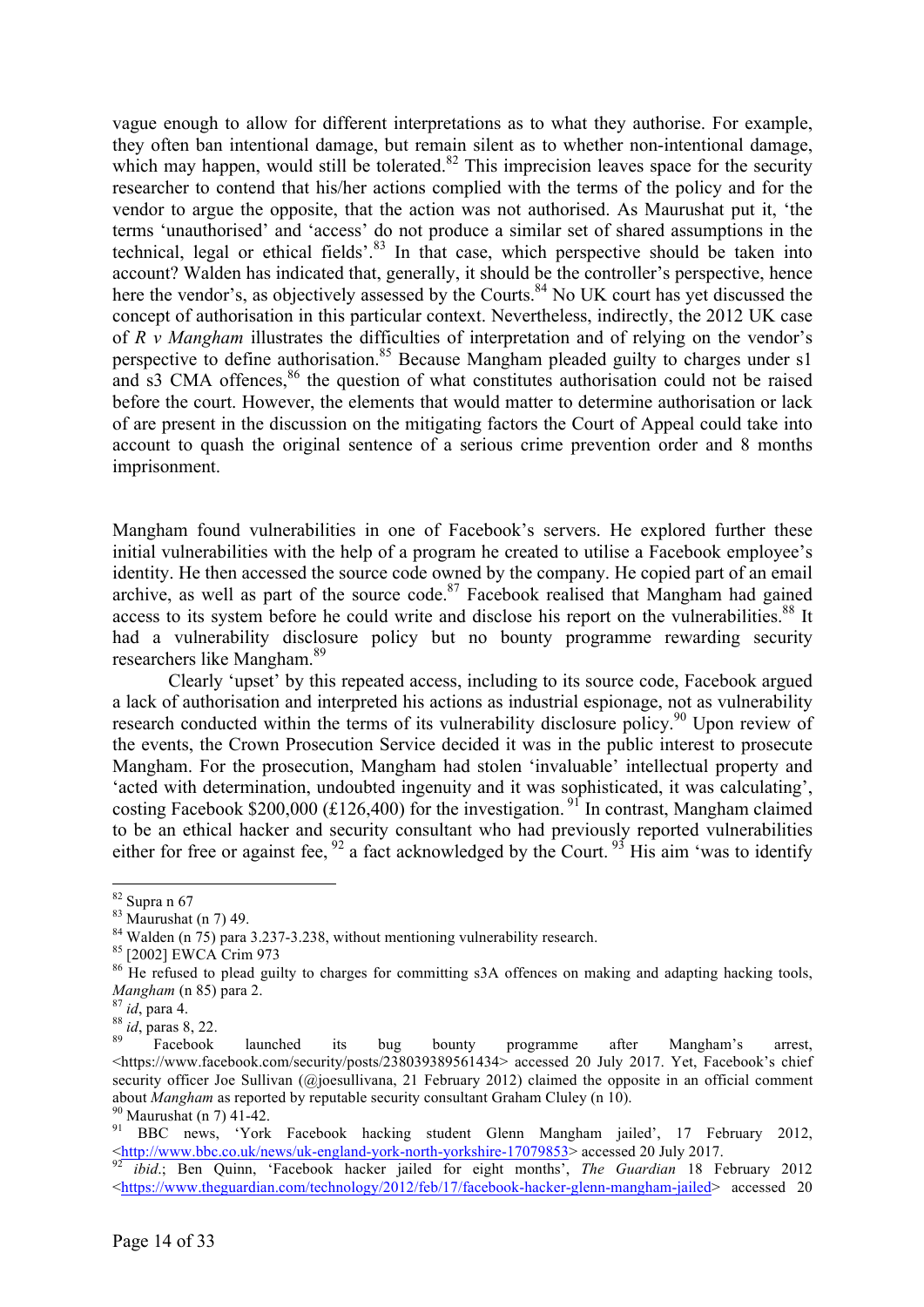vulnerabilities in the system so I could compile a report that I could then bundle over to Facebook and show them what was wrong with their system.<sup>94</sup>

Mangham certainly accessed the system and confidential data. Given that s1 and s3 CMA are designed to protect against breaches of integrity and confidentiality Mangham's prosecution seemed justified. However, Mangham also operated in the knowledge of Facebook's vulnerability disclosure policy. The December 2010 policy, made of three lines, stated that Facebook 'will not bring any lawsuit against you or ask law enforcement to investigate you for that research' if 'in the course of the research you made a good faith effort to avoid privacy violations, destruction of data, or interruption or degradation of our service', and if the vulnerability was not revealed to the public before Facebook had the chance to fix it.<sup>95</sup> Arguably, a vulnerability disclosure policy cannot establish a legal test, but the policy indicates that Facebook authorises access to its system to find vulnerabilities upon four conditions: not to violate privacy, destroy data, interrupt or degrade the service, and not to reveal the vulnerability to the public. The question can thus be whether Mangham breached any of the conditions Facebook established in its vulnerability disclosure policy. The answer is more nuanced and ambiguous than the guilty plea for s1 and s3 CMA offences would suggest.

Undoubtedly, Mangham destroyed the data revealing his trail, whereas Facebook's policy expressly prohibits the destruction of data. This action can thus be considered not to be authorised and contrary to s3 CMA criminalising any unauthorised act with intent to damage or impair the reliability of data.

The lack of authorisation is however less obvious for other activities. Mangham intentionally used an employee's log-in credentials to explore further the potential impacts of the initial vulnerability. This is likely to be problematic as Mangham hid behind another's identity. However, the policy itself does not expressly prohibit such action. Furthermore, the use of the identity was not followed by a violation of privacy; it was only to secure access, rather than to peak at the employee's personal or professional life, or to impersonate the employee in other circumstances. Facebook itself accepted in Court that 'no personal use of data […] was compromised'.96 Thus, it could be argued that Mangham avoided in, 'good faith', violations of privacy, and thus stayed within the boundaries of Facebook's policy.

Furthermore, the Court noted as a mitigation factor that Mangham did not interrupt or degrade Facebook's service.<sup>97</sup> Facebook admitted in Court that it suffered no loss as it retrieved the source code in its entirety.98 In that respect, Mangham could be said to have complied with Facebook's policy not to destroy data, or interrupt or degrade the service.

Moreover, as the Court noted again as a mitigation factor, Mangham did not disclose the copy of the source code he held for three weeks. In spite of the likely high commercial

 $\overline{a}$ 

July 2017; Mangham's own blog, 'The Facebook Hack. What really happened', *Blog Ebor' Hack'em*, 23 April 2012, <http://gmangham.blogspot.co.uk/2012/04/facebook-hack-what-really-happened.html> accessed 20 July 2017.<br><sup>93</sup> Mangham (n 85) para 7.

<sup>&</sup>lt;sup>94</sup> Quinn (n 92)<br><sup>95</sup> Marcia Hofman, 'Knowledge is Power: Facebook's Exceptional Approach to Vulnerability Disclosure', EFF<br><sup>95</sup> Marcia Hofman, 'Knowledge is Power: Facebook's Exceptional Approach to Vulnerability Disclos 17 December 2010, <https://www.eff.org/deeplinks/2010/12/knowledge-power-facebooks-exceptionalapproach> accessed 20 July 2017; Oriola (n 14) 505.<br><sup>96</sup> *Mangham* (n 85) para 5.<br><sup>97</sup> *ibid.* 98 *id.* para 23.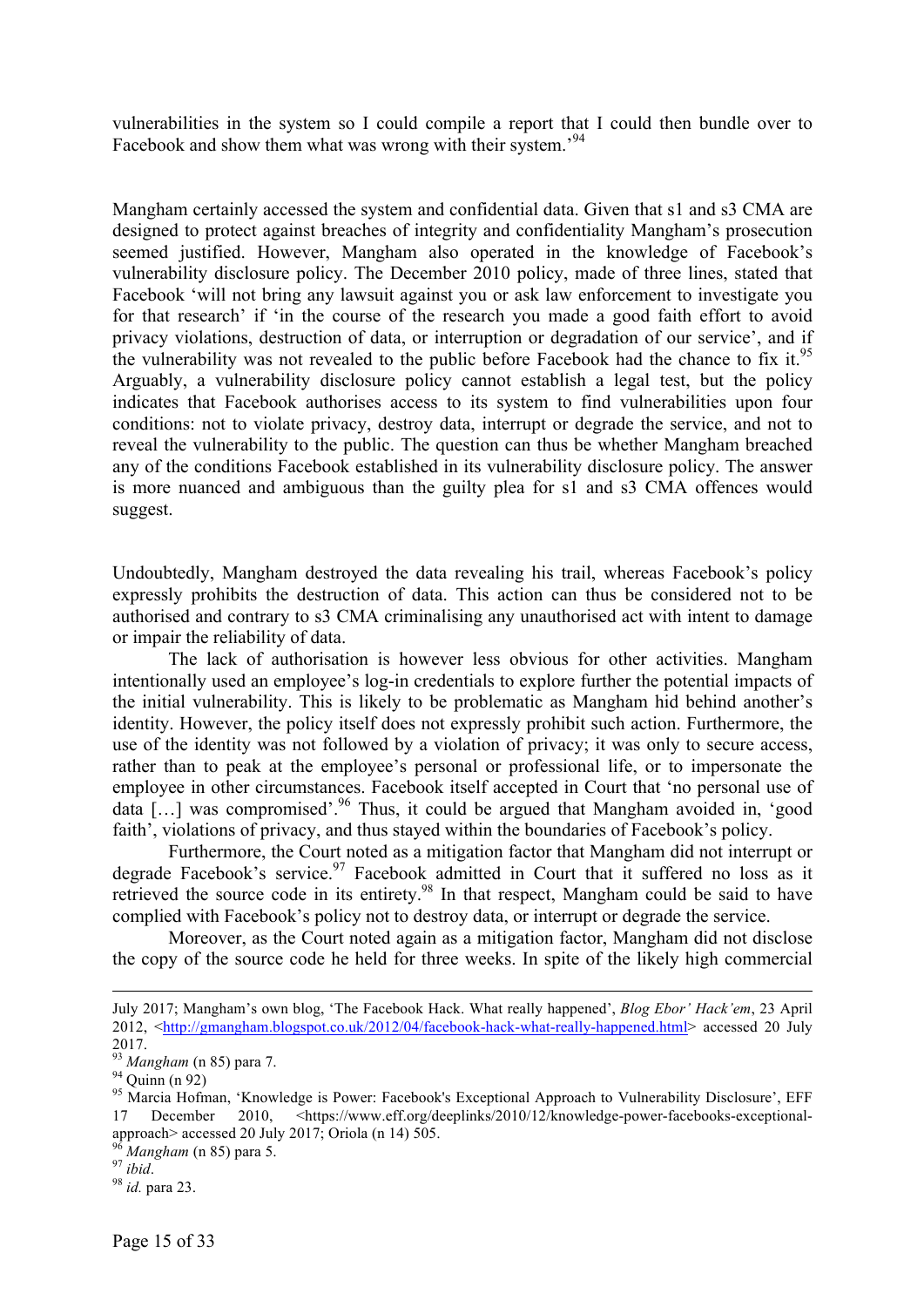value of the code on the black market he did not seek to gain any financial advantage. <sup>99</sup> Thus Mangham did not reveal the vulnerability to the public, in compliance with Facebook's policy. In addition, Mangham held the copy on a secure storage medium unconnected to the Internet. The source code was thus inaccessible to hackers and more secure than Facebook's own storage.

Thus, many of Mangham's actions seem proportionate to his objective of finding vulnerabilities to benefit the wider public. They appear to support his claim that he searched ethically for vulnerabilities in accordance with Facebook's short vulnerability disclosure policy. The remaining question is whether Mangham should have stopped and immediately reported to Facebook, as the Crown Court judge suggested. No clear guidance exists but three elements point towards accepting further exploration. Firstly, 'the security mindset involves thinking like an attacker, an adversary or a criminal'.<sup>100</sup> A criminal hacker would not stop at the first vulnerability. S/he would try to find other vulnerabilities. Further exploration can be appropriate.<sup>101</sup> The difference would be that the security researcher would not exploit the vulnerabilities, which was precisely what Mangham refrained from doing. Secondly, Mangham claimed he wanted to analyse the source code as a means of finding further vulnerabilities. The claim cannot be easily dismissed in light of the OWASP testing guide for the security industry, in which such analysis is presented as possibly the sole means to find some vulnerabilities in a system.<sup>102</sup> Thirdly, Facebook itself changed its policy after Mangham's conviction, and currently states 'You do not exploit a security issue that you discover for any reason. (This includes *demonstrating additional risk, such as attempted compromise of sensitive company data or probing for additional issues.*)'.<sup>103</sup> Facebook's previous policy applicable to Mangham did not contain this prohibition and thus could have been interpreted as not forbidding Mangham's further exploration.<sup>104</sup>

Facebook may have felt aggrieved by the finding of the source code, which breached confidentiality, and consequently justified in its decision to withdraw authorisation. However, the terms of the vulnerability disclosure policy and the practices of vulnerability research leave, after the event, enough room to argue that Facebook's policy, at the time of its publication, authorised many of Mangham's activities at the discovery stage, and that his search for vulnerabilities was genuine.<sup>105</sup> The next stage in the process of vulnerability research is not without its own legal challenges either.

# **2.2.2 - The verification of the vulnerability**

To verify the vulnerability the security researcher will write a proof of concept that demonstrates how the vulnerability could lead to a breach of confidentiality, integrity and/or

<sup>&</sup>lt;sup>99</sup> Mangham's blog (n 92).<br><sup>100</sup> Bruce Schneier, testifying to the Science and Technology Committee, *Personal Internet Security* (HL 2006-<br>07, 165-II) p184, O565.

<sup>&</sup>lt;sup>101</sup> Supra section 2.2.1.<br><sup>102</sup>, at https://www.owasp.org/index.php/Testing\_Guide\_Introduction#Source\_Code\_Review, accessed 20 July 2017

<sup>&</sup>lt;sup>103</sup> Our emphasis,  $\frac{\text{https://www.facebook.com/whitehat/}}{104}$  accessed 20 July 2017.<br><sup>104</sup> Maurushat (n 7) 42.<br><sup>105</sup> Maurushat (n 7) 41-42.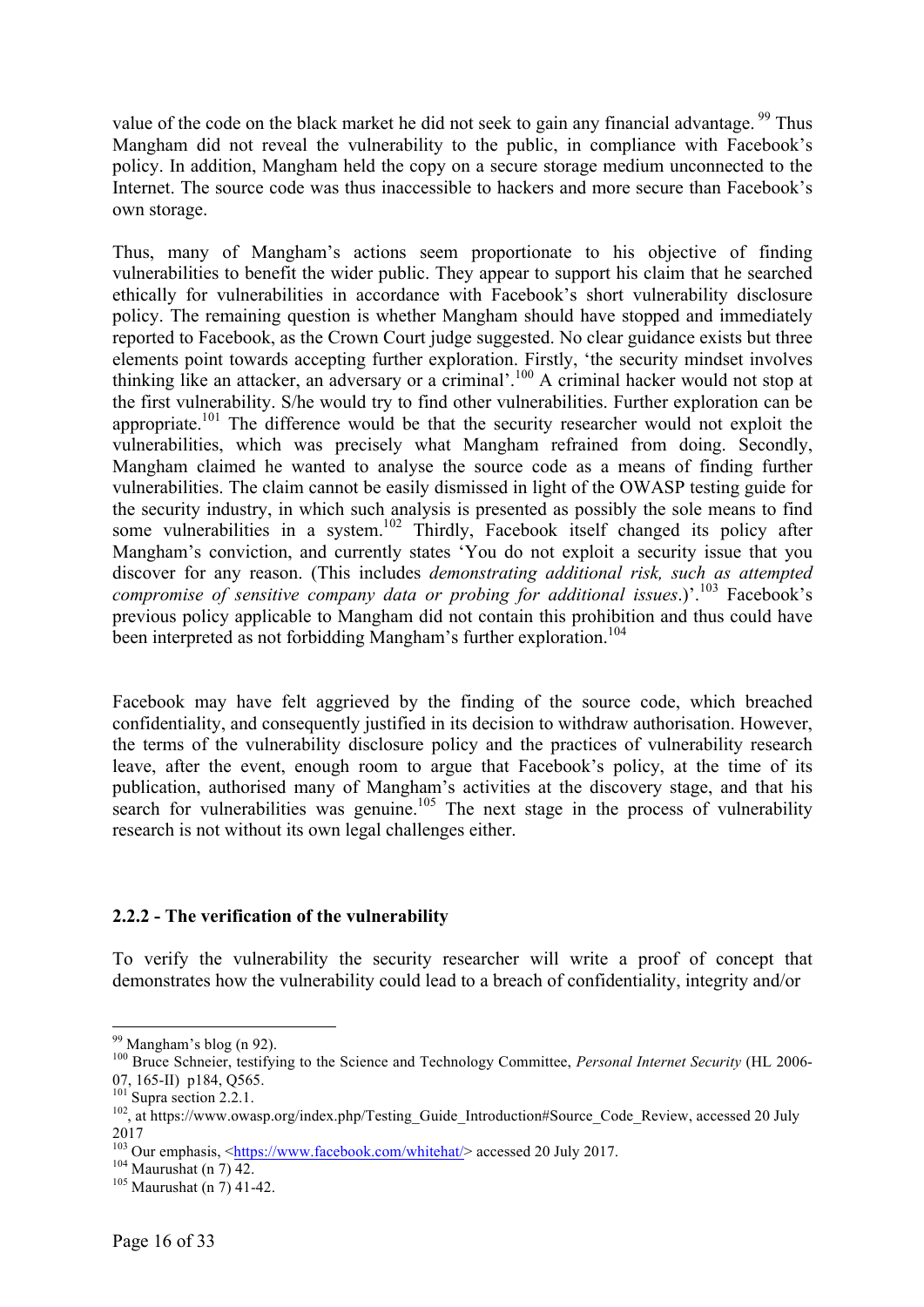availability. For example, the proof of concept may demonstrate how, at the most basic level, a vulnerability affects the functioning of an application and thus violates the availability of the IT system and network. 106

In the process the security researcher may violate s3 and s3A CMA. The execution of the proof of concept could constitute an unauthorised act aimed at impairing the functioning of a computer, as per s3 CMA. The proof of concept could constitute an 'article' or a computer program aimed at impairing the operation of a computer, as per s3A CMA. The security researcher created it and executed it intentionally, with the aim and purpose of doing so, thus violating s3 and s3A CMA.

Furthermore, finding a vulnerability may coincide with a breach of confidentiality and/or integrity. The security researcher may then access confidential or personal data and copy the data onto an external drive to evidence the vulnerability, as Mangham did when copying a selection of Facebook's email archives. According to s17(2)(b) CMA copying the data 'on any storage medium' would constitute an act to secure access, and thus would constitute s1 CMA. S55 Data Protection Act 1998 may also be violated when the security researcher copies and thus obtains personal data without consent.<sup>107</sup>

Therefore, the security researcher is expected to establish a proof of concept, before, so as to ensure that the vulnerability exists and demonstrate potential or existing harm. Yet, this process may fall within the scope of criminal law.

### **2.2.3 - The disclosure of the vulnerability**

Disclosure can be done in many ways: to vendors exclusively or to third parties which will relay the information to the vendors (coordinated disclosure), to vendors for a given period of time and then to the public (delayed full disclosure), or directly to the public (full disclosure).

Disclosure is certainly a contentious issue within the security industry, and practices vary enormously across security researchers. When established in late 1988 the CERT, in the US, promoted and continues to favour disclosure to vendors until vendors have fixed the vulnerability and are in a position to release the patch to the public.<sup>108</sup> Then the vulnerability will be reported to the public and available for all to see. This form of disclosure should demonstrate that the security researcher did not intend to exploit the found vulnerability or to harm the vendor. It could also be presumed to be the most effective method for enabling the patching of the vulnerability but vendors do not always take the information seriously, and/or may unnecessarily delay the release of the patch.<sup>109</sup>

Thus, many security researchers choose the option of full disclosure, i.e. disclosing to the public by various means: hacking conferences, the use of media and, mostly, public lists such as Bugtraq, which was created in 1993 in reaction to the CERT's own disclosure policy and with the aim of forcing vendors to fix vulnerabilities quickly. Full disclosure can be immediate or delayed. Delayed is when disclosure is first to vendors, then to the public when vendors, lacking 'maturity', either do not respond or are too slow in responding.<sup>110</sup> Google's

<sup>&</sup>lt;sup>106</sup> Hafiz and Fang (n 39) 21-22, 26-27, 30-31.<br><sup>107</sup> On the possible use of s55 DPA for criminal hackers, CPS, *Legal guidance on Cybercrime*, <br>
<http://www.cps.gov.uk/legal/a to c/cybercrime/#a07 > accessed 20 July 2017

 $\frac{108}{108}$  ENISA (n 1) 26; CERT,  $\frac{\text{http://www.cps.gov.uk/legaira 10 Uvyoutclinic/mav1}}{108}$  accessed 20 July 2017.<br><sup>108</sup> ENISA (n 1) 26; CERT,  $\frac{\text{http://www.cert.org/faq/>}}{109}$  accessed 20 July 2017. and Hao Xu, 'Optimal Policy for Software Vulnerability Disclosure' (2008) 54(4) *Management Science* 642. <sup>110</sup> ENISA (n 1) 52-53, 63-64; Hafiz and Fang (n 39) 29-30, 34.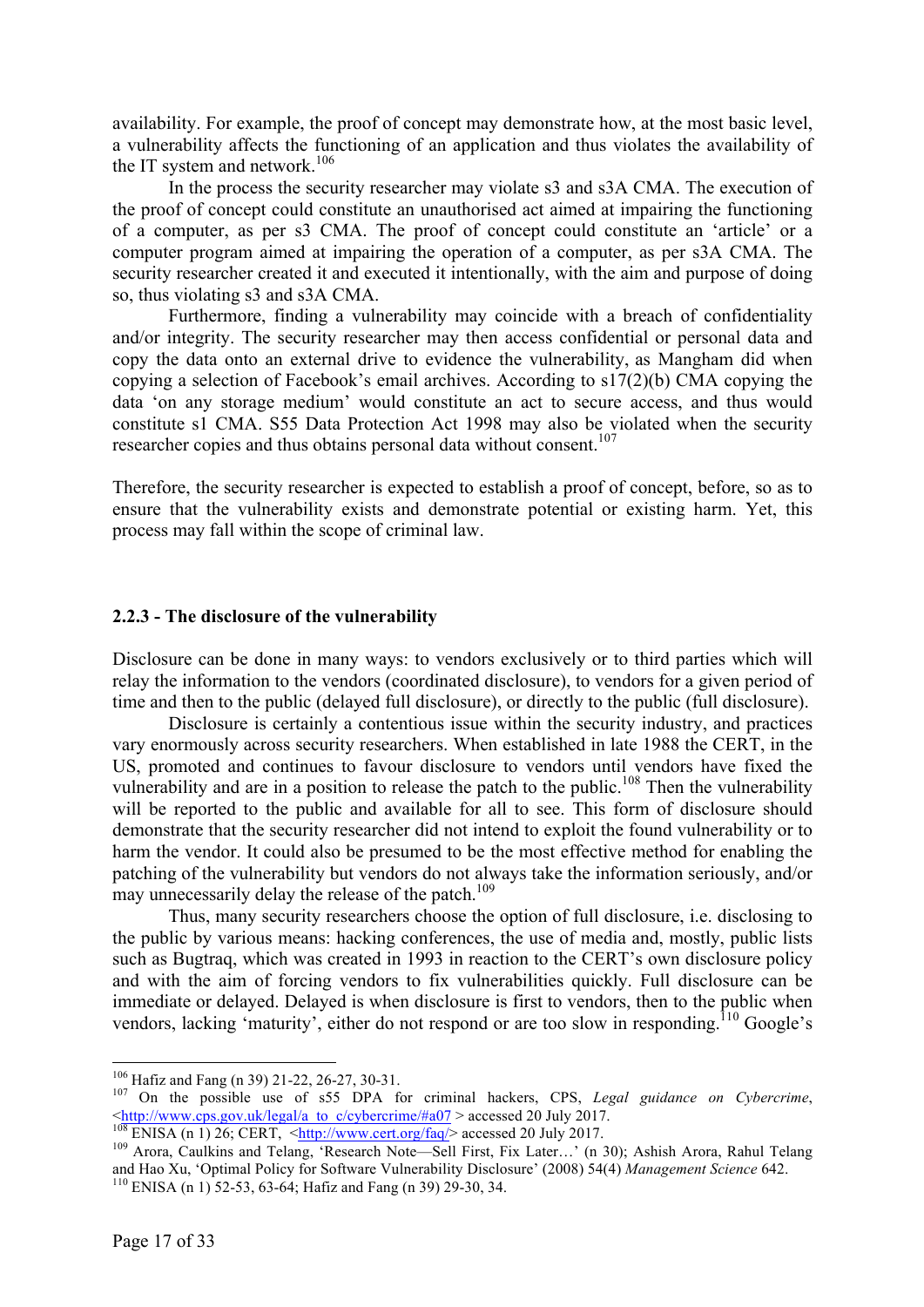Project Zero, for example, gives ninety days for vendors to fix vulnerabilities or face public disclosure after the stated period.<sup>111</sup>

This disclosure to the public, whether immediate or delayed, has been demonstrated to be effective, with vendors taking a more active stance towards fixing vulnerabilities.<sup>112</sup> However, it may be problematic with regard to criminal law. By posting the information about the vulnerability to the public the security researcher provides information to criminal hackers about which vulnerabilities they could exploit to commit other crimes. The disclosure may trigger accessorial liability under section 8 of the Accessories and Abettors Act 1861, whereby the security researcher has intentionally aided and abetted criminal hackers. Intention can be direct, with the accessory aiming to assist or influence the principal, or oblique, the accessory having foresight about the principal's offence as a virtual certainty.<sup>113</sup> Disclosure to the public is known among the security industry to increase the number of attacks.<sup>114</sup> In legal terms their knowledge could amount to the definition of oblique intention: it is 'virtually certain' that the information will be used by some hackers for criminal endeavours. Therefore, disclosure of vulnerabilities to the general public may trigger the security researcher's accessorial liability for crimes committed by hackers maliciously exploiting the disclosed vulnerabilities.<sup>115</sup>

The security researcher's disclosure may constitute the offence of s 3A (2) CMA 1990. A person who supplies an article believing that it is likely to be used to assist with the commission of offences under the CMA may be liable for up to two years imprisonment upon indictment. Belief is considered to be more than mere suspicion but less than knowledge and certainly less than intention.<sup>116</sup> For the same reasons as above security researchers are likely

<sup>&</sup>lt;sup>111</sup> <https://googleprojectzero.blogspot.co.uk/> accessed 20 July 2017; ENISA (n 1) 60.<br><sup>112</sup> Arora, Forman, Nandkumar and Telang (n 15); Ashish Arora, Ramayya Krishnan, Anand Nandkumar, Rahul Telang and Yubao Yang, 'Impact of vulnerability disclosure and patch availability-an empirical analysis' in (2004) 24 Third Workshop on the Economics of Information Security 1268; Ashish Arora, Ramayya Krishnan, Rahul Telang and Yubao Yang, 'An Empirical Analysis of Vendor Response to Disclosure Policy', in 2005 Workshop on the Economics of Information Security < http://infosecon.net/workshop/pdf/41.pdf> accessed 20 July 2017; Jeremy D. Seideman, Bilal Khan and Ghassen Ben Brahim, 'Determining vulnerability resolution time by examining malware proliferation rates', in 2013 9th International Wireless Communications and Mobile Computing Conference (IWCMC) (IEEE, 2013) 1678; Ryan W. Gardner, Matt Bishop and Tadayoshi Kohno,<br>'Are patched machines really fixed?' (2009) 7(5) IEEE Security & Privacy 82.<br><sup>113</sup> National Coal Board v Gamble [1959] 1QB 1

<sup>58) 225-226.</sup> The definition of oblique intention is in *R v Hyam* [1975] AC 55; *R v Woollin* [1999] AC 82.

<sup>&</sup>lt;sup>114</sup> Ashish Arora, Anand Nandkumar and Rahul Telang, 'Does Information Security Attack Frequency Increase with Vulnerability Disclosure? An Empirical Analysis' (2006) 8(5) *Information Systems Frontiers* 350; Ashish Arora, Rahul Telang and Hao Xu, 'Timing Disclosure of Software Vulnerability for Optimal Social Welfare,' in 2004 *Third Workshop on Economics of Information Systems* 1, 13-15. Even when disclosure is done by vendor, attacks will increase in the subsequent days, because users are slow to update their systems, Geraldine Vache Marconato, Vincent Nicomette and Mohamed Kaâniche, 'Security-related vulnerability life cycle analysis', in 2012 7th international conference on Risk and security of internet and systems (crisis) (IEEE 2012) 1; Yogita Kansal, P. K. Kapur and Deepak Kumar, 'Assessing optimal patch release time for vulnerable software systems', in *2016 International Conference on Innovation and Challenges in Cyber Security (ICICCS-INBUSH)* (IEEE 2016) 308.

<sup>115</sup> Maurushat (n 7) 44-45. See with regard to the draft EU Directive 2013/40/EU, amendments 96 and 97 respectively by MEPs Jan Albrecht and Marie-Christine Vergiat. They proposed to delete future Article 8 on accessorial liability to protect security researchers. EU Parliament, Amendments 34-128, Draft Report 2010/0273 (COD), 27 January 2012. For the US, Electronic Frontier Foundation, 'Coders' Rights Project Vulnerability Reporting FAQ', <https://www.eff.org/issues/coders/vulnerability-reporting-faq#faq12 > accessed 20 July 2017.

<sup>&</sup>lt;sup>116</sup> CPS, Legal Guidance to Computer Misuse Act 1990, <http://www.cps.gov.uk/legal/a\_to\_c/computer\_misuse\_act\_1990/#an05 > accessed 20 July 2017; Ormerod and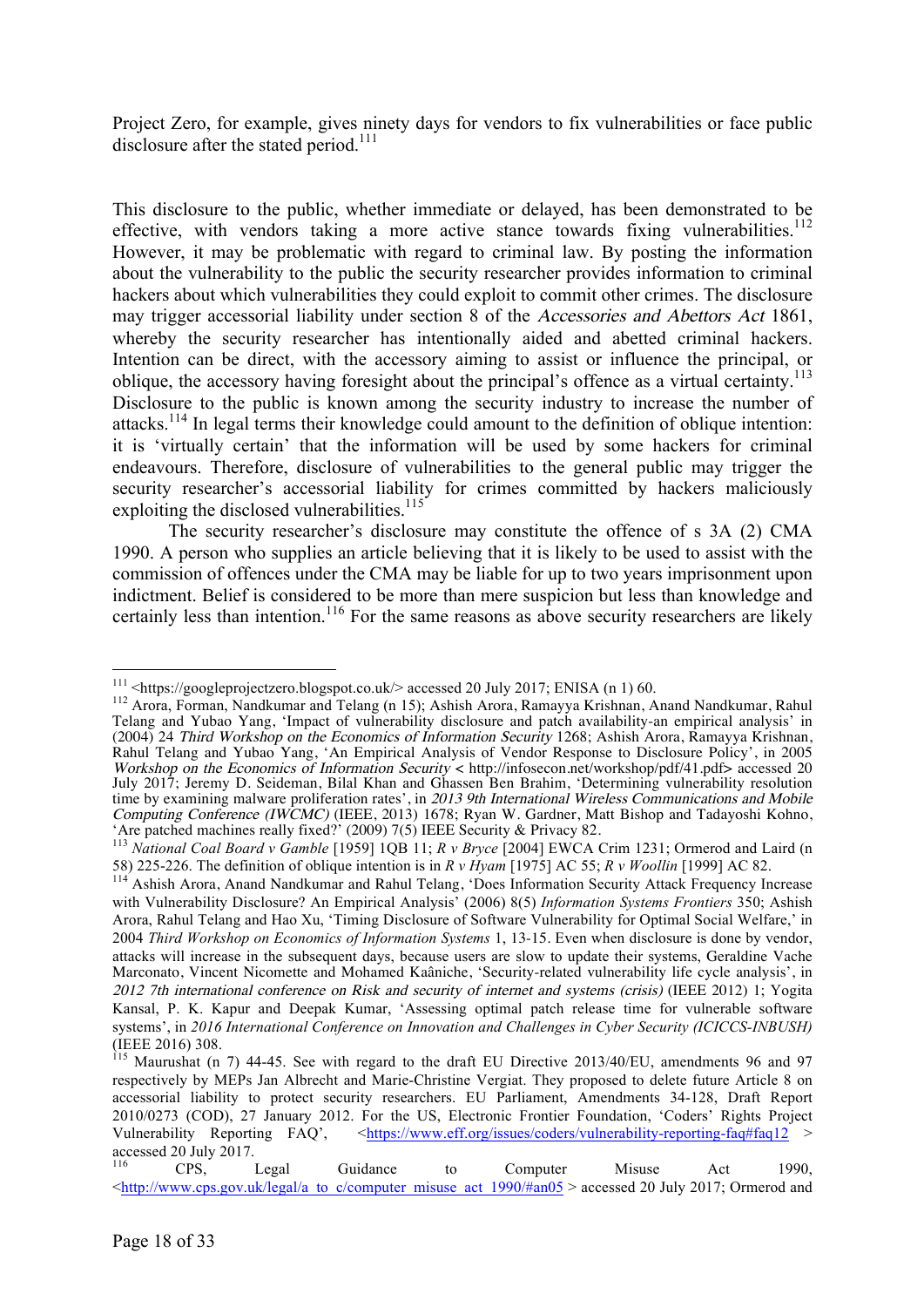to meet the test since it could be argued that they believe, if not know, that their proof of concept 'is likely to be used' by others to commit crime. To avoid disclosure to the public, and thus to criminals, mailing lists could be restricted to vetted security researchers. However the legal challenges raised by full disclosure to the public would not completely disappear. Even intermediaries, such as ZDI, which use vetted mailing lists are likely to resort to full disclosure if vendors do not provide a patch within the time-frame proposed.<sup>117</sup>

### **2.2.4 - Conclusion**

Full disclosure – delayed or immediate - is not without its own ambiguities. Not surprisingly, discussions of its pros and cons have been present over the past thirty years in the security industry, with security researchers seen alternatively as promoting a more secure ecosystem or as 'vigilantes' there to 'humiliate' vendors.<sup>118</sup> At the heart of these ambiguities, though, is a lack of adequate channels to pressurise vendors into fixing vulnerabilities by means other than full disclosure. Security researchers would be less inclined to use full disclosure if a regulatory framework were to effectively promote what ENISA called vendors' maturity in responding adequately and in a timely manner to disclosure. This aspect of the problem is beyond the scope of this article but it shows that, of all the ambiguities of the process of vulnerability research, those at the disclosure stage could be resolved by security researchers adopting other conduct whilst still reporting vulnerabilities.

In contrast, a change of behaviours cannot dispel the ambiguities at the discovery and verification stages. Security researchers could be more careful and their search more constrained, as *Mangham* partially illustrates, but vulnerability research remains about learning how to open a door which nobody was meant to open. Security researchers cannot stop hacking, i.e. exploring systems to gain unauthorised access, and they cannot stop verifying vulnerabilities without at times creating a proof of concept which may trigger liability under the CMA.

Based on this review of the process of vulnerability research this paper argues that the controversial aspects of the process are the discovery and verification stages. At the discovery stage the thorniest issue is that of the authorisation at the heart of s1 CMA and also s3 CMA. In the absence of a vulnerability disclosure policy and/or bug bounty programme the security researcher will act without authorisation and thus violate the law even if s/he has taken reasonable care and is acting in the public interest, as per *Cuthbert*. A vulnerability disclosure policy and/or bug bounty programme would grant authorisation under certain conditions and if the policy is adequately written. However, the security researcher may face uncertainty, as in *Mangham*. Furthermore, at the verification stage the security researcher may commit several CMA offences even if s/he discloses responsibly the information and proof of concept to the vendor. Thus, criminal law treats the security researcher as if s/he were a malicious hacker intending to commit crimes, in the process ignoring the objective of public interest s/he aims to promote. The challenge will be to reconcile the need for vendors to protect the confidentiality, integrity and availability of their systems with the need to establish a space for security researchers to act without the fear of criminal liability.

Laird (n 58) 1190; Gillepsie (n 2) 73; Jonathan Clough, *Principles of Cybercrime* (2nd edn, Cambridge University Press 2015) 143-144; Walden (n 75) 201-202.<br>
See ZeroDayInitiative (ZDI) disclosure policy at

http://www.zerodayinitiative.com/advisories/disclosure\_policy/ (accessed 20 November 2017) <sup>118</sup> Kirsch (n 6) 390-391; ENISA (n 1) 25-26.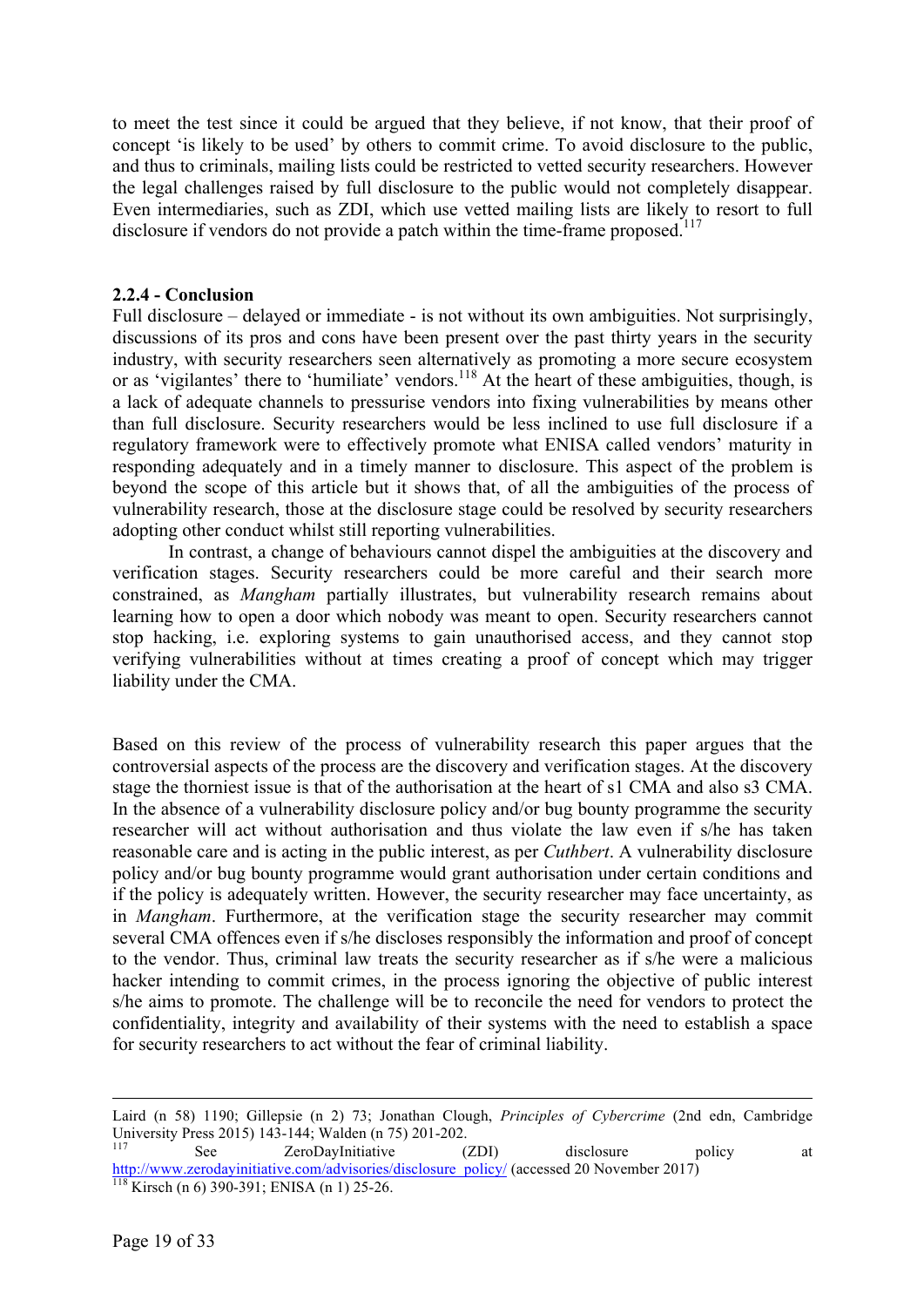Three options are possible: modifying the structure of the current offences, establishing adequate prosecutorial guidelines, or a public interest defence. The first option was explored in the discussions that preceded the Computer Misuse Bill of 1990.

#### **3 - Revisiting the past: the UK's failed attempts to recognise vulnerability research prior to the Computer Misuse Bill of 1990**

The expression 'vulnerability research' never featured in discussions on the criminalisation of hacking and the potential need for an offence of unauthorised access. Nevertheless, the idea that hacking, notably for security purposes, might be recognised as a legal activity permeated the debates at regular intervals until the start of parliamentary debates on the Computer Misuse Bill in February 1990.

The Scottish Law Commission (SLC) and the English Law Commission (ELC) first proposed making hacking – unauthorised access - partially legal in their respective reports of 1987 and 1988. Subsequently, MP Emma Nicholson tabled a Private Member's Bill in April 1989 with terms which were very similar to the Law Commissions' proposals. However, the Bill's subsequent withdrawal in July 1989 signalled a change of policy. The reasons for this change hold the key to why adopting similar proposals would not be a viable option.

# **3.1 - The Scottish Law Commission's proposal to recognise hacking for security purposes**

In its 1987 draft Bill the SLC adopted a nuanced position towards hacking and hackers in general. For the SLC the term 'hacking' covered a wide range of behaviours and motives: from the hacker's mere curiosity 'to test their electronic and technological skills' with a lack of 'nefarious motive in mind', to the 'unscrupulous person' aiming to access data to 'use for his own advantage'.<sup>119</sup> The structure of its proposed offences constituted an 'attempt to distinguish between the 'probably harmless' hacker and the malicious one'.<sup>120</sup>

This reference to 'harmless' hacking echoes passages of its first report of 1986, where the SLC acknowledged that a hacker could be a highly skilled 'computer enthusiast',<sup>121</sup> and that hacking could be 'no more than a harmless sport [the hacker] engaged in simply for the intellectual challenge which it presents'. <sup>122</sup> This discourse corresponds to the original meaning of 'hacking' before it became associated predominantly with crime, in the UK, by late 1989.<sup>123</sup>

Nevertheless, this discourse is partially misleading. The SLC had little doubt that gaining unauthorised access led the hacker to view data he was not supposed to see in the first place.<sup>124</sup> However, in contrast to its 1986 proposal,<sup>125</sup> in 1987 the SLC refused to

<sup>&</sup>lt;sup>119</sup> Scottish Law Commission, *Report on Computer Crime* (Scot L Com No 106) para 2.8<br><sup>120</sup> id. para 3.19<br><sup>121</sup> Scottish Law Commission, *Computer Crime* (Scot Law Com CM 68, 1986) para 4.5 also 2.38-2.39. Cornwall (n 63) 1 and also in the third edition, p7; Chris Frost, 'Hacking: Bulletin Boards as Sources of Information', (1989) 2(1) *Computer Audit Update* 16; Wible (n 12) 1590. Enthusiasm is also the word in the Oxford English Dictionary to describe the first meaning of a hacker. OED *V*. Hacker.<br><sup>122</sup> Cornwall (n 68) VI.<br><sup>123</sup> Levy (n 68) 26-27; Jordan (n 68); Helen Nissenbaum, 'Hackers and the contested ontology of cyberspace'

<sup>(2004) 6(2)</sup> *New media & society* 195, 197; Wible (n 14) 1590.<br><sup>124</sup> Scottish Law Commission (n 121) paras 3.6 and 4.15.<br><sup>125</sup> Scottish Law Commission (n 121) para 4.6 - 4.8, 6.2 - 6.9.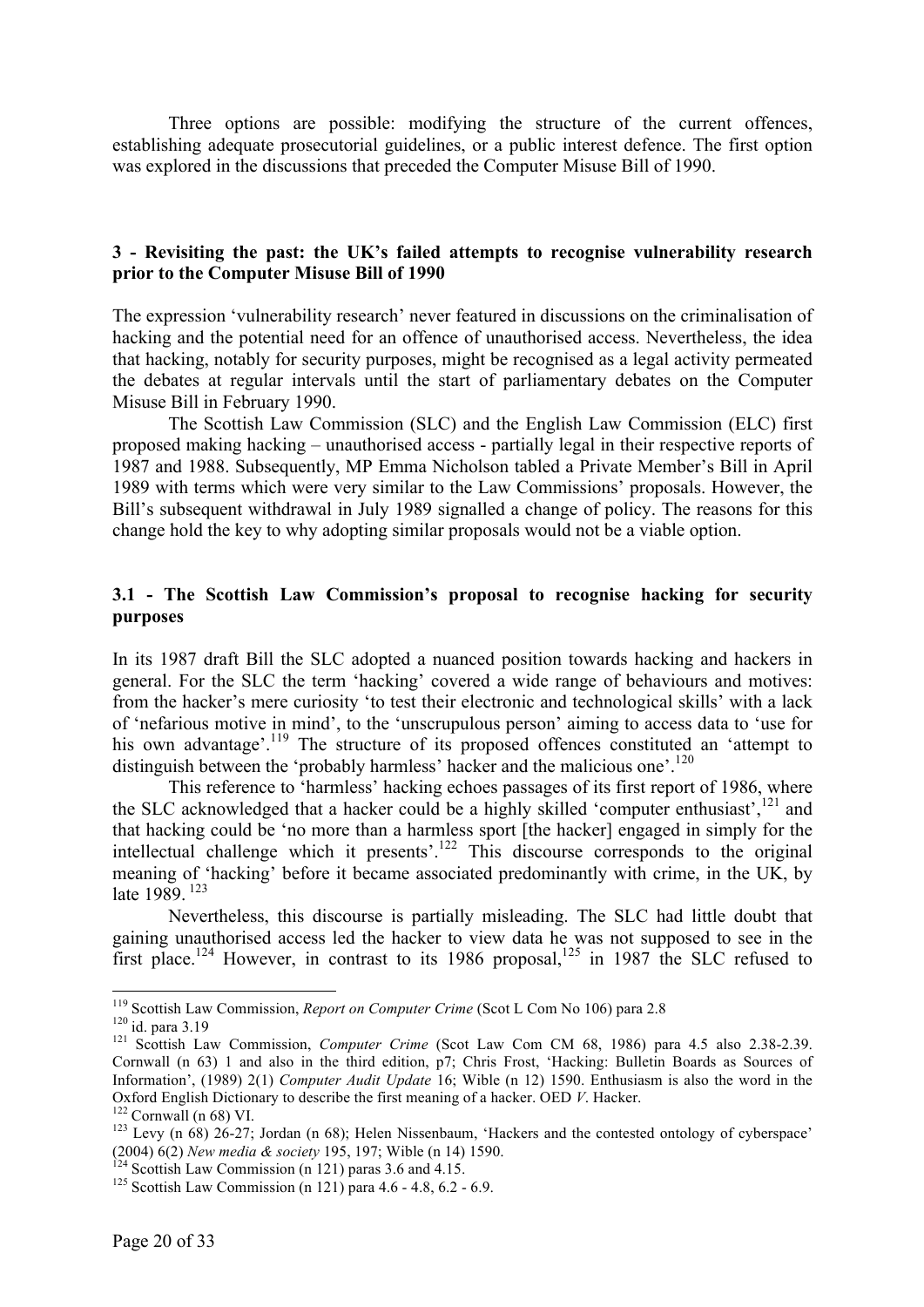recommend the criminalisation of unauthorised access just because the hacker would have accessed personal data and invaded the person's privacy. Hacking 'in order to inspect or otherwise to acquire knowledge of the program or the data' would have been legal. Similarly, the SLC rejected the criminalisation of unauthorised access in order 'to add to, erase or otherwise alter the program or the data'.

Hacking would have become illegal only in three situations: when the hacker intended to 'procur[e] an advantage for himself or another person, [...when s/he would intentionally] damag[e] another person's interests' (clause 1), or when s/he 'recklessly' damaged another person's interests by 'altering, corrupting, erasing or adding to a program or data' (clause 2). Penalties were up to 6 months imprisonment on summary conviction, 5 years on indictment (clause 3).

It is difficult to know to what extent the SLC was cognisant of the precise impact of its proposals on hackers engaged in vulnerability research. In particular, the SLC did not explain the test for recklessness.<sup>126</sup>. It also did not mention whether security industry standards could be used, although some had already emerged at the time.<sup>127</sup> On the other hand, the SLC's choice of words, notably the verb 'to inspect', implied an awareness of hacking for security purposes, where hacking leads the hacker to analyse the security strengths and weaknesses of an IT system.

#### **3.2 - The English Law Commission's proposals of 1988**

In its Working Paper 110, whose structure is very similar to that of the SLC's reports, the ELC also extensively reviewed the pros and cons of criminalising hacking. Contrary to the SLC, it did not reach 'any provisional conclusions' as to the principle and scope of criminalisation of unauthorised access,<sup>128</sup> and thus proposed four very different wordings for the offence of unauthorised access.<sup>129</sup>

The fourth and broadest option recalls the SLC's first proposal of 1986. It would have criminalised any unauthorised access, whatever the 'subsidiary purpose' of the hacker and independently of whether the hacker 'took reasonable care to avoid causing damage to the computer system'. The ELC clearly stated there would be 'no defence' offered to the hacker, whatever the motive.<sup>130</sup> The first option was similar to the fourth in that unauthorised access would be criminalised whatever the purpose, although access was restricted to specific types of data, such as personal data.<sup>131</sup>

Conversely, the second and third options were closer to the SLC's 1987 Bill in scope and spirit. It refused to recommend the criminalisation of unauthorised access in order 'to inspect' computer systems unless the 'inspection' was 'done for the purpose of either gaining

<sup>&</sup>lt;sup>126</sup> Scottish Law Commission (n 121) para 4.11. On the Scottish test, notably Joshua Samuel Barton, 'Recklessness in Scots Criminal Law: Subjective or Objective?' (2011) 2 Juridical Review 143.

<sup>&</sup>lt;sup>127</sup> Notably, for penetration testing, see the well known study in security circles of Richard C. Attanasio, Peter W. Markstein and Ray J. Phillips, 'Penetrating an operating system: a study of VM/370 integrity' (1976) 15(1) *IBM Systems Journal* 102.<br><sup>128</sup> Law Commission, *Computer Misuse* (Law Com WP 110, 1988) paras 6.2 and 8.5 <sup>129</sup> For an analysis, Hugo Cornwall (alias Peter Sommer), 'Hacking away at computer law reform.' (1988) 138

*New Law Journal 702.*<br><sup>130</sup> Law Commission (n 128) para 6.36.<br><sup>131</sup> Law Commission (n 128) para 6.25.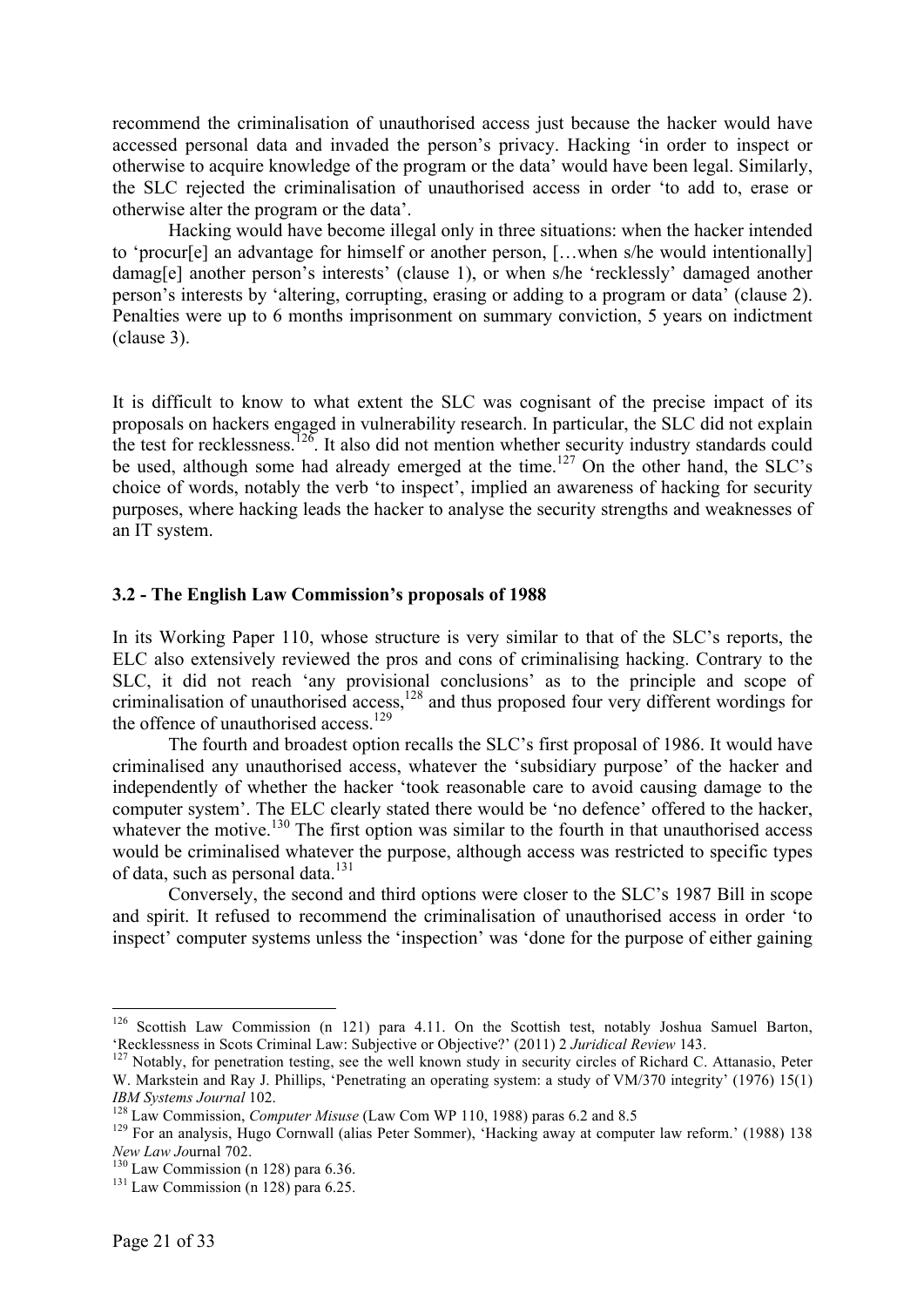an advantage for oneself or another, or of damaging another person's interests' (option B) or unless damage existed, on a strict liability basis (option C).  $^{132}$ 

With its option B the ELC took the same position as the SLC with regard to invasion of privacy. Invasion of privacy not exploited or not intended to be exploited by a hacker for his own benefit or another's benefit would have been legal. Breaching confidentiality was not sufficient to justify criminalisation without evidence of the hacker's further intention to create harm.

Regarding the harm of damage, in its option B the ELC proposed tolerating reckless damage. This included hackers whose only motive was 'to overcome security devices'<sup>133</sup> but who would have been cautious not to create intentional harm. Conversely, its option C would have criminalised hacking causing damage on a strict liability basis, even when the hacker had taken reasonable care in his exploration, the ELC asking for clarification on the likelihood of this risk of harm by hacking.<sup>134</sup>

The novelty of the SLC's and ELC's proposals hardly attracted any comment at the time. In 1987 Professor Smith indicated that hacking for security purposes was a 'controversial' question Parliament needed to discuss.<sup>135</sup> Another author considered that these hackers 'have served at least one useful social purpose'.<sup>136</sup> Yet, the impact the proposals would have had on security researchers remained undiscussed. Whether this silence meant acceptance of the proposals and reasoning is difficult to tell but in April 1989 MP Emma Nicholson presented a Bill which drafted the offence of unauthorised access in very similar terms to these of the SLC and ELC.

#### **3. 3 - The unsuccessful April 1989 Bill**

Put forward a few months after the ELC 1988 report, Nicholson's Private Member's Bill proposed an offence of unauthorised access with a slightly broader scope than that of the SLC's proposal. Reckless damage would have been criminalised, in addition to recklessly gaining an advantage or causing prejudice (clause 1(1)). The Bill also proposed to 'outlaw[…] the possession of anything intended to be used to gain unauthorised access to a computer as defined in clause  $1'$  (Clause  $1(2)$ )<sup>137</sup>, which would have criminalised hacking tools and possession of information on to how to gain unauthorised access which was circulating on bulletin boards. Penalties would have been up to ten years imprisonment or five years if acts were committed recklessly (clause 2).

Nicholson's own discourse is unclear regarding which behaviours her Bill intended to criminalise. She argued that the law should signal to hackers that unauthorised access was not acceptable.138 Hence, it could be interpreted as an absolute condemnation of all forms of hacking. However, the terms of her draft Bill, very similarly to the SLC's proposal, would

<sup>&</sup>lt;sup>132</sup> Law Commission (n 128) paras 6.31-6.32.<br><sup>133</sup> Law Commission (n 128) para 6.31<br><sup>134</sup> Law Commission (n 128) para 8.5; see also paras 3.39, 3.68, 6.4, 6.11, 6.12, 6.15, 6.17<br><sup>134</sup> Computer Crime: A Reply', (1987) 3 1121

<sup>&</sup>lt;sup>137</sup> Emma Nicholson, 'Computer Misuse: Fact or Invention', (1989) 2(1) *Computer Audit Update* 2, 4. <sup>138</sup> *Id.* 2.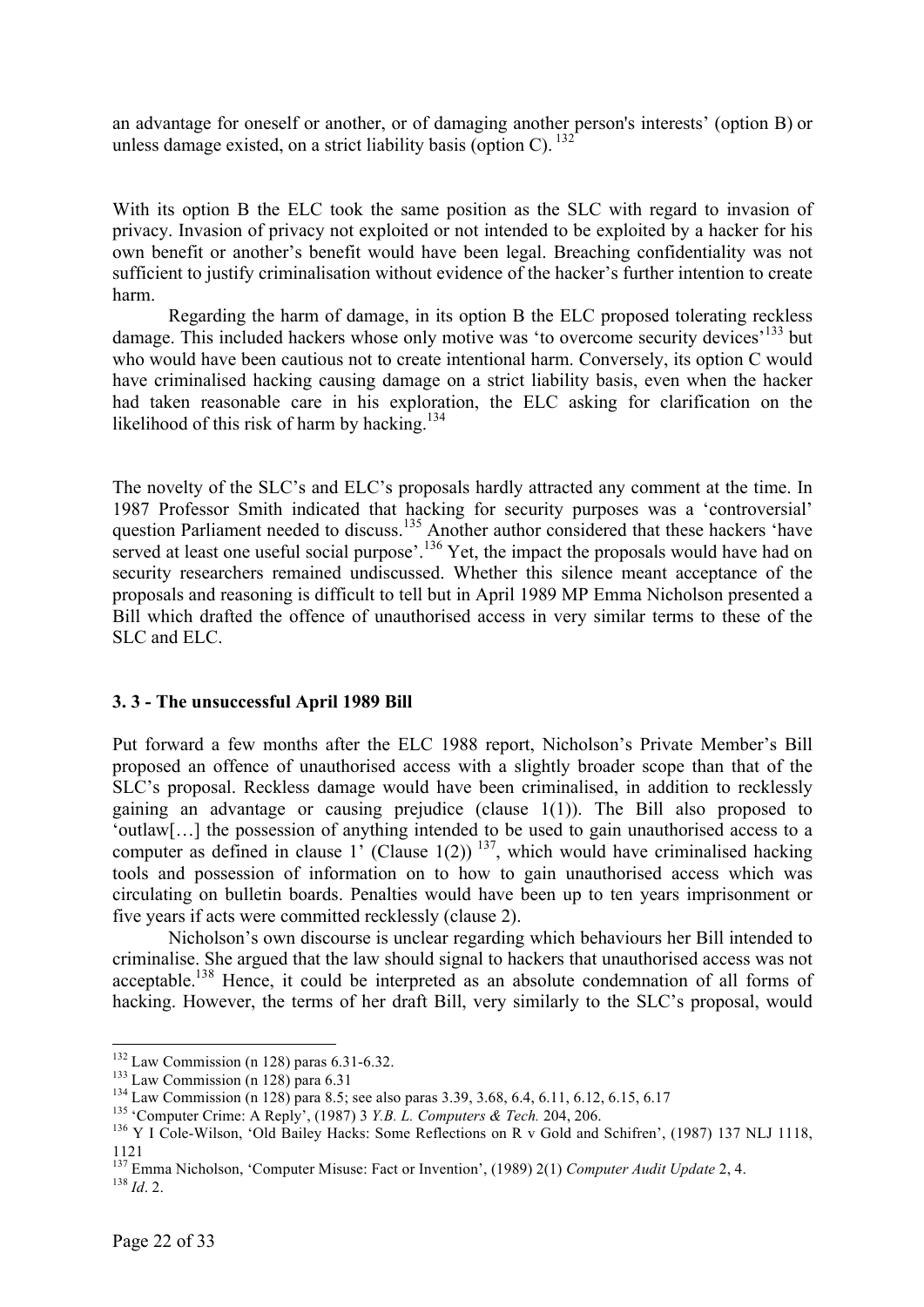have left space for security researchers acting with reasonable care to explore and test a security system. They could also have possessed hacking tools in the absence of further intent to commit crime.

How this Bill was received is difficult to tell, in the absence of discussions before Parliament. Two lawyers argued in favour of the non-criminalisation of security researchers, one noting their vital role of assisting the police in the fight against cybercrime.<sup>139</sup> Peter Sommer, alias Hugo Cornwall, an 'Oxford-trained lawyer' and expert in digital forensics, considered that the Bill's objectives were misaligned with the reality of hacking. The Bill did not tackle real issues such as system owners' lax security practices, theft of information or the difficulties in using computer files as evidence.<sup>140</sup> Yet, Sommer also recognised it had become impossible to talk of hacking as an educational challenge as he did in 1985 when quoted by the SLC in its 1986 report.<sup>141</sup> The context had changed. In November 1988, the Morris worm brought down much of the internet. Hacking had become a controversial activity which had to be criminalised 142.

Nicholson withdrew her Bill in July 1989 on the promise that the Government would present one once the ELC had published its final report.<sup>143</sup> In effect, the Bill's withdrawal signalled the end of the idea of exempting hackers from criminal liability, even if they hacked for security purposes and did so responsibly, with reasonable care. The ELC became adamant that security researchers should also be criminalised.

# **3.4 - The final decision to criminalise security researchers**

By the time the ELC published its final report in October 1989 its approach to hacking had changed dramatically, influenced by the surrounding context. The tone and discourse about hacking had changed dramatically during the year 1989. Comments widely called for the criminalisation of hacking without exceptions, with barely a mention of the Law Commissions' other proposals or of Nicholson's Bill.<sup>144</sup>. Behind this change in tone lies a

<sup>&</sup>lt;sup>139</sup> Kelman, QC, who represented the hackers Gold and Schiffren before the Court of Appeal and House of Lords in 1987, A. Kelman, 'Case Law and Implications of Hacking' (1989) 2(1) *Computer Audit Update* 5. The other lawyer was Chris Pounder, from Hopskins Law firm, specialised in data protection. Both Kelman and Pounder were cited in Matthew May, 'How a hacking law could weaken security' *The Times* 20 April 1989 and in 'News' (1989) 1(6) *Computer Audit Update* 18, 19.

<sup>&</sup>lt;sup>140</sup> The Guardian, 13 April 1989<br><sup>141</sup> <http://www.pmsommer.net/page10.html> accessed 20 July 2017.<br><sup>142</sup> Eugene H. Spafford, 'The Internet Worm Program: An Analysis' (1988) *Computer Science Technical Reports. Paper 702*, <http://docs.lib.purdue.edu/cstech/702> accessed 20 July 2017; Jon A. Rochlis and Mark W. Eichin, 'With Microscope and Tweezers: The Worm from MITS Perspective' (1989) 32(6) *Communications of the ACM* 689; David Davies, 'Computer risk management' (1990) 5(6) *Computer Law & Security Review* 2, 7; Eugene H. Spafford, 'Are computer hacker break-ins ethical?' (1992) 17(1) Journal of Systems and Software 41; Douglas Thomas, *Hacker Culture*, University of Minnesota Press 2002, pp 43-44; Nissenbaum (n 123);

<sup>&</sup>lt;sup>143</sup> Matthew May, 'Hold back the hackers', *The Times* 6 July 1989.<br><sup>144</sup> Frost (n 121); John Court (for the Institute of Chartered Accountants in England and Wales), 'Hacking and the law: The Way Forward', (1989) 2(1) *Computer Audit Update* 18. Sommer and Wasik did not express any views, just presenting the pros and cons of criminalisation. Peter Sommer, 'Hacking away at computer law reform' (1988) 138 NLJ 702; Martin Wasik, 'Law reform proposals on computer misuse' [1989] Crim L.R. 257. 'The CBI Submission. Part 1' (1988-90) 1 *Computer Law and Security Report* 14.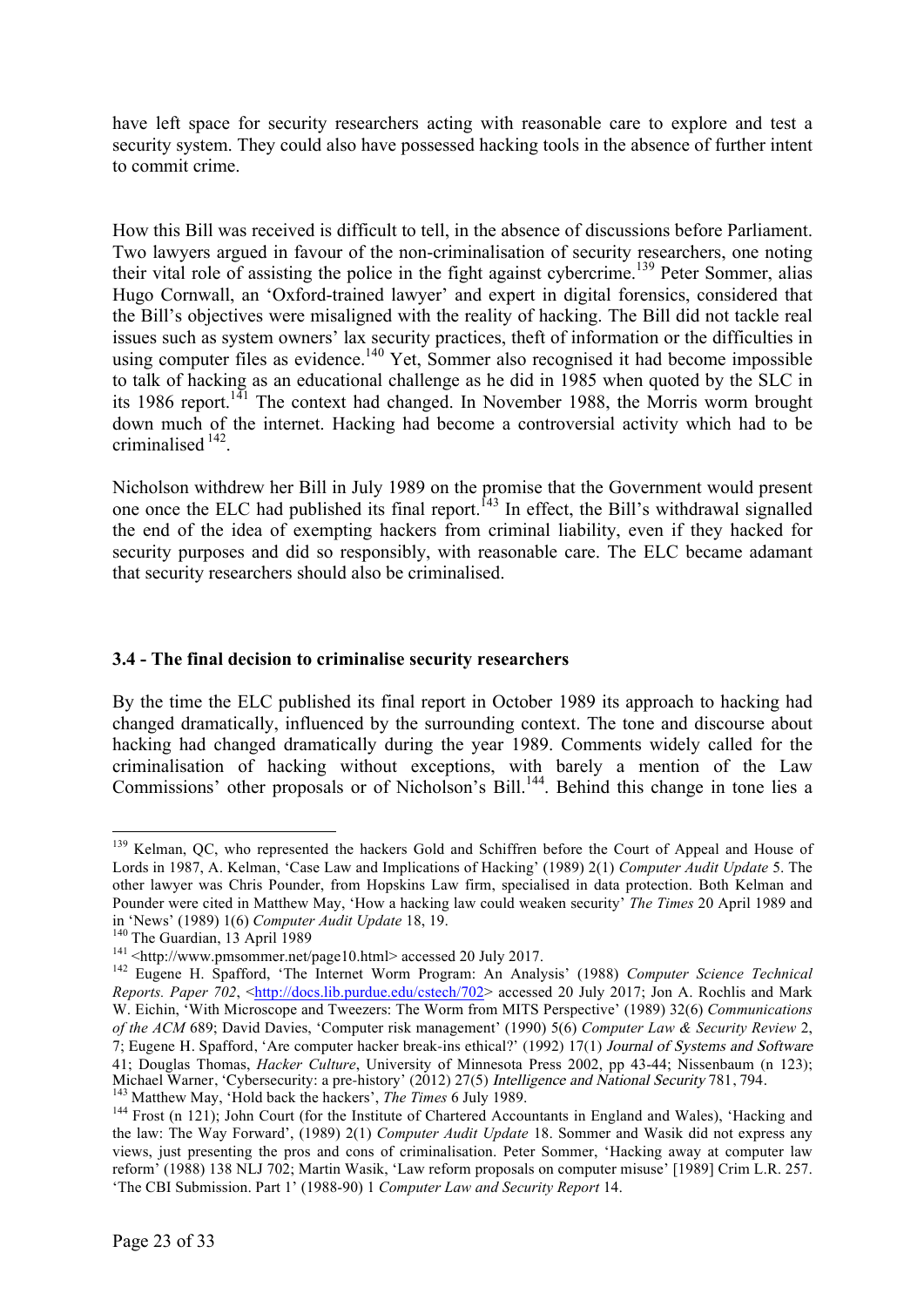transformation in the reality of hacking. Motivated by greed and power, hackers stopped being mostly security researchers.<sup>145</sup>

The initial hacking culture and mindset of expanding one's knowledge of IT systems to improve security had not disappeared but it was superseded by the image of the 'black hat', the criminal hacker.<sup>146</sup> Hacking became associated solely with crime, pushing aside the idea that security researchers could act responsibly.

Therefore, the ELC expressly rejected Nicholson's Bill, as well as the SLC's 1987 proposal.<sup>147</sup> The entire report was a condemnation of hacking, including for the purpose of security: 'the hacker who genuinely was merely (unauthorised) testing the system's defences would still in our view be someone whom the law should seek to discourage'.<sup>148</sup> For the ELC, the mischief that criminal law should tackle was not that which the ELC and SLC previously identified: the invasion of privacy, and the damage the hacker could inflict.<sup>149</sup> It was instead that attempts by unknown hackers to secure unauthorised access breach the integrity of an IT system, 'whatever the motive behind those attempts'.<sup>150</sup>

Therefore, the offence of unauthorised access, which was to become s1 CMA 1990, 'seeks to catch those who actively interfere with the system itself, in order to inspect its contents or test its access procedures<sup>'151</sup>. This would prohibit both the exploration that precedes gaining access - when the hacker tries to gain access through various methods - and the exploration that follows the gaining of unauthorised access, even if done with reasonable care and without an intention to commit crime. The offence would also, through accessorial liability, prohibit the use of bulletin boards when the publication of information would facilitate hacking by criminals.<sup>152</sup>

Due to time constraints the ELC did not draft a Bill but its conclusions were widely accepted.153 In the absence of a government Bill MP Colvin, having obtained the government's support, deposited a Private Member's Bill in December 1989 along the same lines outlined by the ELC in 1989.<sup>154</sup> His Bill became the Computer Misuse Act.

# **3.5 – Lessons from the past**

Although not identical, the Law Commissions' proposals and Nicholson's Bill had clear advantages. They did not focus on (un)authorised access, which is often a contentious issue. Instead, they shifted the debate to the proportionality of the security researcher's actions in relation to the objective sought –finding a vulnerability. Both Law Commissions made

<sup>&</sup>lt;sup>145</sup> Hollinger (n 68); Nissenbaum (n 123); Wible (n 12).<br><sup>146</sup> Nissenbaum (n 123); Jeffrey Bardzell, Shaowen Bardzell and Austin Toombs, 'Now that's definitely a proper hack: self-made tools in hackerspaces', in *Proceedings of the SIGCHI Conference on Human Factors in Computing Systems* (ACM 2014) 473, 475; Jeremy Hunsinger and Andrew Schrock, 'The democratization of

<sup>&</sup>lt;sup>147</sup> Law Commission, *Computer Misuse* (Law Com No 186, 1989) para 1.12.<br><sup>148</sup> Id. para 3.18; see also para 2.17.<br><sup>149</sup> Id. para 1.29, 1.37, 2.15, 3.9 with footnote 52, 3.10 and 3.36.<br><sup>150</sup> Id. para 1.29 and footnote 52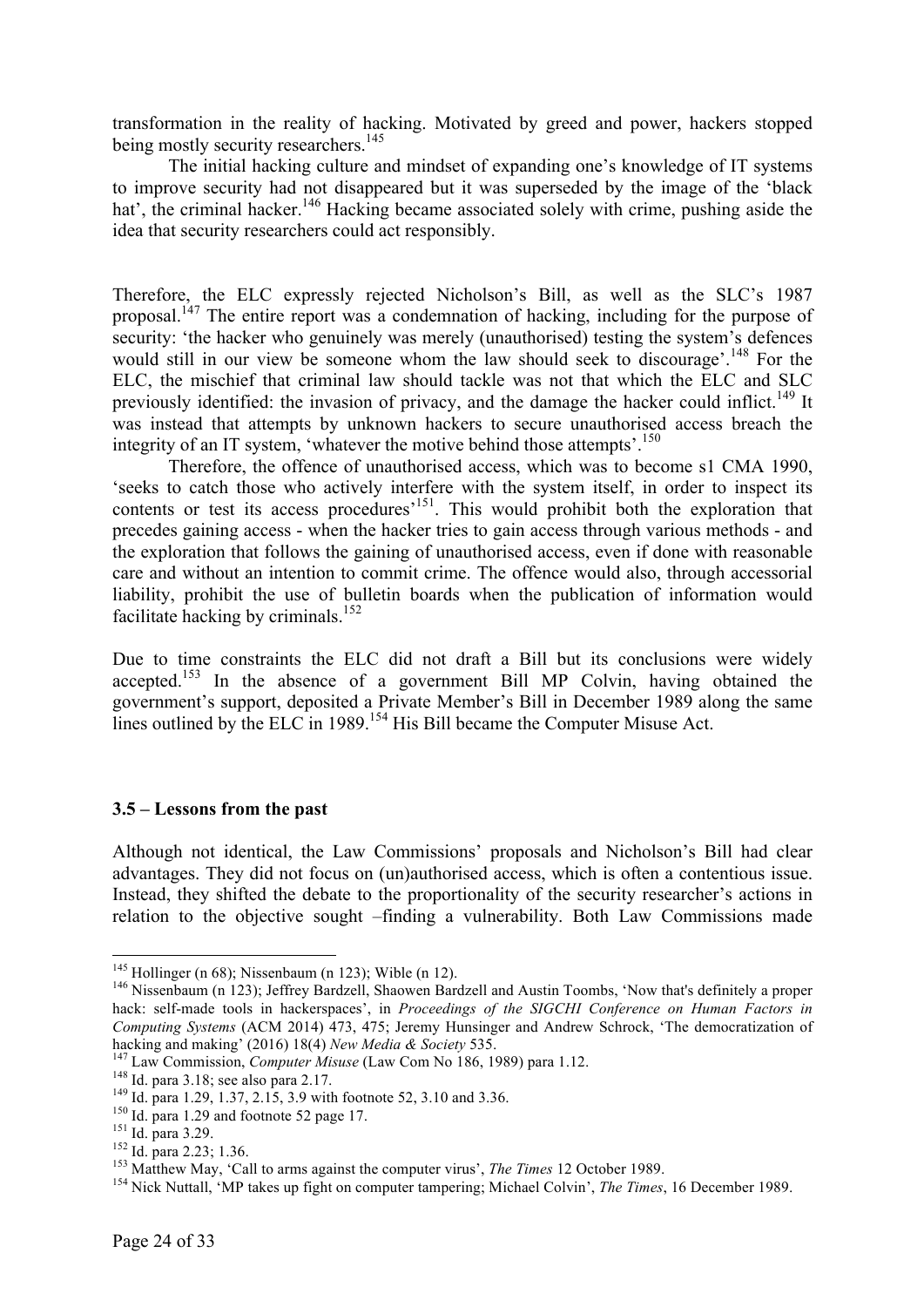several references to hacking as a harmless pursuit. Nevertheless, the structure of their recommended offences indicated that hacking could cause two types of harms without systematically attracting criminal liability. These harms were invasion of privacy, as a breach of confidentiality, and damage to IT systems, a breach of integrity.

The proposals did not provide a blank cheque for hackers to do as they pleased, as the ELC acknowledged a year later in its 1989 report. The discovery stage would have been legal providing the hacker took reasonable care and did not intend to cause damage. The proposals would also have constrained the verification process and choice of disclosure. Since the hacker could not take advantage of his findings, s/he would have had to disclose to the vendor only, and not to the public or on bulletin boards, so as not to damage another's interest. In addition, the security researcher would have had to disclose to the vendor without intent to be financially rewarded by the vendor as this could have been interpreted as 'procuring himself an advantage'.

Implicitly, the proposals recognised that a security researcher and a criminal hacker might behave very similarly at the discovery stage but that further actions would allow for distinguishing between them. Both would initially inspect data or programs and gain unauthorised access but the criminal hacker would then move, for example, to writing a virus or worm program, whilst the security researcher would inform the vendor in order for the vulnerability to be fixed.

Suitable for security researchers, the proposals had one weakness though. They would not have protected vendors well enough against criminal hackers until it was too late. For the ELC, in 1989, the breach of integrity which hacking created justified the criminalisation of both criminal hackers and security researchers. The testing the security of the systems should be a decision left to the 'operators', who would alone grant authorisation to do so.<sup>155</sup>

Thirty years later, the development of vulnerability markets, unforeseen in 1989, shows that the ELC's conclusion to leave to vendors alone the finding of vulnerabilities was mistaken. Vendors themselves acknowledge the need for independent security researchers to search for vulnerabilities without having obtained prior permission to do so. Security researchers should be able to hack. On the other hand, today, in the age of cybercrime as a service, the ELC's 1989 assessment about the need to protect systems against breaches of integrity has increased, not decreased, in relevance.<sup>156</sup> Exempting security researchers from criminal liability, by restricting the scope of the unauthorised access offence, is likely to give criminal hackers too much freedom to investigate IT systems and too much incentive to remain undetected until they can cause damage and feel the full weight of criminal law. As a matter of policy it is important that criminal law recognises this harm to the vendor.

The question is thus how the law should be drafted to reconcile two opposite objectives: protecting vendors and thus tackling criminal hackers' activities before they commit further crimes; allowing security researchers to find and report vulnerabilities without vendors' prior authorisation. Both at international and national levels, the question appears only in the margin of the discussions on cybercrime. Yet, in the UK, criminal law's impact on security research has significantly intensified since the original CMA was enacted in 1990. Driven by

<sup>&</sup>lt;sup>155</sup> Law Commission (n 147) para 2.17. The ELC also put forward the ensuing 'substantial costs' borne by the victims in detecting those attempts and in mitigating their effects, para 1.29-1.30.

<sup>&</sup>lt;sup>156</sup> Derek Manky, 'Cybercrime as a service: a very modern business' (2013) 6 *Computer Fraud & Security* 9; Aditya K. Sood and Richard J. Enbody. 'Crimeware-as-a-service—a survey of commoditized crimeware in the underground market' (2013) 6(1) *International Journal of Critical Infrastructure Protection* 28.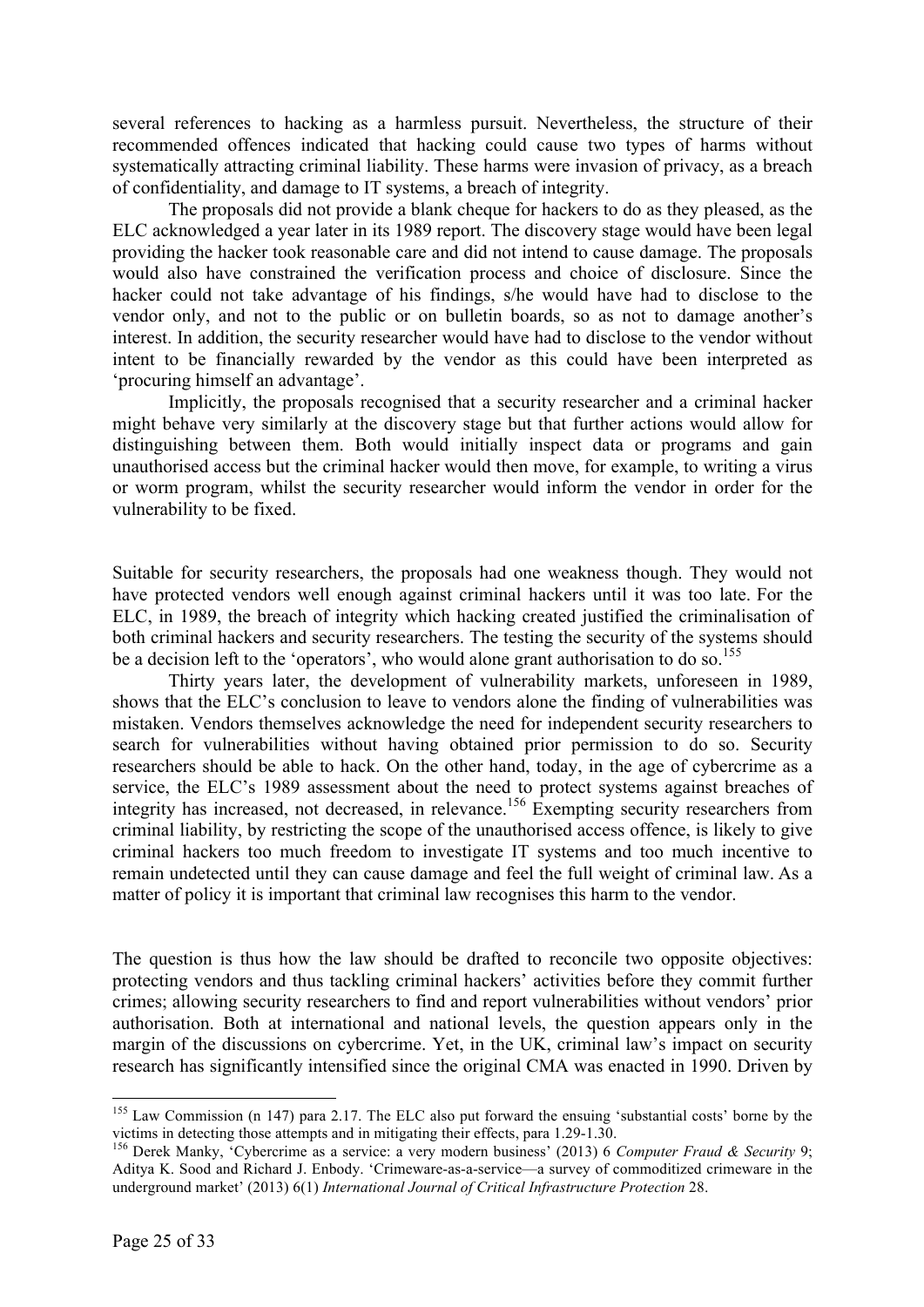compliance with the Cybercrime Convention in 2006, and the EU Directive 2013/40/EC in 2015, the reforms of the CMA in 2006 and in 2015 have increased the penalties for existing offences, extended the scope of s3 CMA, and created two new offences: in 2006, the new offence of making and distributing hacking tools of s3A CMA, which scope was extended in 2015; and in 2015, the s3ZA offence when the systems targeted are those of critical infrastructures, and to which is attached a penalty of life imprisonment. Thus, security researchers in the UK face criminal liability for a range of offences not limited to unauthorised access and three months imprisonment as the ELC initially envisaged. Any reform of the law would have to take into account this changed landscape. The problem is that so far, the discussions on security researchers' criminal liability at international and national levels have been sporadic and restricted to essentially one offence, that of misuse of hacking tools, with at times some debates on the structure of unauthorised access.

Regarding the misuse of hacking tools offence, the Council of Europe attempted to qualm the concerns of the security industry by adding an interpretation clause in Article  $6(2)$ .<sup>157</sup> Article 6 should not 'be interpreted as imposing criminal liability […when the tools are used' for authorised testing or protection of a computer system'. Such a clause did not find its way into UK law when the UK created its s3A CMA in 2006. It was not adopted either in the EU Directive 2013/40. To protect security researchers, the EU only excluded possession of hacking tools and passwords from the scope of criminalisation, reiterating in its Recital 16 that a specific intent to commit crime must be proven. At national level, s3A CMA has been criticised, in particular s3A(2) CMA. A reverse burden of proof has been proposed. 158 However, the proposal still focuses on whether the defendant has or not committed the elements of the offence, which is precisely what is difficult to prove. In addition, it ignores the other legal challenges security researchers face, notably liability for s1 CMA.

Regarding unauthorised access, at international level, how to structure the offence of unauthorised access to protect security researchers has been at times discussed. The Council of Europe acknowledged that some Member States have rejected the criminalisation of mere access when 'acts of hacking have led to the detection of loopholes and weaknesses of the security of systems'.<sup>159</sup> The Convention itself offers the options to restrict unauthorised access when security measures are infringed and/or when the defendant has intent to obtain computer data or other dishonest intent.<sup>160</sup> Whether these options would avoid criminalisation of security research has not been articulated by the Council of Europe.

The first option is unlikely to exempt security researchers from criminal liability. Vulnerabilities do not necessarily correspond to a system being openly accessible, with no security policy implemented.<sup>161</sup> Thus finding vulnerabilities may still lead security researchers to infringe security measures. Adopting this restriction will not protect security

 <sup>157</sup> Dorothy Denning, 'Reflections on Cyberweapons Control' (2000) 16(4) *Computer Security Journal* 43, 50- 52; Stuart Staniford, reporting to the CVE board on 05 October 2000, at

<sup>&</sup>lt;http://www.cve.mitre.org/board/archives/2000-10/msg00007.html>; Jason Wallace, 'The Cybercrime Treaty' IThell 2 November 2000, at

<sup>&</sup>lt;http://www.ithell.com/Opinion/Cybercrime\_Treaty/Cybercrime\_Treaty\_page\_2/cybercrime\_treaty\_page\_2.html><br>  $\frac{\text{ml}}{\text{158}}$  Gillepsie (n 2) 73-74

 $\frac{159}{159}$  Explanatory notes, para 49.  $\frac{159}{160}$  There is also the option to restrict hacking to interconnected computers. In most cases, security research involves interconnection with computers; thus the option is irrelevant to this analysis.

 $161$  Freitas (n 2) 53-55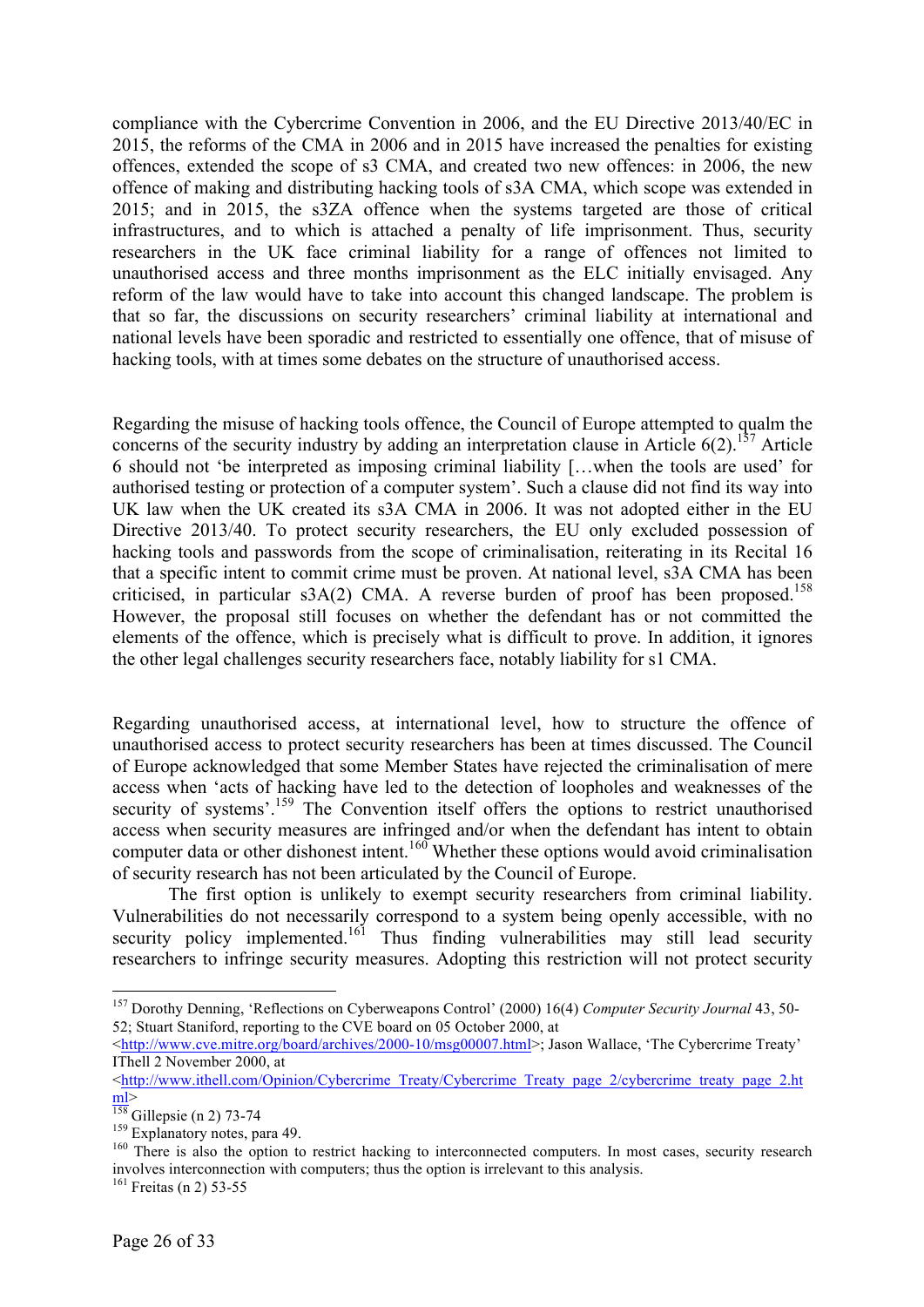researchers. In addition, it is likely not to protect vendors either. As Freitas demonstrated, systems and their owners deserve protection even if systems owners fail to implement adequate security measures.<sup>162</sup> In that sense, that the EU Directive 2013/40 has introduced it as a mandatory element to its Article 3 offence of illegal access remains problematic.

The second option in the Cybercrime Convention, not present in the EU Directive, may be more appropriate. Security researchers do not aim to obtain computer data other than the data describing the vulnerability. They may access confidential data, but they would not keep and use this data for illegal purposes. Thus the second option could be worded to protect security researchers. It is not dissimilar to the Law Commissions' proposals of 1987 and 1988, of not criminalising unauthorised access where the hacker has showed no dishonest intent to procure an advantage for oneself. Like these past proposals, its main flaw is that vendors would not be protected against criminal hackers until it was too late. In any case, the UK has not envisaged any of the two options in the Cybercrime Convention, and the mandatory restriction established by the EU Directive. Like many member states, the UK is not alone in having kept the broader offence of unauthorised access. 163

Interestingly, during the drafting of the Directive 2013/40/EU, two MEPs proposed in an amendment to Article 3 in order to grant to security researchers what one of the MEPs named 'whistleblower protection'.<sup>164</sup> The offence would have been committed only when 'the operator or vendor of the system is not fully informed of the vulnerability in a timely manner'. Effectively, the proposal incorporated the practice of responsible disclosure as an objective element to exempt security researchers from criminal liability. It was a step in the right direction. However, the proposal would not have resolved other legal challenges security researchers may face. Even if disclosure to vendor and operator has been timely, security researchers may still be liable as accessories to unauthorised access if they subsequently choose to disclose to the public because the vendor has failed to fix the vulnerability timely disclosed. Modifying the offence of unauthorised access is thus not sufficient to protect security researchers from criminal liability; no more than modifying the offence of misuse of hacking tools is.

A more holistic approach is needed, that embraces all the cybercrime offences security researchers may be liable for. Furthermore, two competing interests need to be balanced: that to find vulnerabilities, security researchers may breach the confidentiality and integrity of the systems criminal law aims to protect; that vendors need protection from criminal hackers. The Law Commissions' past proposals attempted to establish a balance through the structure of the offence of unauthorised access. Their main weakness was that by allowing exploration of the systems, criminal hackers would also escape criminal liability. Structuring the offence of unauthorised access proved equally difficult at international level. The options offered by the Cybercrime Convention, even if the UK were to adopt them, as well as the EU Directive restrictive definition of unauthorised access would not provide sufficient protection to security researchers.

A first step could be the use of vulnerability disclosure policies from vendors in order to set the boundaries for acceptable hacking, but, as *Mangham* illustrated, they also have their

 $\frac{162}{163}$  (n 2) 59-60.<br><sup>163</sup> The UK is not isolated in that respect, see Europen Commission, Report assessing the extent to which the Member States have taken the necessary measures in order to comply with Directive 2013/40/EU on attacks against information systems and replacing Council Framework Decision 2005/222/JHA, COM (2017) 474 at <http://ec.europa.eu/transparency/regdoc/rep/1/2017/EN/COM-2017-474-F1-EN-MAIN-PART-1.PDF>

 $\frac{164}{164}$  European Parliament (n 115), Amendment 85 (MEP Vergiat) and 86 (MEP Albrecht) at 33-34.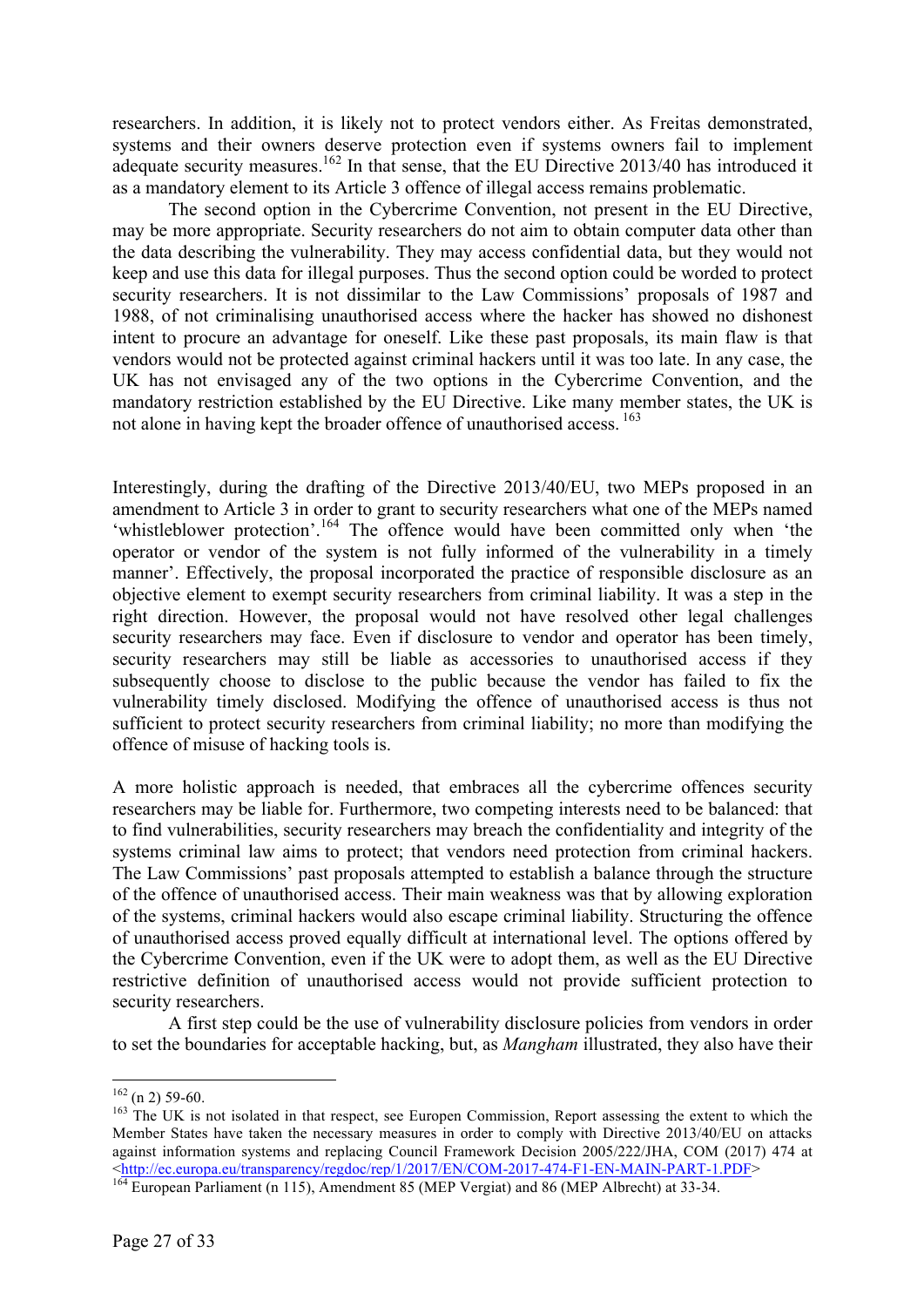limits. Could the use of prosecutorial guidelines filter cases so that independent security researcher would not be prosecuted? Or would a public interest defence be more appropriate?

### **4 – Choosing an appropriate response: the proposal of a defence for hacking**

To reduce criminal law's impact in the UK, and in other jurisdictions, ENISA suggested drafting prosecutorial guidelines along the lines of the Dutch model implemented in 2013 so that all stakeholders would understand how prosecutorial authorities would exercise their discretion to prosecute security researchers.<sup>165</sup> The suitability of these guidelines needs to be assessed before sketching the benefits of a public interest defence.

# 4.1 – The suitability of prosecutorial guidelines

Resorting to prosecutorial guidelines is not a new idea. The OECD 1986 report on cybercrime had already recommended not prosecuting security researchers in the presence of the following two elements: the security researchers' 'inten[t] to improve data security', and their 'immediate notice of [the] access and of the loopholes used in the data system to the victim or to state authorities<sup>5</sup>.<sup>16</sup>

In the UK the Crown Prosecution Service issued some guidelines on prosecution for CMA offences in late December 2007. The guidelines followed the CMA reform of 2006 by the Police and Justice Act. They aimed to fulfil the government's promise during the 2006 parliamentary debates to quell concerns about unwarranted prosecution of security researchers for making, distributing or obtaining hacking tools as per the new section 3A CMA.

The guidelines set out a series of questions as a test for deciding to prosecute. Criticised at the time of publication by security researchers and academics, $167$  their effectiveness remains difficult to gauge. In *R v Mangham* the defendant was charged under s3A CMA, in addition to s1 and s3 CMA, but he refused to plead guilty for the s3A CMA offence. The reasons for the refusal were not provided and it could be speculated that Mangham used the guidelines to demonstrate that he did not commit the offence. However, the fact remains that the guidelines failed to stop the prosecution for s3A CMA, even though the final decision was to lie the charge on file. This could be indicative of the difficulties of relying on guidelines to avoid the threat of prosecution. Furthermore, the guidelines on

 $165$  ENISA (n 1) 65-66.

<sup>&</sup>lt;sup>166</sup> Organisation for Economic Co-operation and Development, Computer-related crime: analysis of legal policy (OECD 1986) 63

<sup>167</sup> Richard Clayton, "Hacking tool guidance finally appears", Blog 31 December 2007 at <https://www.lightbluetouchpaper.org/2007/12/31/hacking-tool-guidance-finally-appears/> accessed 27 November 2017; Mark Barwise, "UK Crown Prosecution Service publishes Computer Misuse Act guidance" 04 January 2008 at <https://web.archive.org/web/20080107070650/www.heise-security.co.uk/news/101286> accessed 27 November 2017; Vasilios Katos, and Steven Furnell, 'The security and privacy impact of criminalising the distribution of hacking tools' (2008) 7 *Computer Fraud & Security* 9, 15; Anonymous, 'UK Crown Prosecution Service publishes Computer Misuse Act guidance' 4 January 2008, at <http://www.honline.com/security/news/item/UK-Crown-Prosecution-Service-publishes-Computer-Misuse-Act-guidance-735749.html> accessed 27 November 2017, cited in Andrew Murray, *Information Technology Law* (3rd ed., OUP 2016) 385.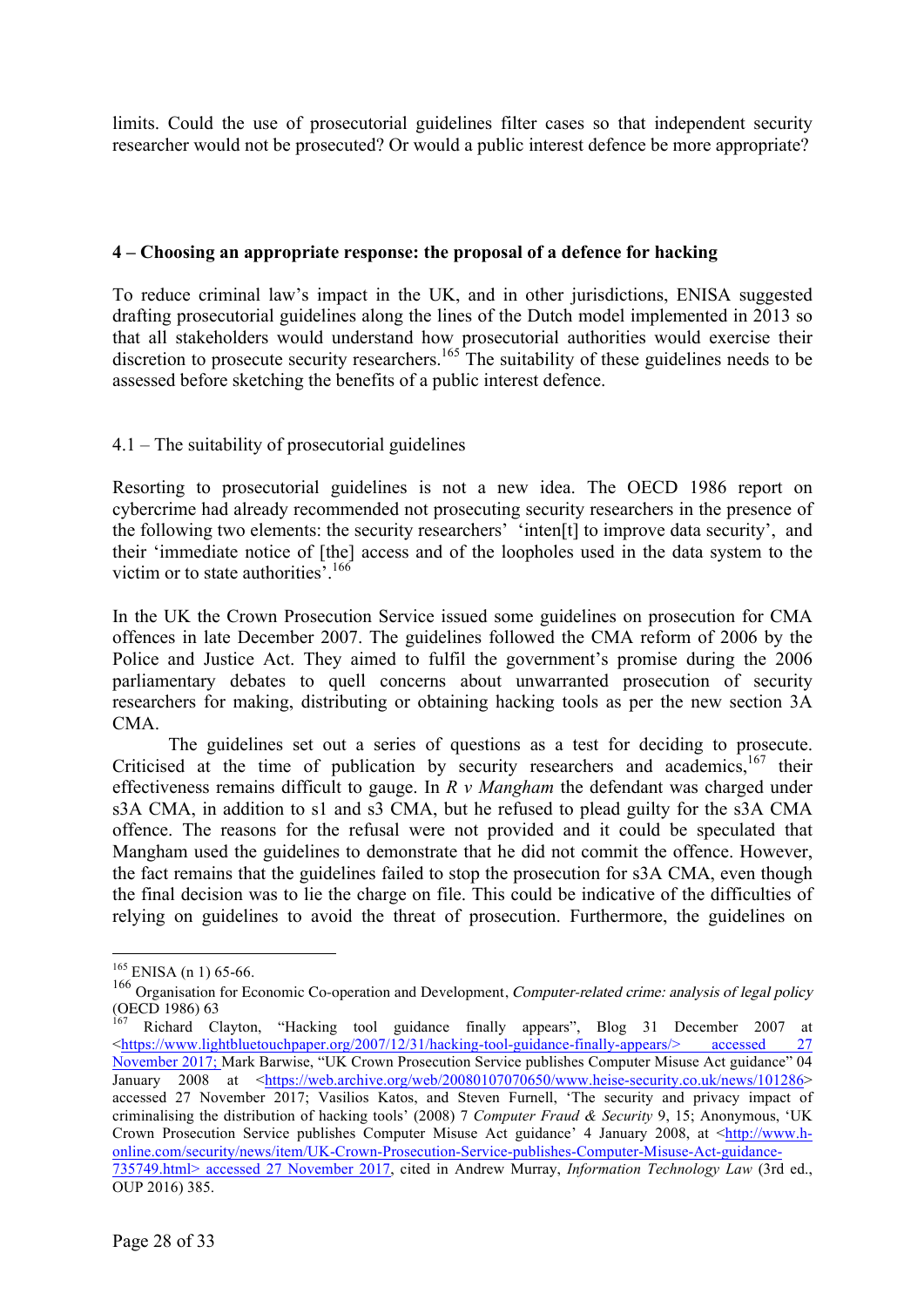security researchers only concern s3A CMA. Certainly, the DPP needs to consider the public interest in prosecution as a general rule but the absence of guidance as to how this public interest plays for security researchers accused of committing s1, s3 and s3ZA CMA may prove difficult to articulate, as *Mangham* partially suggests. Thus, could the gaps be filled by adopting the model ENISA suggested in 2015?

The Dutch prosecutorial guidance emerged after two high-profiles incidents in 2011. Academics who had unveiled serious vulnerabilities in the Dutch public-transport chip card were investigated for violating the Dutch Computer Misuse Act. To avoid similar situations arising the Dutch National Cyber Security Centre (NCSC) issued guidance for both vendors and security researchers on responsible disclosure policy in 2013. The policies are far more detailed than Facebook's 2010 policy in Mangham, although the NCSC recognises that they cannot be too prescriptive. The NCSC did not act in isolation. The Dutch Ministry of Security and Justice publicised the guidance<sup>168</sup> and the Dutch prosecutorial authority published its own guidance.<sup>169</sup>

The terms of the prosecutorial guidelines illustrate this concerted approach. The test for prosecution strongly echoes the terms of vulnerability disclosure policies that the NCSC promoted and by which the vendor authorises the security researcher to hack providing his/her actions remain proportionate.

The Dutch prosecutorial guidelines contain the following three-part test: were the security researcher's actions necessary within a democratic society (general interest)? Were the actions proportionate to the goal to be achieved? Could the security researcher have taken other possible courses of action that were less intrusive?<sup>170</sup> In particular, the security researcher should not use brute force attacks or compromise further the security of the system; s/he should also avoid copying, modifying or deleting files, the alternative, whenever possible, being to create a directory listing for the system as proof of concept of the vulnerability.<sup>171</sup> In other words, the prosecutorial test looks at how independent security researchers can achieve an objective of public interest and how their activities are proportionate to the objective sought. The effect is to set limits on security researchers' activities whilst carving a space for security researchers to find vulnerabilities without undue fear of criminal prosecution. In this sense the test strongly echoes the structure of the proposed offences of unauthorised access in the SLC 1987 draft Bill, the ELC's 1988 options B and C and Nicholson's 1989 Bill.

How effective the test has been in reducing investigations has not been documented so far. The effect of the NCSC guidance has been to increase the number of organisations publishing their disclosure policies and 'paying attention to the legal implications' of their policy in light

<sup>&</sup>lt;sup>168</sup> <https://www.ncsc.nl/english/security>; see also The National Cyber Security Centre, The Netherlands, 'Introducing Responsible Disclosure. Experiences in The Netherlands: A Best Practice Guide', in *Global Conference on CyberSpace 2015*, 9-10 < https://www.gccs2015.com/documents/introducing-responsibledisclosure-experiences-netherlands-best-practice-guide> accessed 27 November 2017. <sup>169</sup> Openbaar Ministerie, Letter to: Aan alle parkethoofden, 18 March 2013,

<sup>&</sup>lt;https://www.om.nl/publish/pages/22742/03\_18\_13\_beleidsbrief\_college\_responsible\_disclosure.pdf> accessed 2017. Translation in English, ENISA (n1) 52.<br><sup>170</sup> ENISA (n 1) 52.

<sup>&</sup>lt;sup>171</sup> The National Cyber Security Centre, *Policy for arriving at a practice for Responsible Disclosure*, 2013, 8 < https://www.ncsc.nl/english/current-topics/news/responsible-disclosure-guideline.html> accessed 27 November 2017.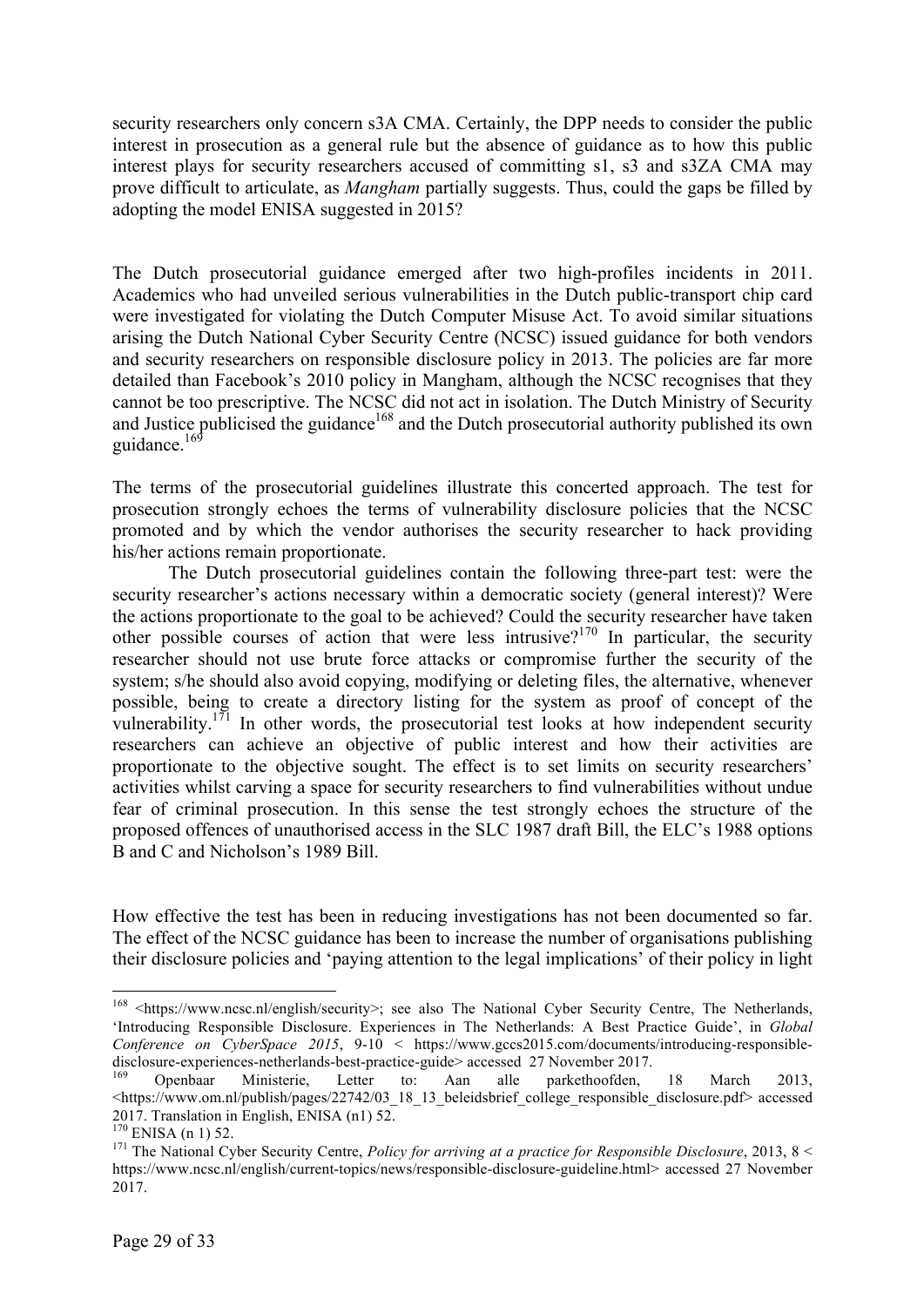of the prosecutorial guidelines.<sup>172</sup> In this sense, the coordinated approach of good vulnerability disclosure policies and prosecutorial guidelines could be said to be effective. It would probably be suitable for the UK CPS to adopt a similar approach. Strong guidelines would potentially help hackers such as Mangham, who are on the autism spectrum.<sup>173</sup>

However, for the security researcher, prosecutorial guidelines may not suffice to significantly reduce the risk of criminal liability. They should decrease the risk of prosecution. However, if the prosecution authority nevertheless decides to go ahead there is uncertainty as to whether the security researcher could rely on prosecutorial guidelines and/or on the vulnerability disclosure policy to convince the judge s/he is not guilty of having committed computer misuse offences.

As per *Cuthbert*, the structure of the CMA offences, especially of s1 CMA, does not allow for integrating the proportionality of the security researcher's actions into the analysis of the *actus reus*. The motive of public interest cannot be taken into account either as part of the *mens rea*. Arguably, in *Cuthbert* no prosecutorial guidelines existed but Cuthbert was leading one of the key organisations in the process of establishing standards in security research. Although it is unclear from the news reports whether he referred to these standards in Court he chose to plead not guilty, thus arguing he should not be convicted. Yet, he was unable to convince the judge *not* to find him guilty despite the judge regretting the conviction. Whether prosecutorial guidelines would have changed the situation is unclear.

At a more practical level it is also uncertain whether the security researcher would feel confident enough to challenge before the court the prosecutorial interpretation that his/her actions were illegal. Mangham explained he felt compelled to plead guilty to most charges.<sup>174</sup> Yet, this paper demonstrated that most of his actions could be considered compliant with Facebook's vulnerability disclosure policy. Again, no prosecutorial guidelines existed but, given that the suggested guidelines put forward criteria essentially similar to those of vulnerability disclosure policies, would Mangham have felt able to challenge before a judge both the vendor's and the prosecution's interpretation of the facts and law?

Put differently, prosecutorial guidelines are strongly desirable because security researchers can read them and understand better the boundaries of legal and illegal actions. However, in the event that security researchers are prosecuted, guidelines would still leave uncertainty as to whether the security researchers could demonstrate to the court that they did not commit CMA offences. A public interest defence would enable security researchers to argue the proportionality of their actions with regard to the public interest they have pursued.

<sup>&</sup>lt;sup>172</sup> The National Cyber Security Centre, 'Introducing Responsible Disclosure' (n 168) 20, 22-23.<br><sup>173</sup> *R v Martin* [2013] EWCA Crim 1420; Gary McKinnon who was not extradited to the US, *McKinnon v The* 

*United States of America and another*, [2008] UKHL 59; but Lauri Love was, Kevin Lawrinson, 'Amber Rudd orders Lauri Love extradition to US on hacking charges' *The Guardian* 14 November 2016, <https://www.theguardian.com/law/2016/nov/14/amber-rudd-approves-lauri-love-extradition-to-us-on-hackingcharges> accessed 2017; Lachlan Urquhart, 'Should having autism be a legal defence to hacking charges?', *Sophos Naked Security* 10 February 2012, <https://nakedsecurity.sophos.com/2012/02/10/should-havingautism-be-a-legal-defence-to-hacking-charges/> accessed 2017; Punit Shah, 'People with autism make more logical decisions' The Conversation 13 October 2016, < http://theconversation.com/people-with-autism-makemore-logical-decisions-66946> accessed 2017; and the related research, Punit Shah, Caroline Catmur and Geoffrey Bird, 'Emotional decision-making in autism spectrum disorder: the roles of interoception and alexithymia' (2016) 7(1) Molecular autism 43.

alexithymia' (2016) 7(1) *Molecular autism* 43. <sup>174</sup> Penny Darbyshire, 'The mischief of plea bargaining and sentencing rewards' (200) *Criminal Law Review* 895; Nuno Garoupa and Frank H. Stephen, 'Why plea-bargaining fails to achieve results in so many criminal justice systems: A new framework for assessment.' (2008) 15(3) *Maastricht Journal of European and Comparative Law* 323.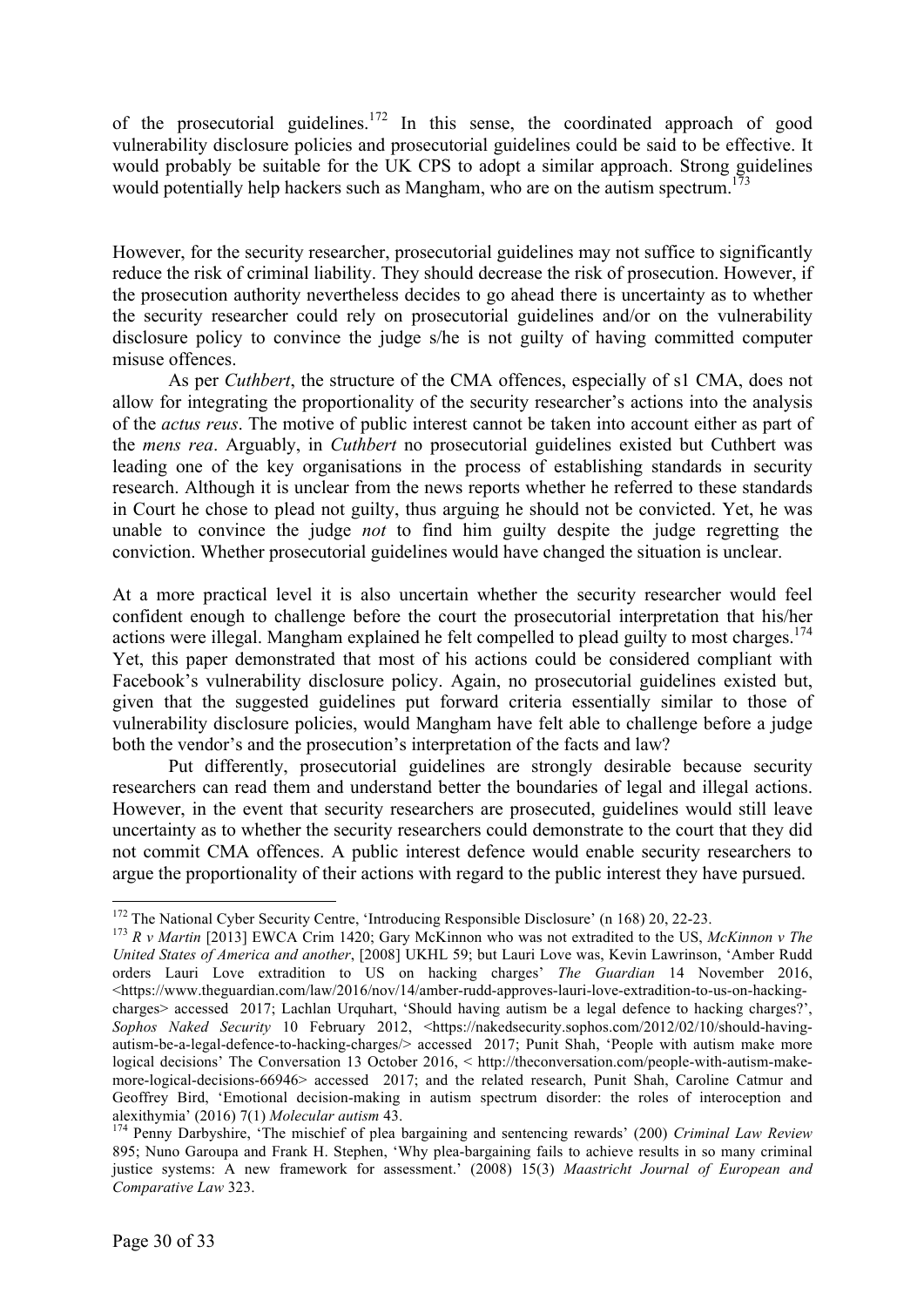#### 4.2 – Sketching a public interest defence

In the last thirty years sole reliance on vendors' willingness to improve the security of their systems, as advocated by the ELC in 1989, has failed to significantly contribute to the security of IT systems. If prosecuted, security researchers need a mechanism to discuss before the courts the implications of their work and the methods used. To do so at mitigation stage does not suffice. When sentenced, security researchers are left with a criminal record and are likely to spend some time in prison. A mechanism needs to allow security researchers to demonstrate that they acted in the public interest and proportionately, so that they could be found not guilty.

Article 6 of the Cybercrime Convention represented a first step in this direction. It allowed parties to criminalise the creation, distribution and possession of hacking tools but indicated in Article 6(2) that the courts should not interpret the provisions to impose criminal liability on security researchers. However, Article 6(2) only concerns one offence, in the UK that of section 3A CMA. Furthermore, it does not articulate what the courts should take into account.

In contrast, available to all CMA offences, the defence, which could be called as a short-hand a defence for hacking, would give a statutory basis for discussing before the courts what constitutes technically and ethically responsible vulnerability research. It would take stock of vendors' understandable reluctance to authorise violations of integrity whilst recognising that independent security researchers can undertake work of public interest under certain conditions.

Its terms could mirror the prosecutorial guidelines that the UK could implement as suggested above, as well as the current terms of many bug bounty programmes and vulnerability disclosure policies. The focus would stop being on whether the vendor has or has not authorised hacking. Instead, the discussion would shift to the proportionality of the security researchers' actions and the public interest in vulnerability research.

The defence could be integrated into a more coherent legal and technical framework for the security researcher. A CMA amendment would bring to light government practices of buying vulnerabilities from independent security researchers. It would push for a debate on whether governments should do so and, if so, how they and security researchers selling to them should be regulated.<sup>175</sup>

Furthermore, because security researchers are akin at times to whistle-blowers, <sup>176</sup> the defence would provide additional momentum to re-examine a public interest defence for journalists and whistle-blowers. Such defence for journalists has already been raised in

<sup>&</sup>lt;sup>175</sup> EDPS (n 5); Bellovin, Clark and Landau (n 25); C. Alden Pelker, 'Permission to Come Aboard (an Adversary's Network)-Ensuring Legality of Enhanced Network Security Measures through a Multilayer Permission Acquisition Scheme' (2016) 53 *Am. Crim. L. Rev.* 437; Jesse Jacob McMurdo, 'Cybersecurity Firms-Cyber Mercenaries' (2016) 4 *Homeland & Nat'l Sec. L. Rev.* 35. <sup>176</sup> Schneier (n 100); MEP Jan Albrecht, EU Parliament, Draft report (n 115) p38; see also *Bolton v Evans*

<sup>[2006]</sup> EWCA (civ) 1653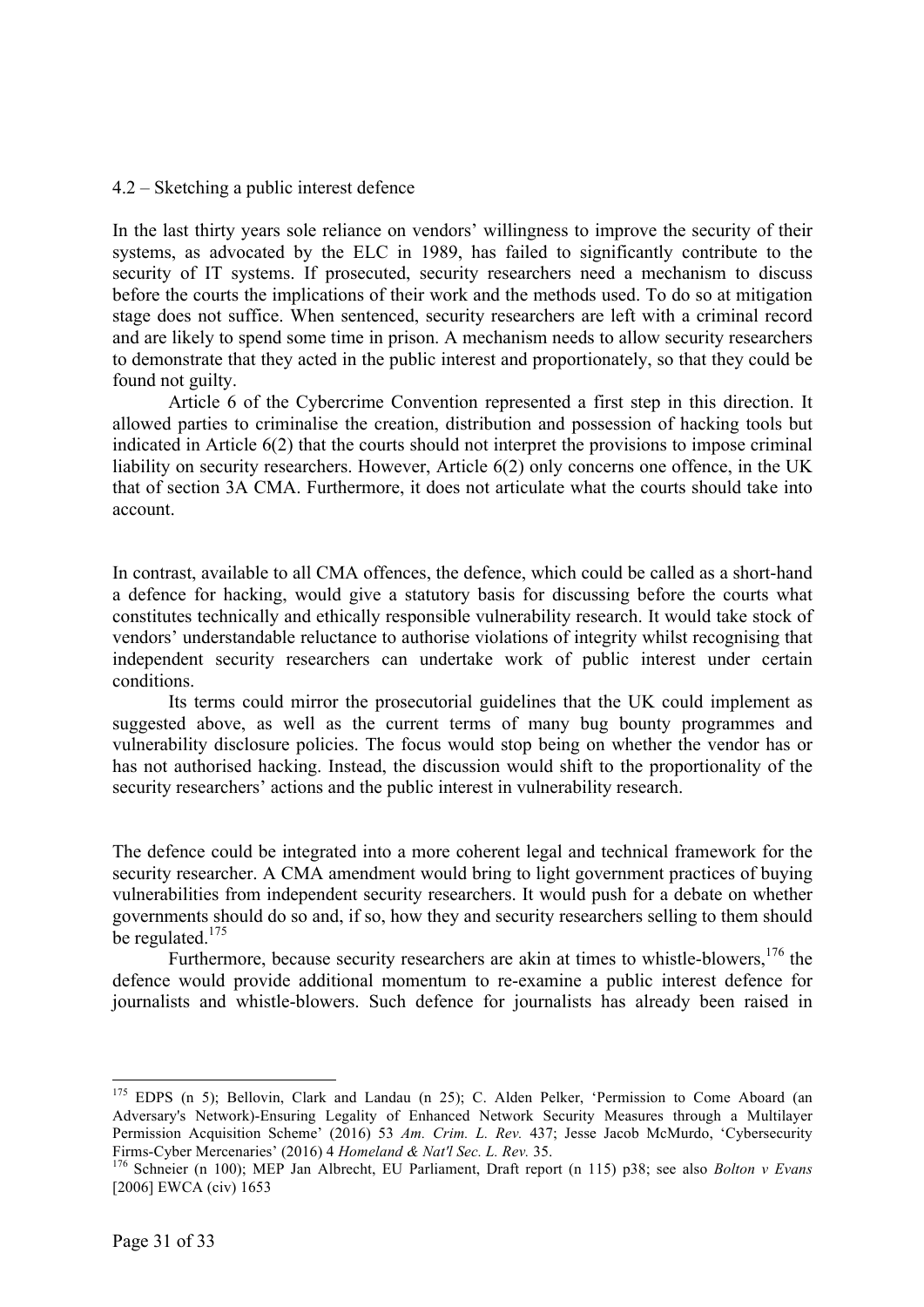1989/1990, suggested in the Leveson inquiry,<sup>177</sup> and discussed in Parliament in 2014 before an amendment to the CMA was withdrawn.<sup>178</sup> In 2015, former DPP Keir Starmer has called for journalists to benefit from a public interest defence for a variety of offences among which the CMA offences. He felt that the prosecutorial guidelines for the media –drafted when he was DPP- were insufficient to protect journalists in difficult cases.<sup>179</sup> Similar arguments could be put forward for security researchers, although there are differences between security researchers reporting vulnerabilities and journalists writing, for example, on tax evasion as in the Paradise papers. Whereas journalists may report on wrongdoing, security researchers are unlikely to report on others' activities that would be illegal *per se*. As demonstrated, even if good security were to be systematically part of products' design, vulnerabilities would remain and would have to be discovered. Public interest in security research does not lie necessarily in the interest of the public to be informed of vulnerabilities, but on security researchers being able to investigate and report vulnerabilities to vendors without fear of prosecution.

# **5 - Conclusion**

This paper outlined the existing tensions between the public interest in security researchers engaging in vulnerability research and the legal challenges they currently face along the three phases of vulnerability research – discovery, verification and disclosure-. This paper then proceeded to demonstrate that three options could be available with regards to criminal law. 180

The first option would be to modify the structure of the CMA offences, notably the offence of unauthorised access, along the lines that the Scottish and English Law Commissions proposed in 1987 and 1988. Their choice was to legalise unauthorised access when the hacker took reasonable care not to damage the computer system and did not intentionally act to gain an advantage for himself or for another. This was a significant step forward. Security researchers would have avoided criminal liability whilst being constrained in their actions, notably at the verification and disclosure stage. Yet it had serious drawbacks which have not faded over the years as the discussions on the structure of these offences in the Cybercrime Convention and in the EU Directive 2013/40/EU have demonstrated. Should these past proposals be implemented criminal law would be unable to send the important signal that malicious hackers should not hack and that public interest also lies in protecting the integrity of vendors' IT systems.

<sup>&</sup>lt;sup>177</sup> Leveson Inquiry, Cultures, practices and ethics of the press, 2012, HC 780-IV, Part J, Chapter 2; see also George O'Malley, 'Hacktivism: Cyber Activism or Cyber Crime' (2013) 16 *Trinity CL Rev.* 137, 147-148; Alison Powell, 'Hacking in the public interest: Authority, legitimacy, means, and ends.' (2016) 18(4) *New Media & Society* 600. A defence of public interest for journalists already exist in s55 DPA, HC *Privilege: Hacking of Members' mobile phone* – 14<sup>th</sup> Report HC 628, 2011, para. 19; L. Webley, 'The Former Legal Director of the London Times, Legal Professional Privilege and the Duty Not to Mislead the Court in England and Wales' (2014) 17(2) Legal Ethics 310.

<sup>&</sup>lt;sup>178</sup> HL Deb 20 October 2014, cols 539-546<br><sup>179</sup> The speech is available at <http://www.keirstarmer.com/the\_london\_press\_club\_debate> and reported by Roy Greenslade, 'Keir Starmer to call for journalists to have aa public interest defence', *The Guardian* 13 July 2015, at  $\frac{https}{/}$ /www.theguardian.com/media/greenslade/2015/jul/13/keir-starmer-to-call-for-journalists-to-<br>have-a-public-interest-defence> accessed 27 November 2017.

 $\frac{180}{180}$  For a study on vendors' liability for bad design in software and the correlative need for standardization, Roksana Moore, 'Standardisation: A tool for addressing market failure within the software industry' (2013) 29(4) *Computer Law & Security Review* 413.